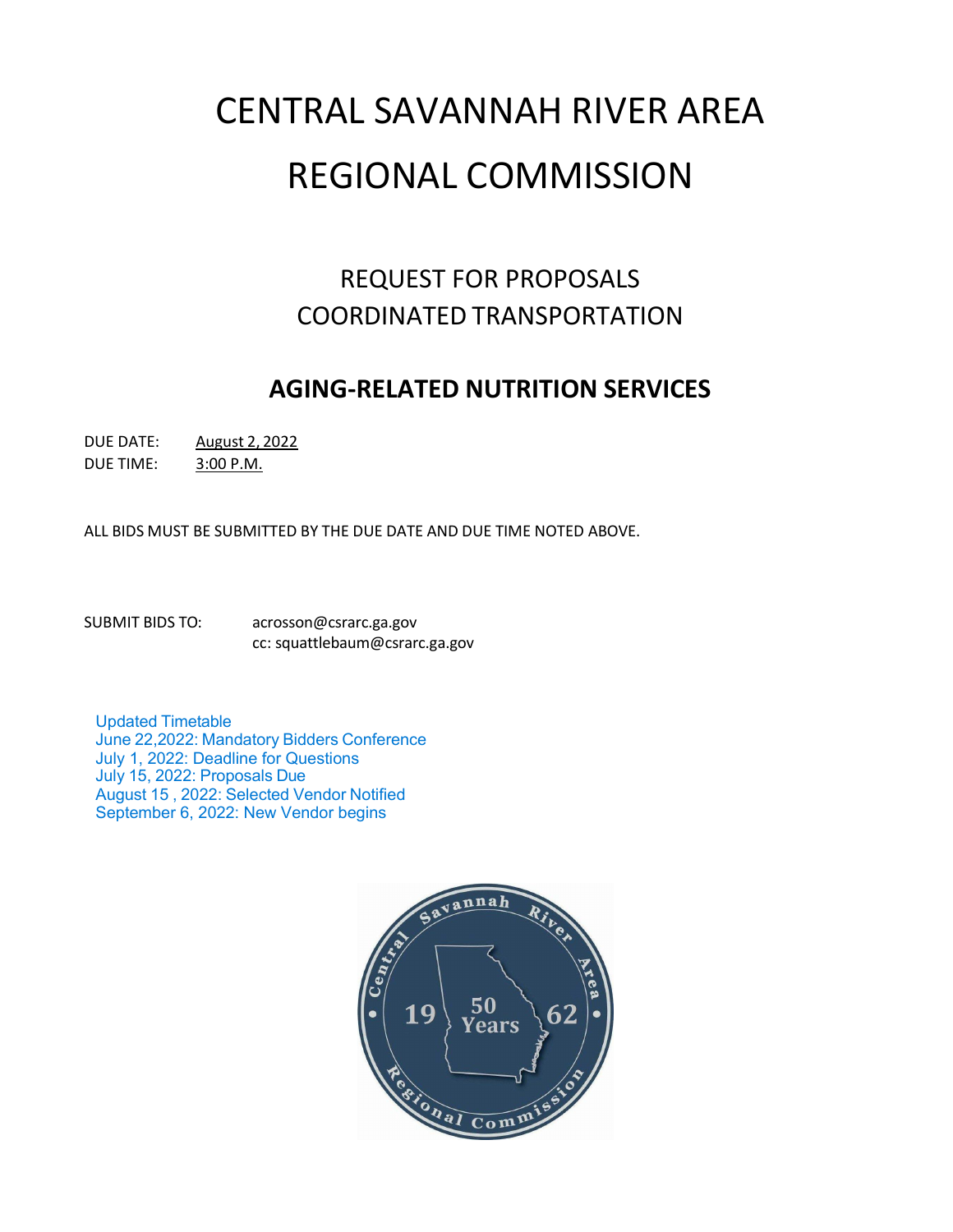

**CSRA Regional Commission 3626 WALTON WAY EXT., SUITE 300 AUGUSTA, GA 30909 Phone: 706.210.2000 Fax: 706.210.2006 Email: [acrosson@csrarc.ga.gov](mailto:acrosson@csrarc.ga.gov)**



**RFP Due Date:** August 2, 2022 **Deadline for Questions:** July 20, 2022

The Central Savannah River Area Regional Commission is seeking responses to qualify a nutrition provider(s). If you are interested in responding to our Request for Proposals, please do so by the date noted in this RFP and in the manner so described.

The CSRA Regional Commission (hereinafter referred to as "CSRA RC"), as the CSRA Area Agency on Aging, 3626 Walton Way Ext., Suite 300, Augusta, GA 30909, will receive responses (hereinafter referred to as "Response" or "Responses" or "Bid" or "Bids") to this Request for Proposals (RFP) until 3:00 PM on August 2, 2022, for the Scope of Services outlined in the RFP.

No responses will be accepted after 3:00 PM on August 2, 2022. The CSRA RC reserves the right to request additional information from any Responder submitting a response to this RFP if the CSRA RC, in its sole discretion, deems such information necessary to further evaluate the responses to this RFP. The CSRA RC reserves the right, in its sole discretion, to interview any Responder responding to this RFP. The CSRA RC reserves the right to waive informalities and minor irregularities in submittals and reserves the sole right to determine what constitutes informalities or minor irregularities. Responder shall be responsible for all costs associated with responding to this RFP.

Any questions concerning this RFP or requests for additional information must be directed in writing to:

#### [acrosson@csrarc.ga.gov](mailto:acrosson@csrarc.ga.gov) or

Andy Crosson, Executive Director CSRA Regional Commission 3626 Walton Way Ext., Suite 300 Augusta, GA 30909 by 12:00 p.m. on July 20, 2022

A MANDATORY BIDDERS CONFERENCE will be held on JUNE 22, 2022 @ 10 AM at the CSRA Regional Commission's Office.

All Bidders MUST Attend

Answers/responses from the CSRA RC to questions or

requests for additional information will be in writing and will be provided to all persons who have received a copy of this RFP and/or requested to be included on the mailing list for potential addendums as noted above.

The CSRA RC will evaluate each Response, choosing the one(s) that, in the CSRA RC's sole discretion, is/are the most responsive (not necessarily the lowest in cost) for the particular contract, best addresses the work to be performed, taking into consideration factors such as price, potential ability to perform successfully under the terms and conditions of the contract, relevant past project experience/qualifications, organizational capacity, budget/financial capacity, and responses to the scope of work and performance overview sections of this response.

The CSRA RC also reserves the right, in its sole discretion, to contact any and/or all Responders after receiving the Responder's submittal to seek clarification of any portion thereof. The CSRA RC reserves the right to request additional information from any and/or all Responder if the CSRA RC deems, in its sole discretion, such information necessary to further evaluate the Responder's qualifications and/or capacity to perform.

The CSRA Regional Commission reserves the right, in its sole discretion, to cancel the RFP at any time, to amend the RFP before the due date for responses, to alter the time tables for procurement as set forth in the RFP prior to the due date, to reject any or all Responses submitted, and/or to waive any technicalities or formalities

Awarding of any contracts and any subsequent periodic payments during the grant period is contingent upon receipt of local, state and federal funds during the contract period. **EOE / ADA / M/F/H/O**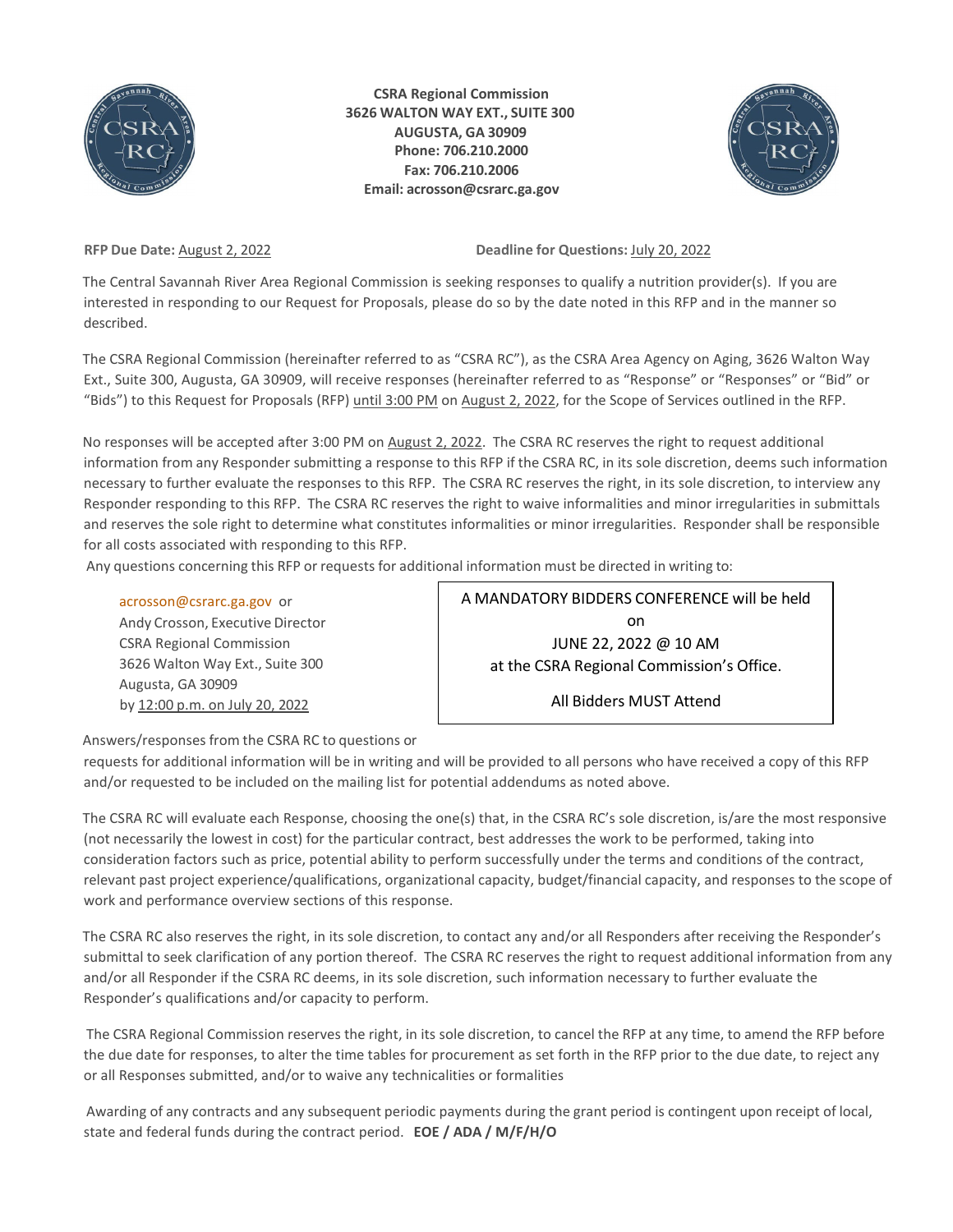# **APPEALS PROCESS**

Responders not selected may appeal the CSRA Regional Commission's decision to award a competitively solicited contract/agreement to another Responder by submitting a written appeal to the Executive Director within ten (10) calendar days of being notified that they were not selected. The written appeal must be sent via certified mail, return receipt requested to: Attn: Appeal of Procurement Award, CSRA Regional Commission, 3626 Walton Way Ext., Suite 300, Augusta, GA 30909.

For procurements resulting in awards of less than \$125,000, the Executive Director will schedule a time within ten (10) business days to hear the Responder's appeal. The Executive Director will consider the information presented and submit to the appealing Responder his/her decision within ten (10) business days after hearing the appeal.

For procurements resulting in awards equal to or greater than \$125,000, the CSRA Regional Commission's Council will hear any such appeal at the Council's next regularly scheduled meeting (where the Responder may present an argument on its behalf, and the Executive Director, or his/her designee, may submit the Regional Commission's counterargument(s)). The Council will consider the information presented and submit to the Responder its decision within ten (10) business days after hearing the appeal. The decision of the CSRA Regional Commission's Council shall be final and binding.

After the Regional Commission's Council or the Executive Director issues an appeal decision, any dispute that shall arise as to the procurement process shall be referred to a(n) arbitrator(s) selected in accordance with the rules of the American Arbitration Association, and such dispute shall be settled by arbitration in accordance with the rules prescribed by the CSRA Regional Commission, and judgment upon the award rendered by the arbitrator(s) may be entered in any court of competent jurisdiction. The party requesting arbitration and the CSRA Regional Commission shall share equally the cost of the arbitration process.

Once the arbitrator(s)'s judgment has been rendered, the decision will be presented to the CSRA Regional Commission's Council at its next regularly scheduled meeting for further consideration and/or action, if necessary.

**I have read and understand the appeals process as outlined above.**

I understand that an electronic signature has the same legal effect and can be enforced in the same manner as a *written signature.*

□ *By checking this box and signing my name below, I am electronically signing this form.* Signature **Constants and Constants and Constants and Constants and Date <u>Constantine Constants and Date</u> Name (typed)** and **Title Times is a structure of the structure of the structure of the structure of the structure of the structure of the structure of the structure of the structure of the structure of the structure of Contact Phone: Email:**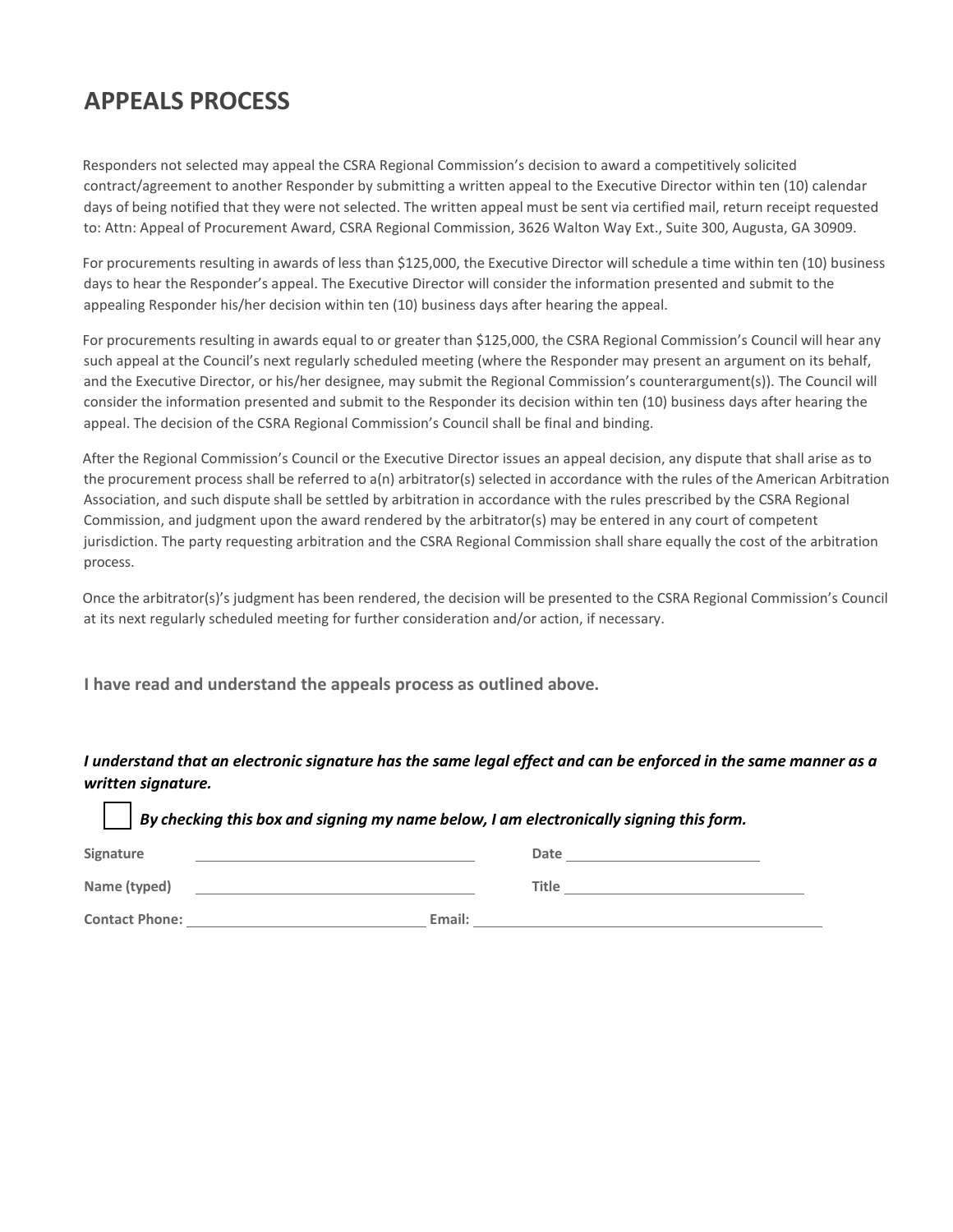# **Background**

Through this Request for Proposal (RFP), the CSRA Regional Commission, in its capacity as the Area Agency on Aging, is soliciting responses from potential Responders interested in operating a NUTRITION program in each of the following counties: Burke, Columbia, Glascock, Hancock, Jefferson, Jenkins, Lincoln, McDuffie, Richmond, Screven, Taliaferro, Warren, Washington, and Wilkes for the CSRA Area Agency on Aging for the period outlined within the "Period of Performance and Contract Terms" section of this RFP. Responders may limit their request to serve a particular geographical area. The successful Responder(s) will be qualified as a nutrition provider and enter into contracts with individual local governments as outlined herein.

Responders must complete this Request for Proposal in its entirety to be considered. Selected Responders will become a part of the service delivery system detailed in CSRA RC's FY 2020-2024 Area Plan on Aging (a planning document for the CSRA). Inclusion in the Area Plan does not guarantee or imply any grant award for subsequent years. This RFP only covers the period outlined in the "Period of Performance and Contract Terms" section of this RFP.

The Georgia Department of Human Services, Division of Aging Services (DAS) has designated the CSRA RC as the Area Agency on Aging (AAA) for the fourteen-county region. As such, the CSRA RC receives funds through the Older Americans Act (Title III B, C1, C2, D & E and Title VII); the Social Services Block Grant; the

Nutrition Services includes congregate meals, home delivered meals, shelf stable meals, emergency meals and nutrition education materials.

The CSRA Area Agency on Aging was designated in October 1974, to oversee the provision of and to coordinate programs for older adults in the Central Savannah River Area, located in east central Georgia and headquartered in Augusta, Georgia. From the beginning, the goal of the Agency has been to assure maximum independence and enhance the quality of life for older persons through home- and community-based services.

The CSRA Area Agency on Aging oversees the provision of a variety of services and support to improve the lives of senior citizens in all 14 counties of the CSRA. The Area Agency on Aging's primary activities are:

- identifying and planning for aging-service needs throughout the region,
- connecting senior citizens and caregivers with needed aging services and information, providing staff support and leadership to outside agencies that address aging issues, and
- administering grants and contracts to quality organizations that provide servicesto older CSRA residents.

The CSRA Area Agency on Aging has the responsibility for developing an Area Plan for aging services and programs which describes this service delivery system in detail and the impact the Plan has on older residents in the planning and service area. The Area Plan is implemented through contracts, subgrant agreements, and cooperative agreements negotiated with various providers and local jurisdictions to implement services for the benefit of older residents and their families/caregivers in the Central Savannah River Area. **The Area Plan planning period should not be confused with the period of contracts, subgrant agreements, or cooperative agreements awarded under this RFP.**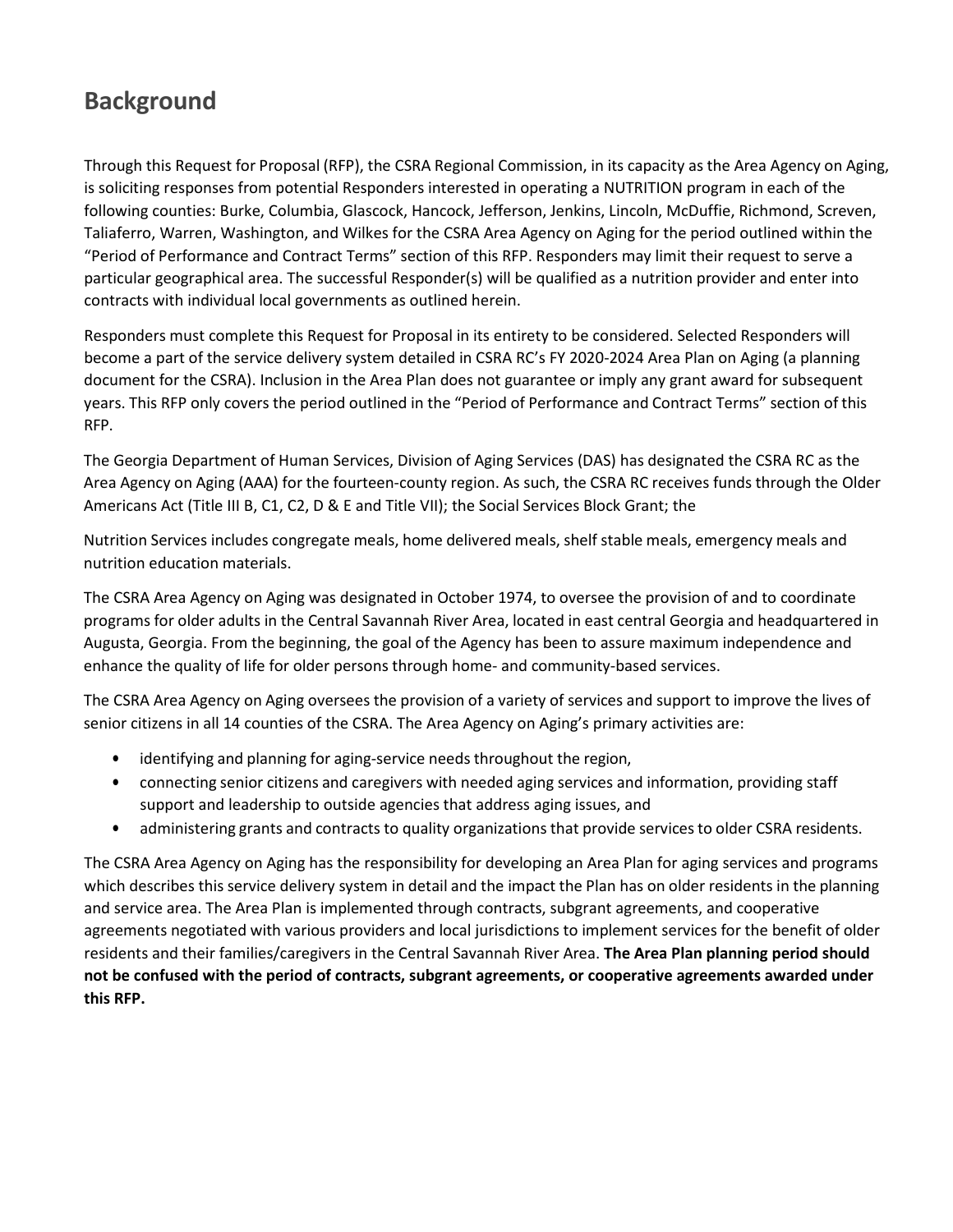# **RESPONDER INFORMATION SHEET**

| <b>Physical Address:</b>                                                                                                                                                                                                                                  |                                                                            | Sional Comm                                                                                                                                                                                                                    |
|-----------------------------------------------------------------------------------------------------------------------------------------------------------------------------------------------------------------------------------------------------------|----------------------------------------------------------------------------|--------------------------------------------------------------------------------------------------------------------------------------------------------------------------------------------------------------------------------|
|                                                                                                                                                                                                                                                           |                                                                            |                                                                                                                                                                                                                                |
|                                                                                                                                                                                                                                                           |                                                                            |                                                                                                                                                                                                                                |
| E-Mail: E-Mail: Explorer and the second state of the second state of the second state of the second state of the second state of the second state of the second state of the second state of the second state of the second st<br><b>Mailing Address:</b> |                                                                            |                                                                                                                                                                                                                                |
|                                                                                                                                                                                                                                                           | State: _________                                                           |                                                                                                                                                                                                                                |
| <b>Type of Organization:</b><br>(check all that apply)<br>(for informational/statistical purposes only)                                                                                                                                                   | <b>Public</b><br><b>No. 1.12 Private Proprietary</b><br>______Female owned | <b>Non-Profit</b> Private Non-Profit<br><b>Winority owned</b><br>Less than 500 employees                                                                                                                                       |
| <b>Primary Contact Person:</b>                                                                                                                                                                                                                            |                                                                            | Name: Name and the state of the state of the state of the state of the state of the state of the state of the state of the state of the state of the state of the state of the state of the state of the state of the state of |
|                                                                                                                                                                                                                                                           |                                                                            |                                                                                                                                                                                                                                |
| Services to be Provided (check all that apply):                                                                                                                                                                                                           |                                                                            |                                                                                                                                                                                                                                |
|                                                                                                                                                                                                                                                           |                                                                            | <b>Nutrition Services</b>                                                                                                                                                                                                      |
| Counties to be served (check all that apply):                                                                                                                                                                                                             |                                                                            |                                                                                                                                                                                                                                |
| <b>Burke</b>                                                                                                                                                                                                                                              | <b>Jenkins</b>                                                             | Taliaferro                                                                                                                                                                                                                     |
| $\Box$ Columbia                                                                                                                                                                                                                                           | Lincoln                                                                    | Warren                                                                                                                                                                                                                         |
| Glascock                                                                                                                                                                                                                                                  | McDuffie                                                                   | Washington                                                                                                                                                                                                                     |
| $\Box$ Hancock                                                                                                                                                                                                                                            | Richmond                                                                   | Wilkes                                                                                                                                                                                                                         |
| $\Box$ Jefferson                                                                                                                                                                                                                                          | Screven                                                                    | All Fourteen Counties                                                                                                                                                                                                          |
| Where will the primary kitchen be located?                                                                                                                                                                                                                |                                                                            |                                                                                                                                                                                                                                |
| Will there be any secondary preparation facilities?                                                                                                                                                                                                       | <b>YES</b>                                                                 | NO (if yes, where)                                                                                                                                                                                                             |

 $\frac{50}{\text{Years}}$ 

19

 $62$ 

I understand that an electronic signature has the same legal effect and can be enforced in the same manner as *a written signature.*

| Signature             |        | Date         |
|-----------------------|--------|--------------|
| Name (typed)          |        | <b>Title</b> |
| <b>Contact Phone:</b> | Email: |              |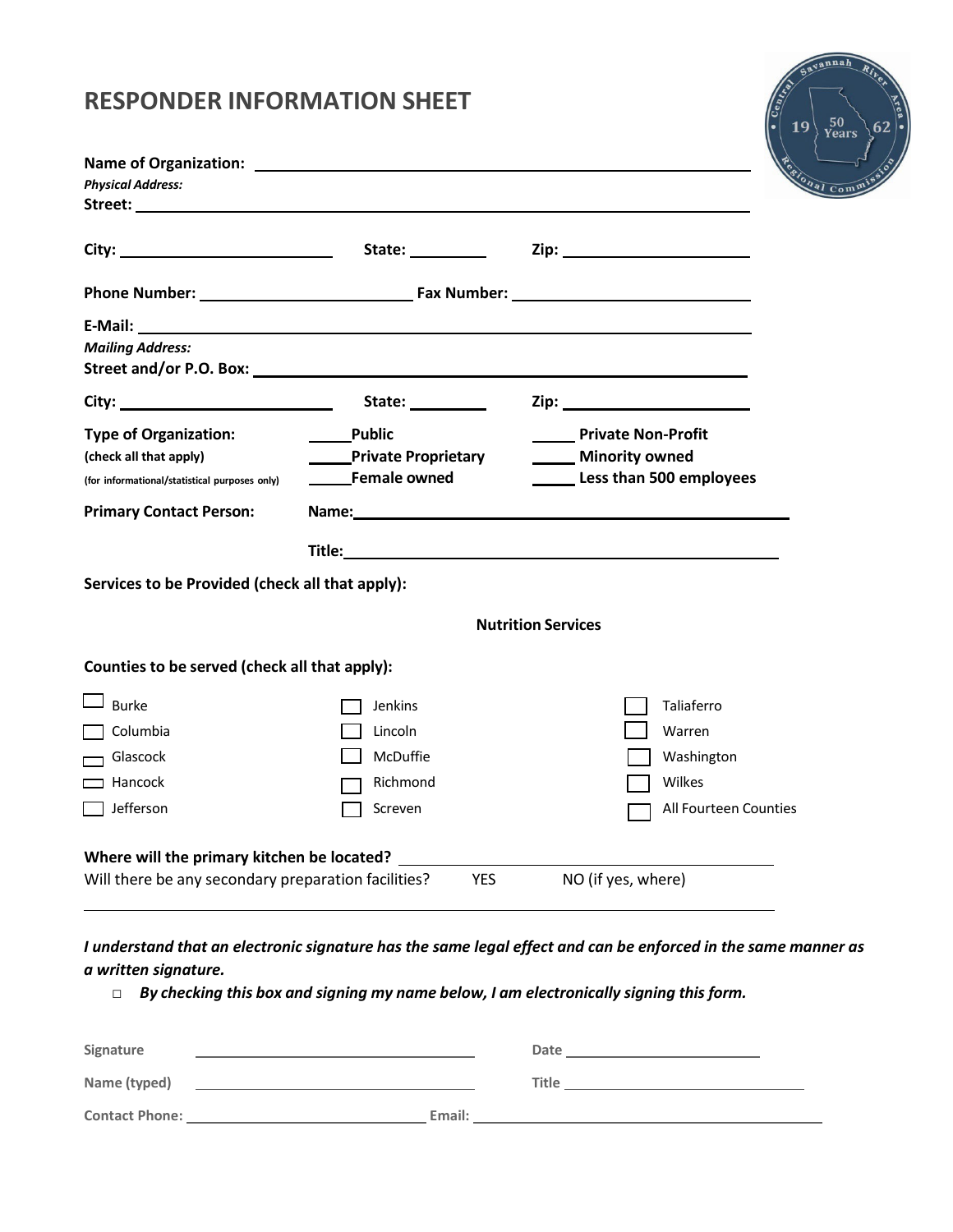# **REQUEST FOR QUALIFICATIONS**

**All information requested isrequired prior to consideration of any response. The undersigned certifies under oath to factual truth of all information presented.**



| Address: <u>Address:</u> Address: Address: Address: Address: Address: Address: Address: Address: Address: Address: Address: Address: Address: Address: Address: Address: Address: Address: Address: Address: Address: Address: Addr |            |     |  |
|-------------------------------------------------------------------------------------------------------------------------------------------------------------------------------------------------------------------------------------|------------|-----|--|
| Phone: Note: Note: Note: Note: Note: Note: Note: Note: Note: Note: Note: Note: Note: Note: Note: Note: Note: No<br>Note: Note: Note: Note: Note: Note: Note: Note: Note: Note: Note: Note: Note: Note: Note: Note: Note: Note: No   |            |     |  |
|                                                                                                                                                                                                                                     |            |     |  |
|                                                                                                                                                                                                                                     |            |     |  |
| Are You or Affiliate Rated by Dun and Bradstreet?                                                                                                                                                                                   | <b>YES</b> | NO. |  |

Have you or your firm defaulted on a contract or failed to complete any work awarded, or been involved in **work related to litigation (if yes, please describe)?**

**List up to ten (10) projects which demonstrate skills to be used on a similar project. Note project name, location, owner, year, and nature of firm/individual's responsibility:**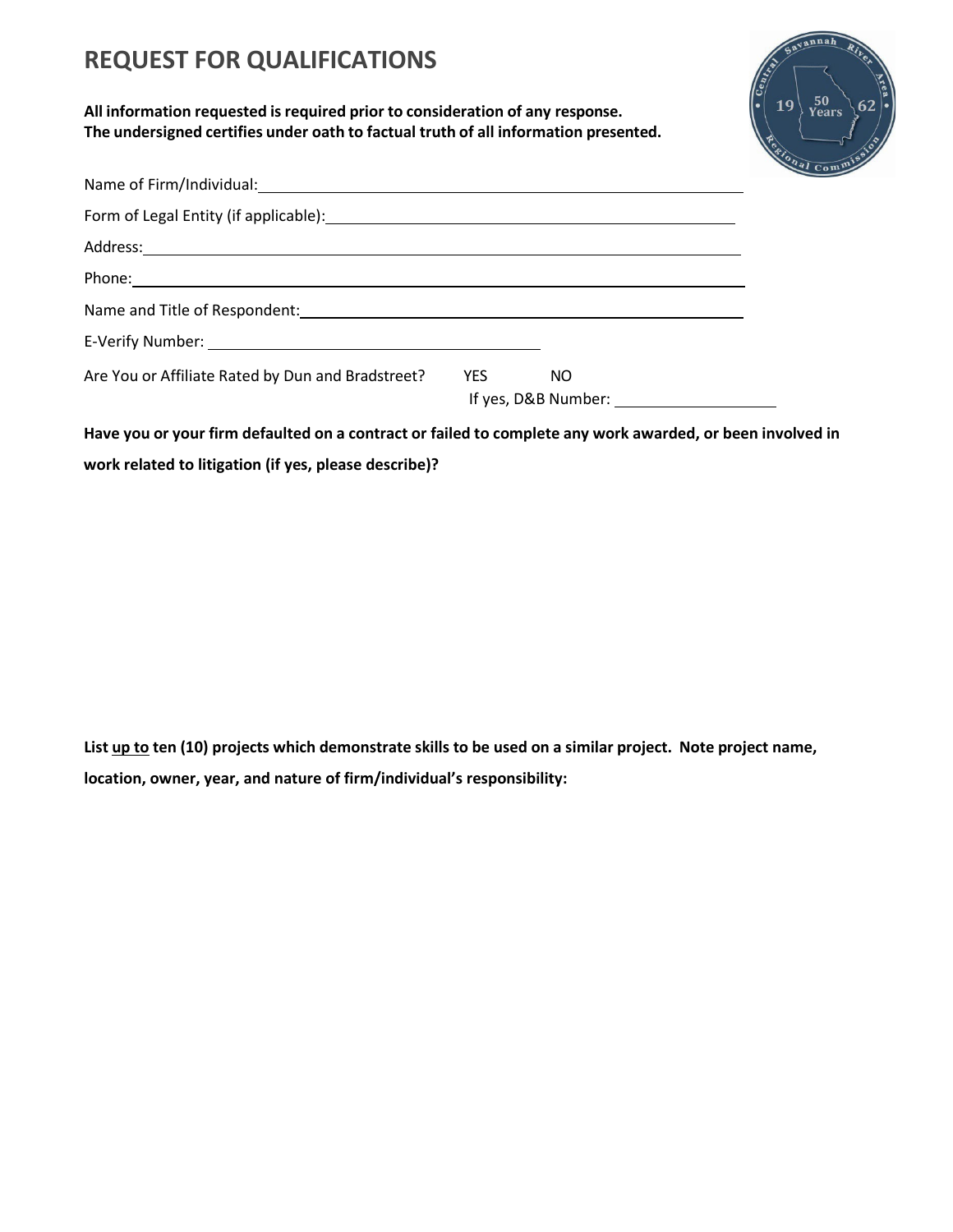List key personnel and qualifications likely to be involved on this type of project and explain their specific role **in the work to be done:**

**List professional references for the firm/individual:**

**Certifying that all answers to the foregoing questions and all statements therein contained are true and correct, I acknowledge that I am authorized to submit this response and that, if this response is accepted, I or my organization, will perform the duties as described.**

I understand that an electronic signature has the same legal effect and can be enforced in the same manner as *a written signature.*

| Signature             |        | Date         |
|-----------------------|--------|--------------|
| Name (typed)          |        | <b>Title</b> |
| <b>Contact Phone:</b> | Email: |              |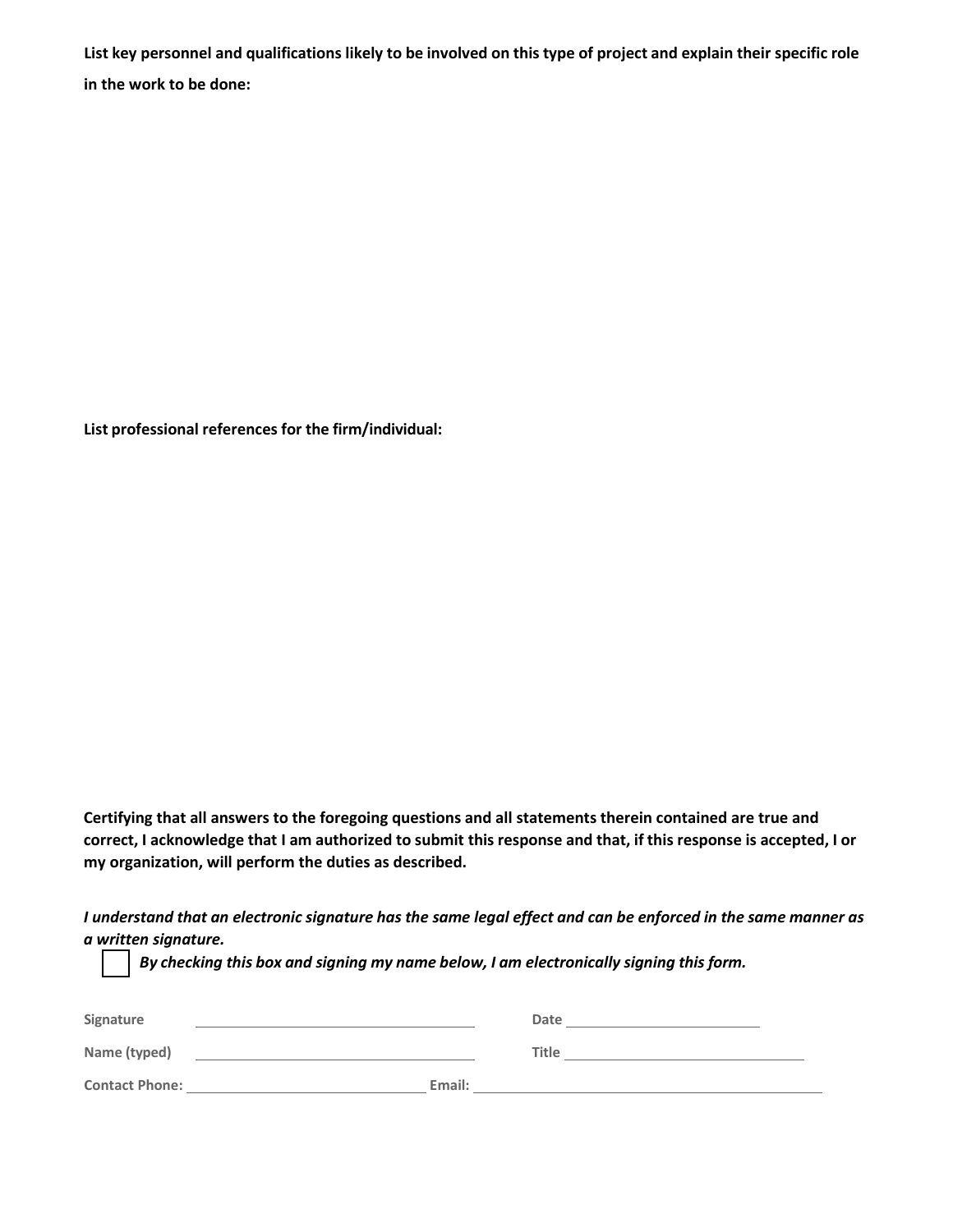# **Scope of Work**

#### **QUALIFICATION OF THE CSRA NUTRITION SERVICES FOOD SERVICE VENDOR(S)**

This Request for Proposal will result in the recognition of the CSRA's qualified food vendor(s) for nutrition services provided within this region under the Older Americans' Act. The Food Service Vendor(s) will be responsible for providing nutrition services to include congregate meals, home delivered meals, shelf stable meals, emergency meals and nutrition education materials for programs provided through and contracted with the CSRA Regional Commission Area Agency on Aging supported by any and all non-Medicaid sources of funding.

This RFP **does not** result in a direct contract between the qualified food vendor(s) and the CSRA Regional Commission (serving as the area's designated Area Agency on Aging). Rather, the qualified food vendor(s) will contract with those cities/counties and/or other entities within the CSRA service area participating in the nutrition services program. Currently, the participating jurisdictions within this region include:

- 1. Burke County
- 2. Glascock County
- 3. Hancock County
- 4. Jefferson County<sup>1</sup>
- 5. Jenkins County<sup>1</sup>
- 6. Lincoln County
- 7. Richmond County
- 8. City of Sylvania / Screven County<sup>1</sup>
- 9. Taliaferro County
- 10. Warren County
- 11. Washington County<sup>1</sup>
- 12. Wilkes County<sup>1</sup>

The CSRA Regional Commission provides funding for the nutrition program under a cooperative agreement made directly between the CSRA RC and its participating local governments. The RC will work with the qualified food vendor(s) to develop planning allocation numbers and the appropriate contracting instrument for each delivery site (Senior Center) prior to the initiation of the upcoming fiscal year. **The qualified nutrition vendor is required to obtain written approval for the contract instrument to be used with the local governments.**

<span id="page-7-0"></span> $<sup>1</sup>$  This location's home-delivered meal delivery is the responsibility of the recipient of this award.</sup>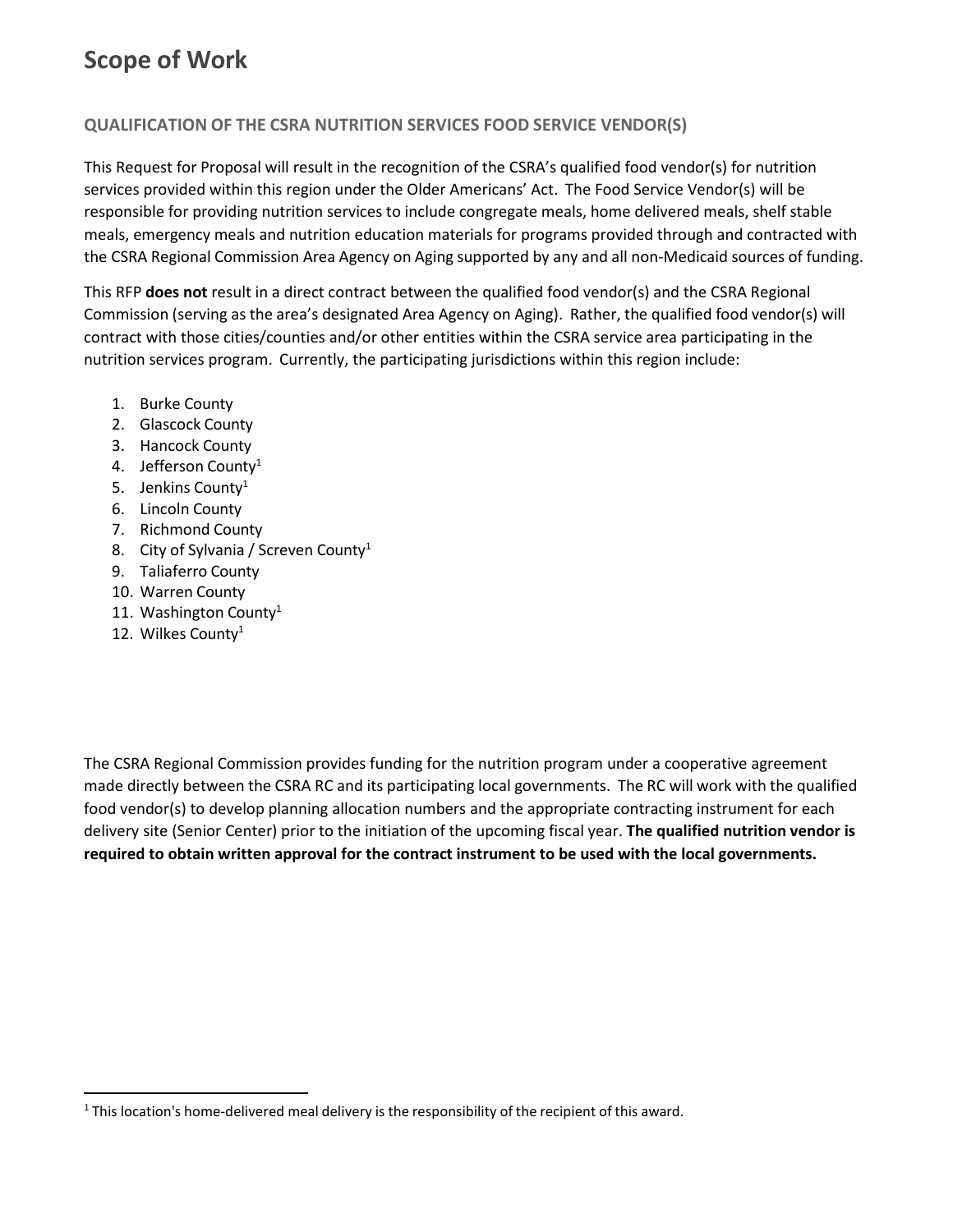#### **Definitions**

**1. Congregate Meals** are defined as the provision to an eligible client or other eligible participant at a nutrition site, senior center or some other congregate setting, a meal which complies with all of the requirements of the Older Americans Act and State/local laws.

**2. Home Delivered Meals** are defined as provision to an eligible client or other eligible participant at the client's place of residence, a meal which complies with all of the requirements of the Older Americans Act and State/local laws. *(Note that any arrangements between the qualified food vendor and participating jurisdictions for assuring that home delivered meals reach the intended recipient should be addressed in the contracting instrument between the vendor and the local jurisdiction.)*

*3.* **Shelf Stable Meals** are defined as provision to an eligible client or other eligible participant at the client's place of residence or congregate setting, a meal which is shelf stable and complies with all of the requirements of the Older Americans Act and State/local laws.

**4. Emergency Meals** are defined as provision to an eligible client or other eligible participant at the client's place of residence or congregate setting, a meal which is shelf stable and does not require the addition of other components (such as water) or the administration of heat and which complies with all of the requirements of the Older Americans Act and State/local laws.

**5. Nutrition Education** is defined as a program to promote better health by providing accurate and culturally sensitive nutrition, physical fitness, or health (as it relates to nutrition) information and instruction to participants, caregivers or participants and caregivers in a group or individual setting overseen by a dietician or individual of comparable expertise. (Note - Nutrition Education Group is documented on the Health Promotion and Disease Prevention Staff Activity Log)

6. **Therapeutic Meals** are meals that have been customized for the following criteria:

- $\circ$  Renal/dialysis Designed for people with chronic renal insufficiency: 2 grams sodium (660) mg/meal), and 2 grams potassium (660 mg/meal).
- $\circ$  Heart disease meets the needs of those trying to prevent or control blood pressure
- $\circ$  Diabetic (fresh fruit, no desert, fruit with no added sugar if canned) meets the needs of those trying to prevent or control diabetes
	- Vegetarian prepared without meat, fish, or poultry
	- Mechanical soft designed to minimize amount of chewing
	- **Pureed**
	- Chilled
	- **Gluten Free/Allergen free**

The meals provided to the CSRA RC's participating jurisdictions and/or other entities must be low cost, nutritionally balanced meals which comply with all of the requirements of the Older Americans Act and State/local laws.

The meals may be provided as hot, frozen, chilled, picnic or shelf-stable. **The price per meal should be the same for all meal types.** Responders may apply for entire CSRA region or selected counties which may result in the qualification of more than one food vendor in the region. If qualifying more than one food vendor, the CSRA RC will, at its discretion, authorize the jurisdictional area to be serviced by each qualified food vendor.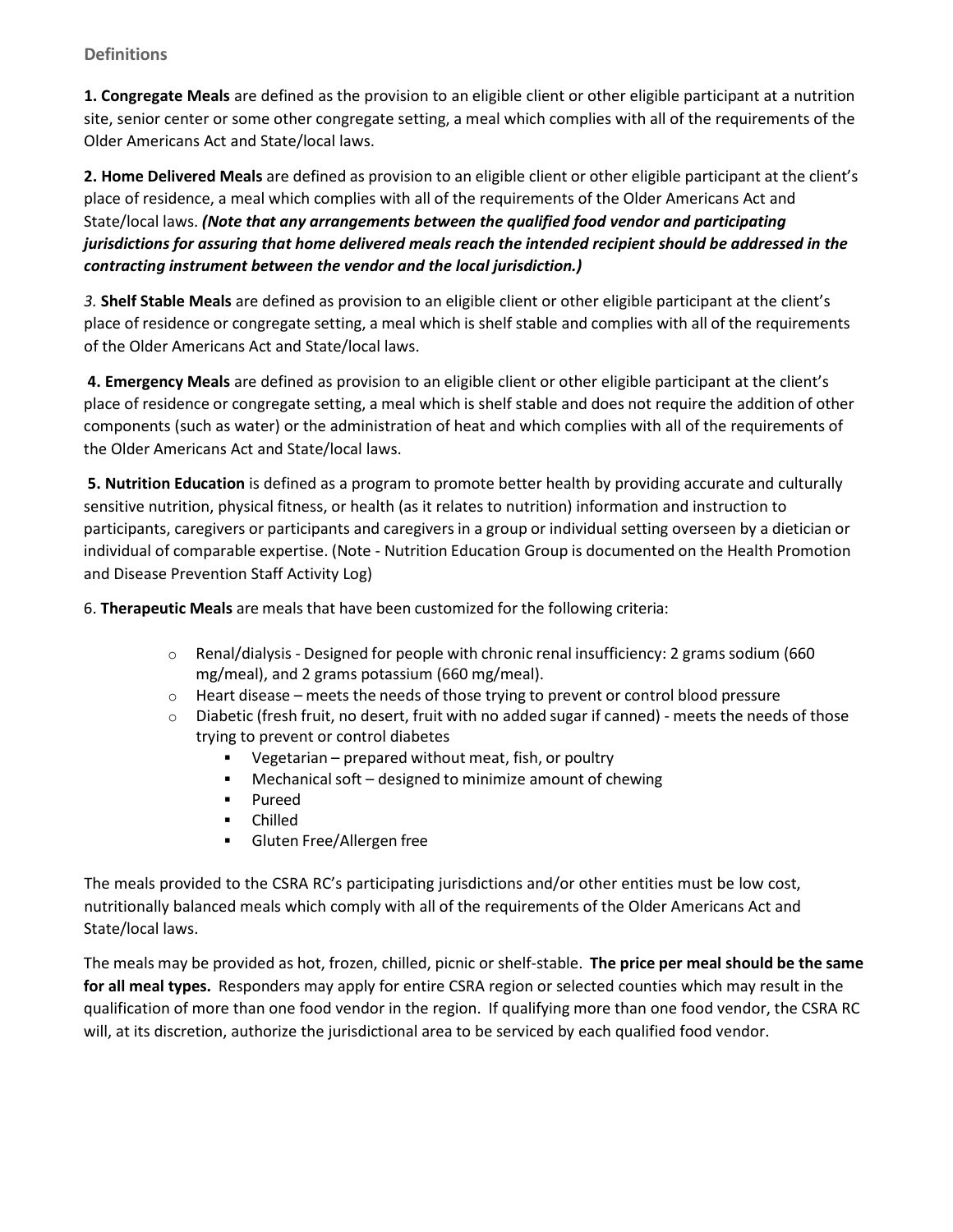#### 2020 Data is not included due to COVID

|                     | 2016    | 2017    | 2018    | 2019    | 2021    |
|---------------------|---------|---------|---------|---------|---------|
|                     |         |         |         |         |         |
| Augusta-Richmond Co | 86,180  | 82,565  | 102,346 | 102,346 | 139,589 |
| <b>Burke Co</b>     | 29,108  | 26,365  | 26,971  | 26,971  | 19,720  |
| Glascock Co         | 6,411   | 6,547   | 6,225   | 6,225   | 4,973   |
| Golden Harvest      | 4,180   | 9,366   | 16,085  | 16,085  | 11,790  |
| Hancock Co          | 1,252   | 8,506   | 8,197   | 8,197   | 9,882   |
| Jenkins Co          | 10,301  | 10,937  | 15,578  | 16,784  | 18,254  |
| Lincoln Co          | 11,570  | 10,581  | 8,208   | 15,578  | 8,356   |
| Jefferson Co        | 13,187  | 14,830  | 17,201  | 17,502  | 18,780  |
| City of Sylvania    | 9,818   | 10,160  | 9,963   | 9,963   | 17,400  |
| Taliaferro Co       | 5,156   | 5,328   | 7,192   | 7,192   | 6,980   |
| Warren Co           | 10,174  | 10,580  | 11,512  | 11,512  | 11,335  |
| Washington Co       | 8,517   | 9,674   | 10,287  | 10,287  | 16,625  |
| Wilks Co            | 5,579   | 5,049   | 6,531   | 6,531   | 8,129   |
| Total               | 201,433 | 210,488 | 246,296 | 255,173 | 291,813 |

#### **Historical Meal Data 2016-2021**

*Note: Past performance is no guarantee of future meal delivery needs.*

#### **Requirements**

The Food Service Vendor(s) will:

- 1. Comply with the above referenced guidelines and regulations.
- 2. Attend local and state required meetings/trainings.
- 3. Contract with each participating local government or other entity responsible for nutrition services in all counties covered by the CSRA Regional Commission Area Agency on Aging for which the vendor is qualified. The contracts will cover the provision of nutrition services, the process for ordering and delivery, billing/reporting requirements and any other nutrition related requirements. The qualified food vendor will submit its contract instrument to the RC for written approval prior to disbursing the contract to participating jurisdictions or other entities.
- 4. Provide customer service and technical assistance in the areas of food service management and nutrition program management to those entities, AAA staff, Senior Center/Nutrition Sites, and nutrition service participants.
- 5. Provide advanced notice of menu substitutions to center providers and the AAA nutrition specialist and dietician.
- 6. Ensure that quarterly on-site visits by the vendor's designated representative to assess food quality at delivery, temperatures, food safety issues, and any other issues pertaining to meals are held and documented
- 7. Specify, in writing, the location of the meal preparation site and meet all local, state, and federal requirements for meal preparation, food safety, transportation and storage.
- 8. Meet with the CSRA Regional Commission Area Agency on Aging and Senior Center/Nutrition Site staff quarterly, or more frequently if needed, to review menus for the next menu cycle, make changes, as needed, consult with the Senior Center/Nutrition site staff on participant food preferences (ethnic and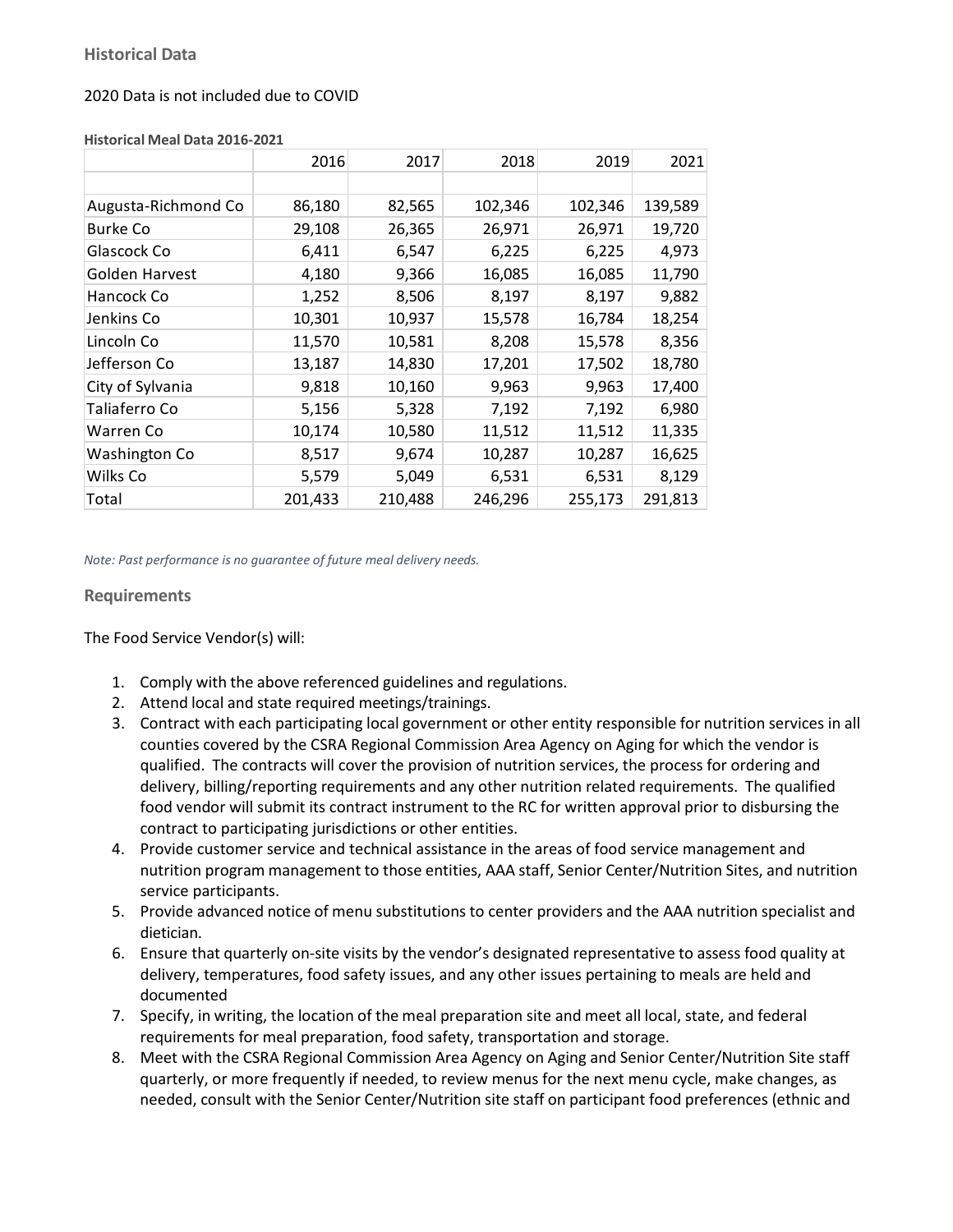religious background and personal lifestyle must be taken into consideration), and update staff on Food Safety Requirements.

- 9. Provide written Nutrition Education Materials meeting requirements of the *Georgia DHS Division of Aging Services, Section 304 Nutrition Program Guidelines and Requirements for non-Medicaid Home and Community Based Services*, Section 304.3 and Section 304.4. The AAA may also use materials provided by an employed or contracted Registered Dietician for Nutrition Education.
- 10. The vendor shall comply with all record keeping, reporting, and retention requirements as prescribed by the Division of Aging Services and the CSRA Regional Commission.
- 11. Menus will be developed in regular four-week cycles which will change quarterly with consideration of input from program participants and staff. Menus will be submitted to the AAA for review and approval according to the established policy and procedure.
- 12. Meals will meet requirements for low sugar, low sodium, fiber content and other requirements established by the above referenced sources.
- 13. Food service vendors preparing frozen meals on-site must be:
	- a. Equipped with appropriate equipment to ensure safe food handling, processing and storage.
	- b. Assure the frozen meals comply with all laws relating to food processing and food labeling (including appropriate thawing and heating directions).
	- c. Be permitted to prepare frozen meals by the appropriate governmental authority.
	- d. Be packaged in microwavable/oven-ready containers with a heat-sealed clear film lid.
	- e. Frozen meal packs must, at a minimum, contain information on the date it was packed, list food items included, storage instructions, and thawing and heating directions.

In addition to meeting Older Americans Act and applicable state/local law requirements, the vendor(s) shall assure that food used in meal preparation:

- 1. is visually appealing,
- 2. attractive in color and texture,
- 3. provides variety within the menu cycle, and
- 4. is palatable to assure maximum individual consumption.

In purchasing, storing and preparing, delivering and serving the meals, the qualified food vendor(s) must comply with all federal, state, and local health laws and must follow procedures to preserve nutritional value and food safety. Use of food items beyond the indicated expiration date on the package is not allowed.

All raw food used in the preparation of meals shall be of high quality. The following minimum standards must be met:

- 1. Canned fruits and vegetables- Grade A Fancy or better. Fruits must be packed in natural juice not light or heavy syrup.
- 2. Milk must be lowfat/fat free and in a variety of flavorsincluding chocolate and white.
- 3. Lowfat/fat free flavored yogurt or Lactaid milk daily as alternative for above milk options
- 4. Fresh fruits and vegetables- #1 Quality
- 5. Poultry- USDA Grade A or better. Turkey must be solid muscle boneless combination of dark and white meat.
- 6. Beef- USDA Choice or better. Beefshall be tender and with a minimum of fat. Ground beef shall be not more than 20 percent fat and contain no more than four (4) percent textured vegetable protein, if used.
- 7. Pork- USDA #1 or better. Pork must be tender with a minimum of fat and must be solid muscle.
- 8. Eggs and dairy products- USDA Grade A or better
- 9. Salt- iodized
- 10. Ham- solid muscle boneless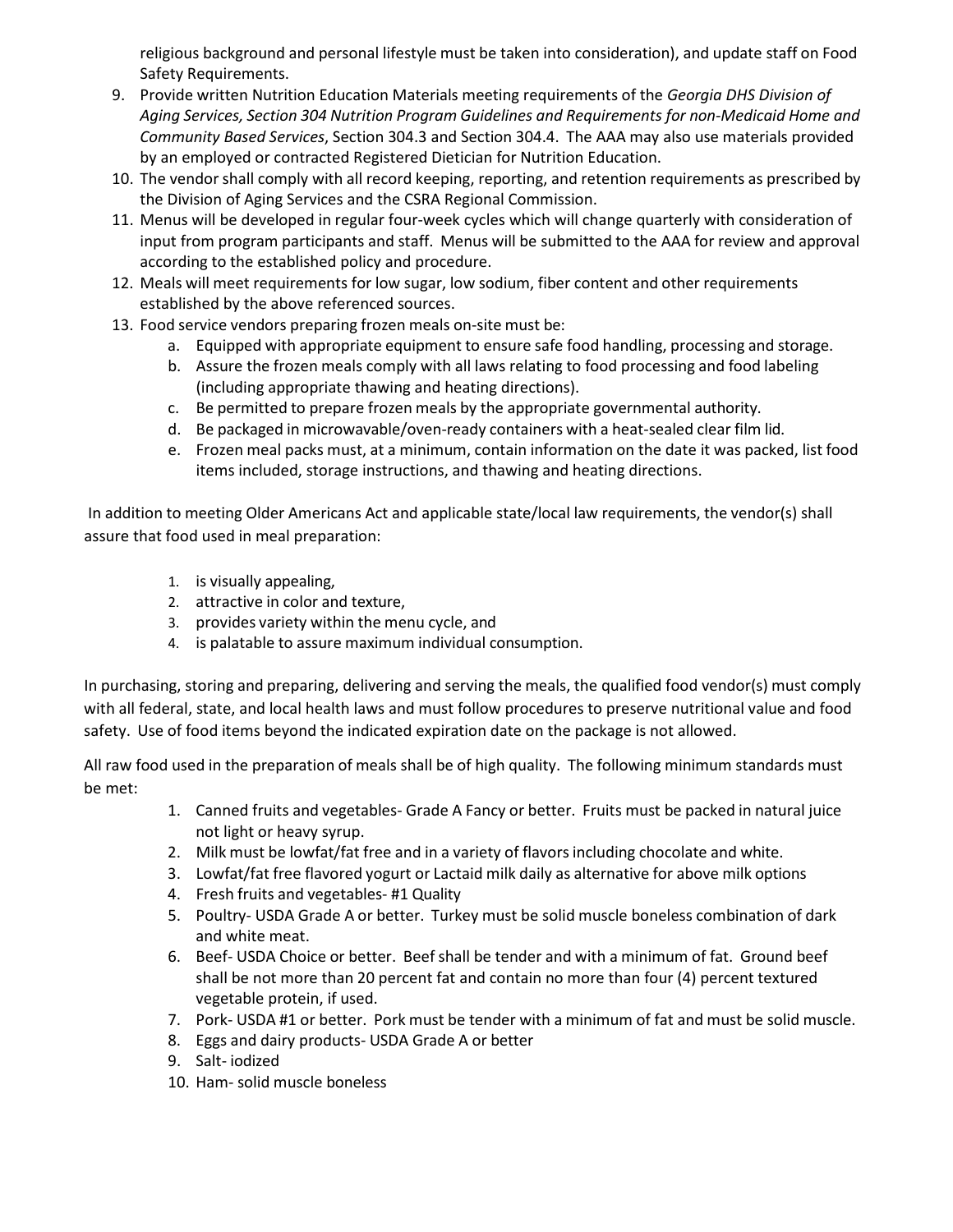#### **HOLIDAYS**

Meals will not be served on the following holidays unless otherwise negotiated:

- 1. New Year's Day and one additional day
- 2. Martin Luther King, Jr. Day
- 3. Good Friday
- 4. Memorial Day
- 5. Independence Day
- 6. Labor Day
- 7. Veterans Day
- 8. Thanksgiving Day and the day after Thanksgiving
- 9. Christmas Day and one additional day immediately before or after Christmas

Shelf-stable and/or frozen meals on the holidays specified may be provided with mutual consent between the vendor and the local sites.

Meals must be delivered to the Senior Center/ Nutrition sites no earlier than 8:00 a.m. and not later than 10:30 a.m. on the days such meals are to be served. Exceptions may be granted based upon serving times provided holding times do not exceed the four (4) hour requirement.

#### **CONTRACT REQUIREMENTS**

Any/all contract(s) between the qualified food vendor(s) and participating jurisdictions/entities must, at a minimum, ensure the following:

- 1. The right to purchase food locally in the event the vendor fails to deliver any part or all of a meal(s), fails to deliver the meals within the specified times and within required temperature ranges, and/or if the food is found to be spoiled or damaged upon delivery. The contracts must clearly denote that the qualified food vendor will incur the costs acquired for replacement up to but not exceeding the actual cost of the meal. The vendor will charge the center/site the agreed upon price for the quantity of meals that were actually delivered plus the quantity that were not delivered but were replaced by the center/site as described above. The vendor may not profit or gain by not serving meals in the case of a replacement meal costing less than the bidder price.
- 2. In the event the center/site is unable to procure any replacement meals, and/or other food or supply item(s), the center/site will then make a deduction for the cost of each meal that did not comply with the specifications. In making meal cost deductions, the following guidelines will be used, with the specified percentages based on the total contract cost of that meal as specified in the bid:
	- **Entrée-50%**
	- Vegetable- 20%
	- **•** Milk- 10%
	- Dessert- 10%
	- Bread- 5 %
	- Disposables/Condiments- 5%
- 3. Upon delivery of meals, an authorized on-site representative of the Senior Center/Nutrition Site must sign a receipt (furnished by the vendor) in triplicate, evidencing the time of the receipt of food as well as the temperatures.
- 4. The food service vendor must, at a minimum, include the provision of the following products: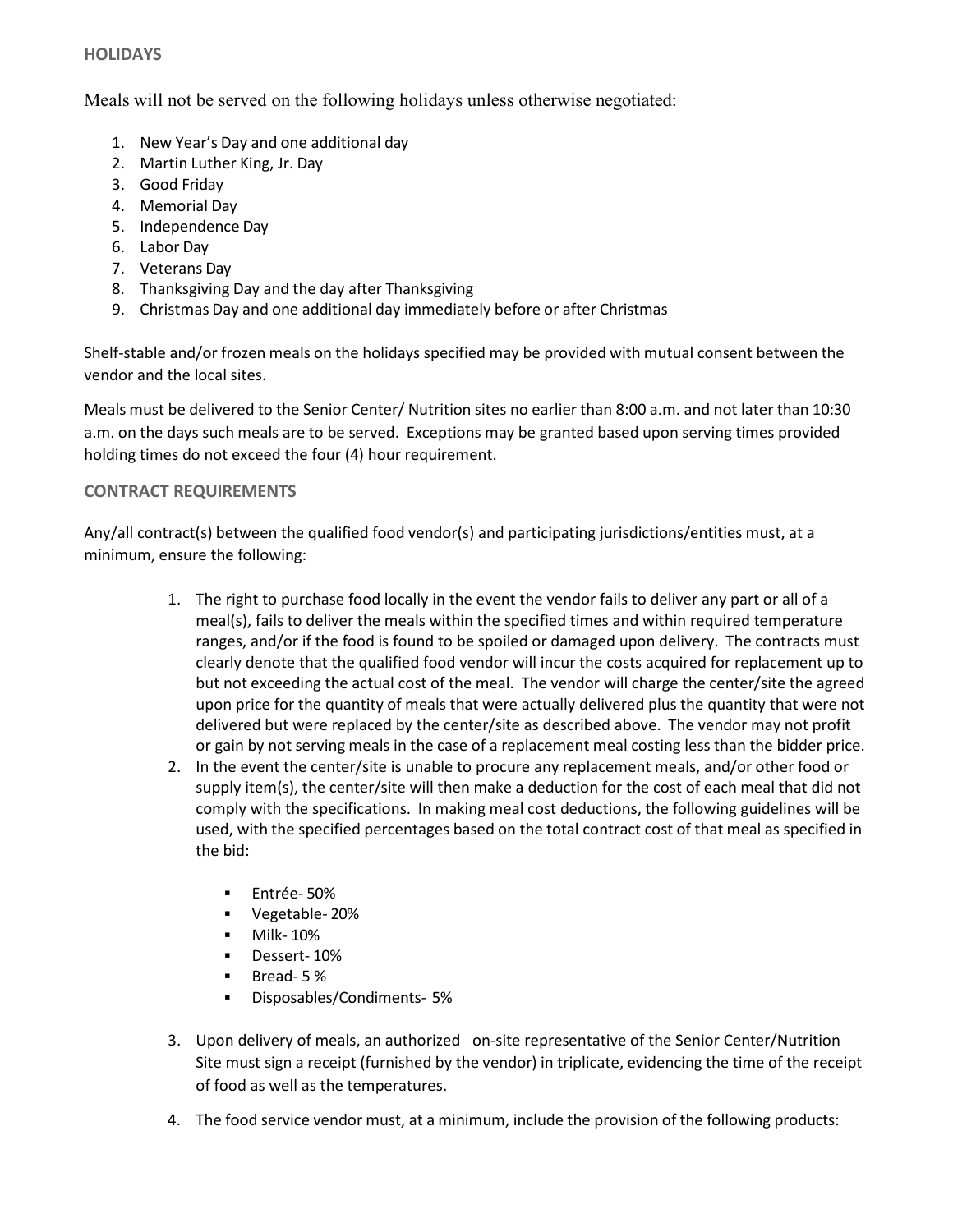- One complimentary meal/month delivered to a senior center (as part of regular service) for the purpose of quality assessment by AAA or qualified appointee (i.e. dietetic intern, center director, etc…)
- **Coffee and Tea supplies**
- **•** Coffee Urns, Tea Servers, Food and Refrigerator Thermometers
- **Disposable products:**
- Sturdy table flatware (individually wrapped package of fork, spoon, and knife)
- Disposable plates with at least 5 compartments (medium weight, tan color)
- Cups and bowls as needed (8oz. cups for water, coffee and 4 oz for juice)
- Napkins  $(12'' \times 12''$ , 2 ply)
- **Sandwich bags**
- **Lunch bags**
- **Wooden or plastic coffee stirrers**
- Individually wrapped straws
- Aluminum foil plates with three (3) partitions and single lids ( for hot home delivered meals)
- Appropriate condiments such as salt-free seasoning, pepper, margarine, sugar, sugar substitute, creamer etc.
- Appropriate food containers and utensils for blind and handicapped participants (available upon request)
- Four (4) ounce or six (6) ounce containers with tight fitting seals ( for packing hot/cold items for home delivered meals)
- **•** Disposable aprons, hair nets, food service gloves
- Chlorine sanitizer test strips
- 5. The qualified food vendor(s) will provide training within their service area to senior center/nutrition site staff on food service management and food safety requirements.
- 6. All contracts used between the successful vendor(s) and local jurisdictions must be submitted to the CSRA Regional Commission for review and approval prior to being executed.

For additional information related to each of the services provided by the AAA, visit us at:

#### [http://www.csrarc.ga.gov](http://www.csrarc.ga.gov/)

All work must be completed by the time outlined in the "*Period of Performance and Contract Terms*" section of this RFP. Additionally, all invoices for all services rendered must be submitted no later than three (3) business days after the end of the contract period.

The successful Responder(s)' response to this RFP shall be incorporated and become a part of any applicable final contract and/or subgrant/cooperative agreement documents.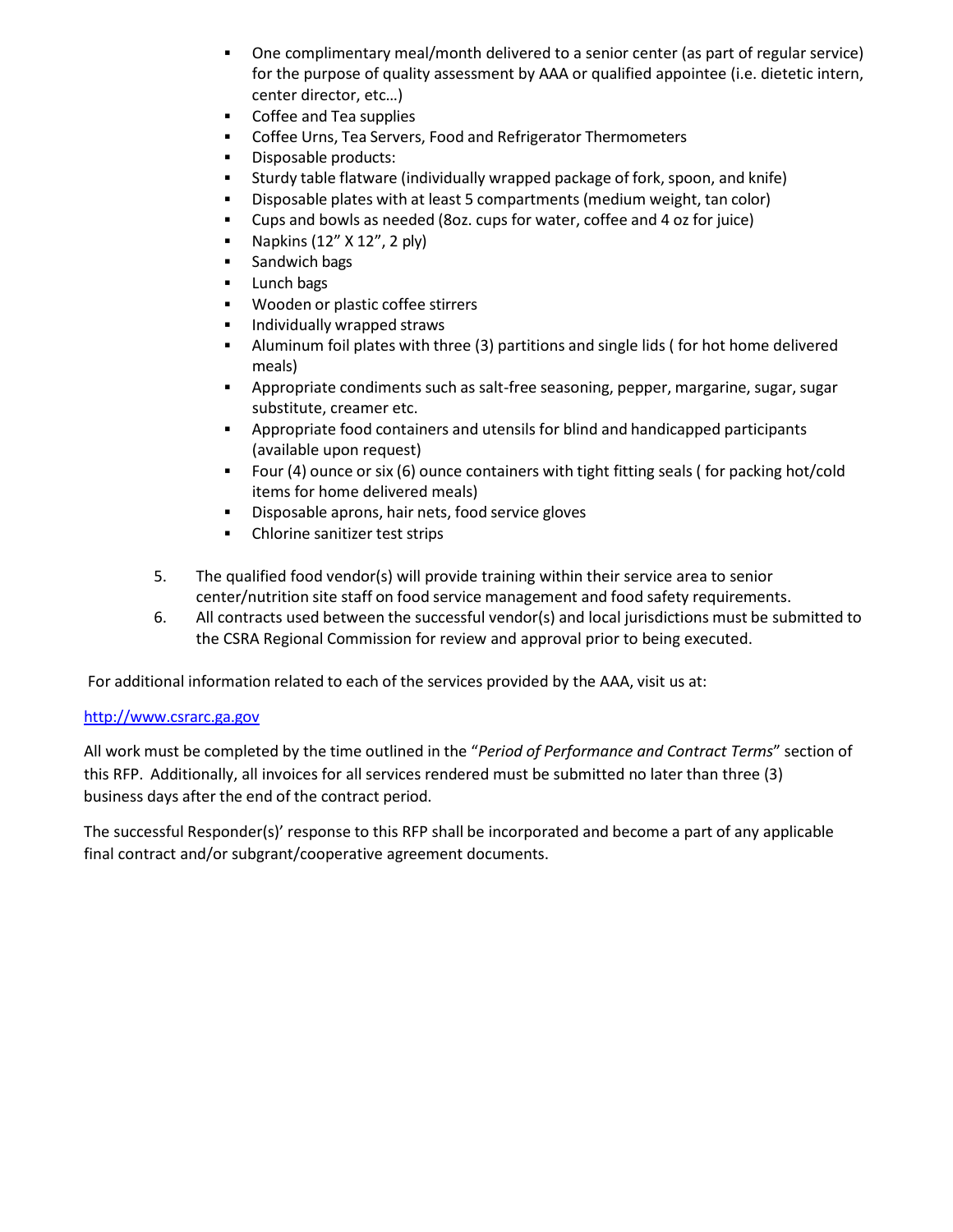#### **Aging and Disability Resource Connection (ADRC)**

#### **Gateway as a Single Point of Entry**

The CSRA RC's Area Agency on Aging is the "Gateway," or single point of entry for all aging programs. The AAA's toll-free number is 1-888-922-4464.

Clients admitted into aging programs shall be initially screened and referred for face-to-face assessment by the AAA's Gateway screening staff as funds are available. When AAA service providers receive direct requests for services, referral information must be forwarded to the AAA where Gateway staff will conduct telephone screenings to identify needs and make appropriate referrals.

All work will be done on a fee-for-service basis. All work must be completed by the time outlined in the "*Period of Performance and Contract Terms*" section of this RFP. Additionally, all invoices for all services rendered must be submitted no later than three (3) business days after the end of the contract period.

The successful Responder(s)' response to this RFP shall be incorporated and become a part of the final contract/subgrant agreement/cooperative agreement documents.

#### **Planning Allocation**

Funds for this agreement are contingent upon receipt of funds from Federal and/or State sources. Because the actual amount of funds may change throughout the year, the CSRA RC utilizes planning allocations in its procurement and subgranting processes. Subgrant agreements, contracts, and cooperative agreements may be amended, by mutual agreement, from time-to-time whenever adjustments are needed because of changes in the CSRA RC's funding sources and may be immediately terminated by the CSRA RC if mutual agreement cannot be reached.

#### **Period of Performance**

All subgrant agreements resulting from this Request for Proposal process are contingent on the availability of funds from the Georgia Department of Human Services (DHS) Division of Aging Services. The terms and conditions of the CSRA RC's contract with DHS and any subsequent policy decisions, laws or regulations shall be applied to the contractor(s)/subgrantee(s) chosen through this process.

This RFP covers the CSRA RC's Area Agency on Aging planning period, which begins on July 1, 2020 and ends on June 30, 2024. Any contract(s)/subgrant/cooperative agreement(s) issued as a result of this RFP will be awarded on a one (1) year basis to conform with the CSRA RC's fiscal year (July 1st to June 30th). Any subsequent year contract(s)/subgrant/cooperative agreement(s) in the planning period will be determined at the CSRA RC's sole discretion, which may or may not involve a new Request for Proposal being issued. Nothing herein shall be deemed any commitment by the CSRA RC to contract with any successful Responder(s) for any period of time past June 30, 2023.

The successful Responder(s) to this RFP may be recognized by the CSRA RC, at the CSRA RC's sole discretion, as the qualified food vendor(s) for the applicable Area Agency on Aging service area for each fiscal year in the planning period covered by this RFP (July 1, 2020 to June 30, 2024). In the event the CSRA RC decides, in its sole discretion, to seek to qualify a new food vendor(s), a new RFP will be issued.

The CSRA Regional Commission may, at its sole discretion, terminate any contract or subgrant agreement issued as a result of this RFP due to non-availability of funds, due to default, or for cause, or for convenience, at any time by giving thirty (30) days notice.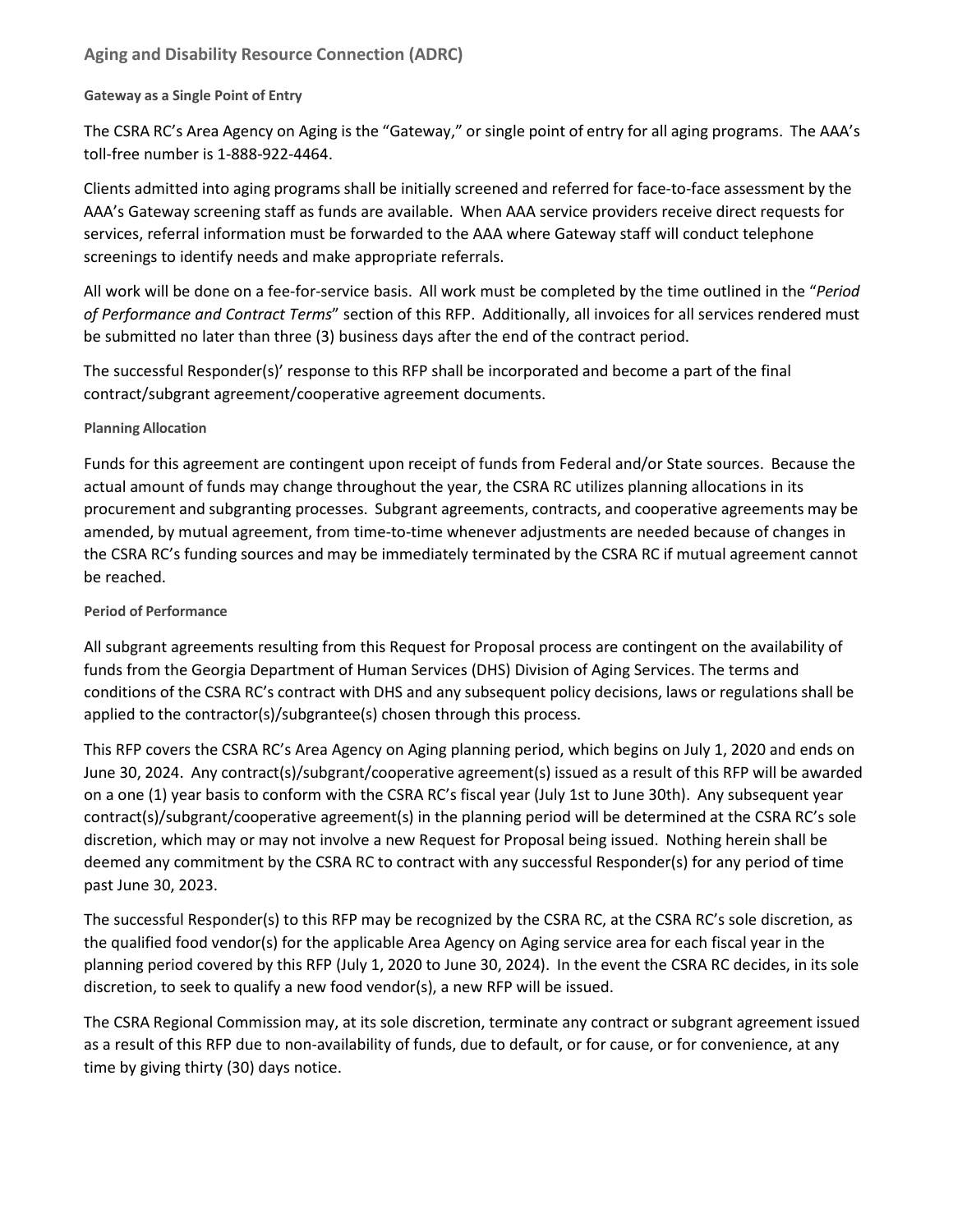# **Applicant Narrative Questions**

When preparing the response narrative, all Responders must respond by providing information related to the items identified below. The response narrative should include the same numbering system used herein and should address the issues/questions raised. If a question does not apply, please indicate with "NA". The response narrative will be used during the evaluation of responses and should demonstrate your agency's understanding of the work to be performed and capacity to carry out such work if awarded

### **Capacity:**

1. Describe how the Bidder will interface with the Area Agency on Aging to resolve issues effectively related to service delivery and clients.

2. Discuss the qualifications and capability to provide effective services that will meet all program standards, including the provision of therapeutic meals.

3. How does the organizational chart demonstrate effective lines of communication and program responsibility, and detail percent of staff time assigned to each service or program? (attach Org Chart)

4. State when (days and hours of operation) and where services will be provided, and if alternate delivery sites are used, identify each site and days and hours of operation.

5. Upload a copy of your Organizational Chart.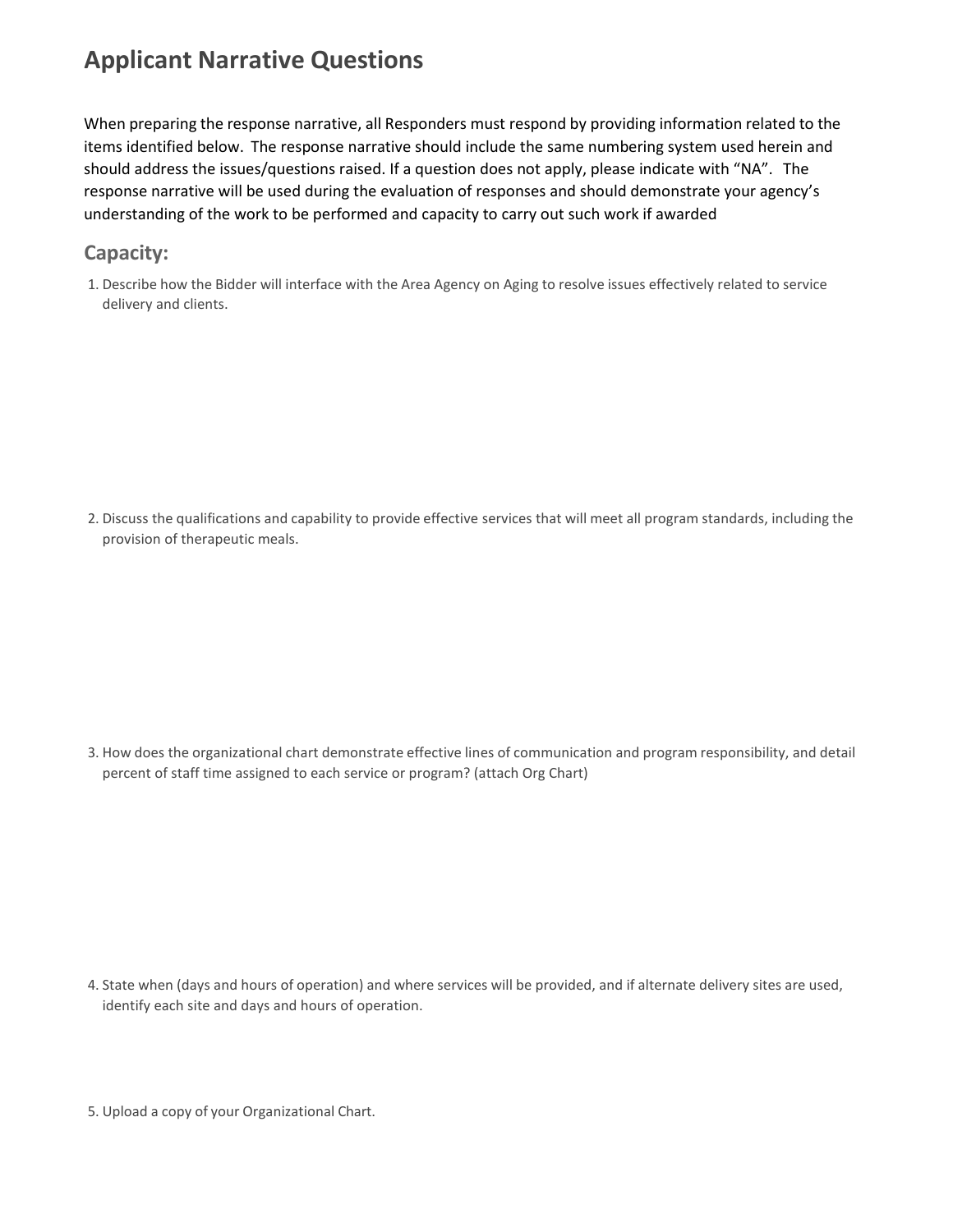### **Information and Referral**

1. Describe how Bidder will interface with the Area Agency on Aging (AAA) Gateway/ADRC Information and Assistance and their management of the waiting list.

**Special Initiatives or Collaborations:**

1. Describe any special initiatives, innovations that will enhance Bidder's program in the community.

2. Describe any new or on-going plans to obtain additional financial support or resources for this program.

3. Describe any partnerships or collaborations with other community organizations or private businesses that will strengthen the services provided by Bidder.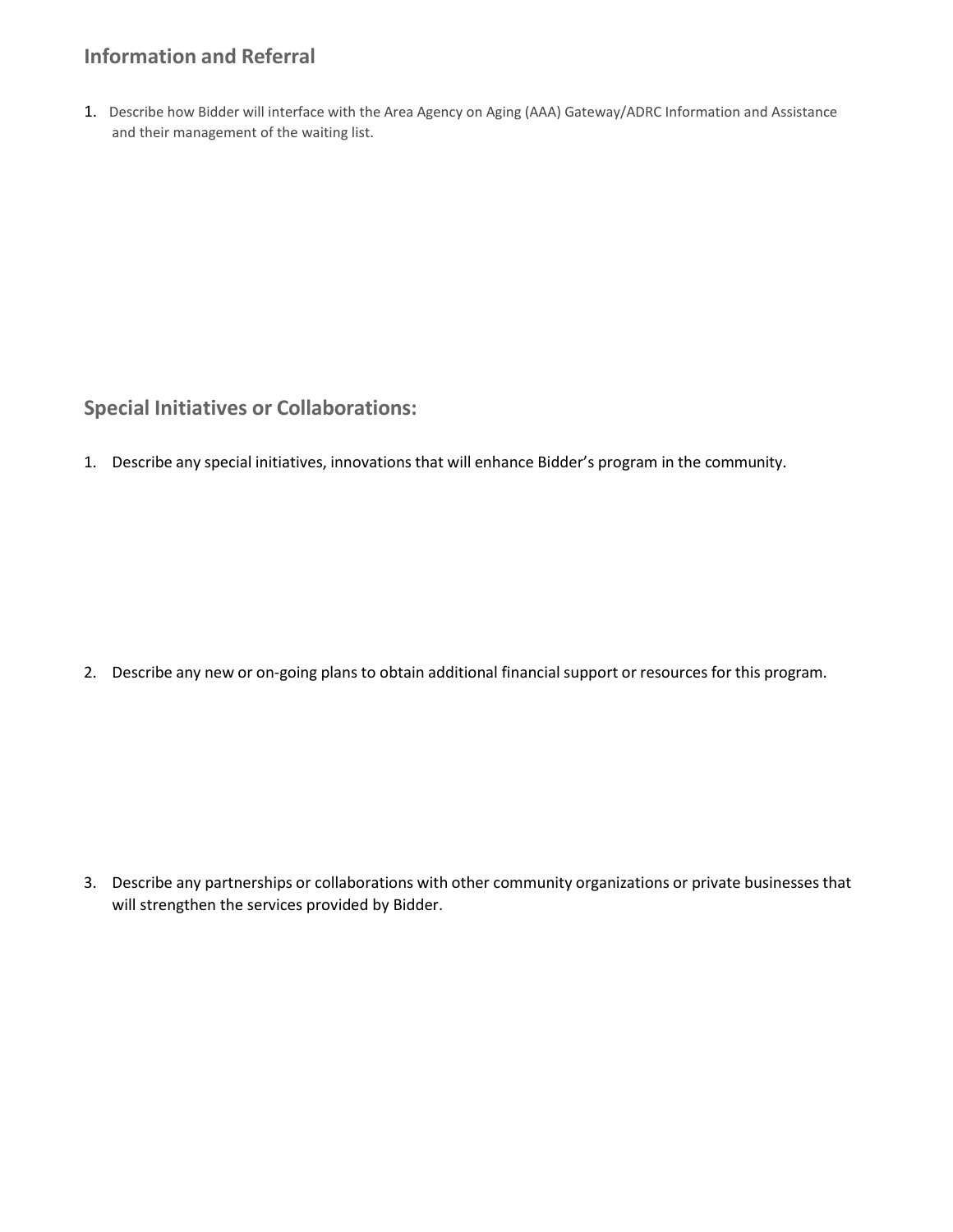### **Outreach or Marketing Plan**

1. Describe the program awareness activities or marketing plan for agency.

2. Describe the methods Bidder will use to provide outreach to persons in the community as well as minorities, homebound or otherwise isolated individuals.

3. Describe any special materials or techniques Bidder has developed to reach special populations.

4. Describe any specific populations Bidder will target, if any.

5. Describe methods to be used to provide services to Limited English Proficiency/Sensory Impaired (LEP/SI) clients.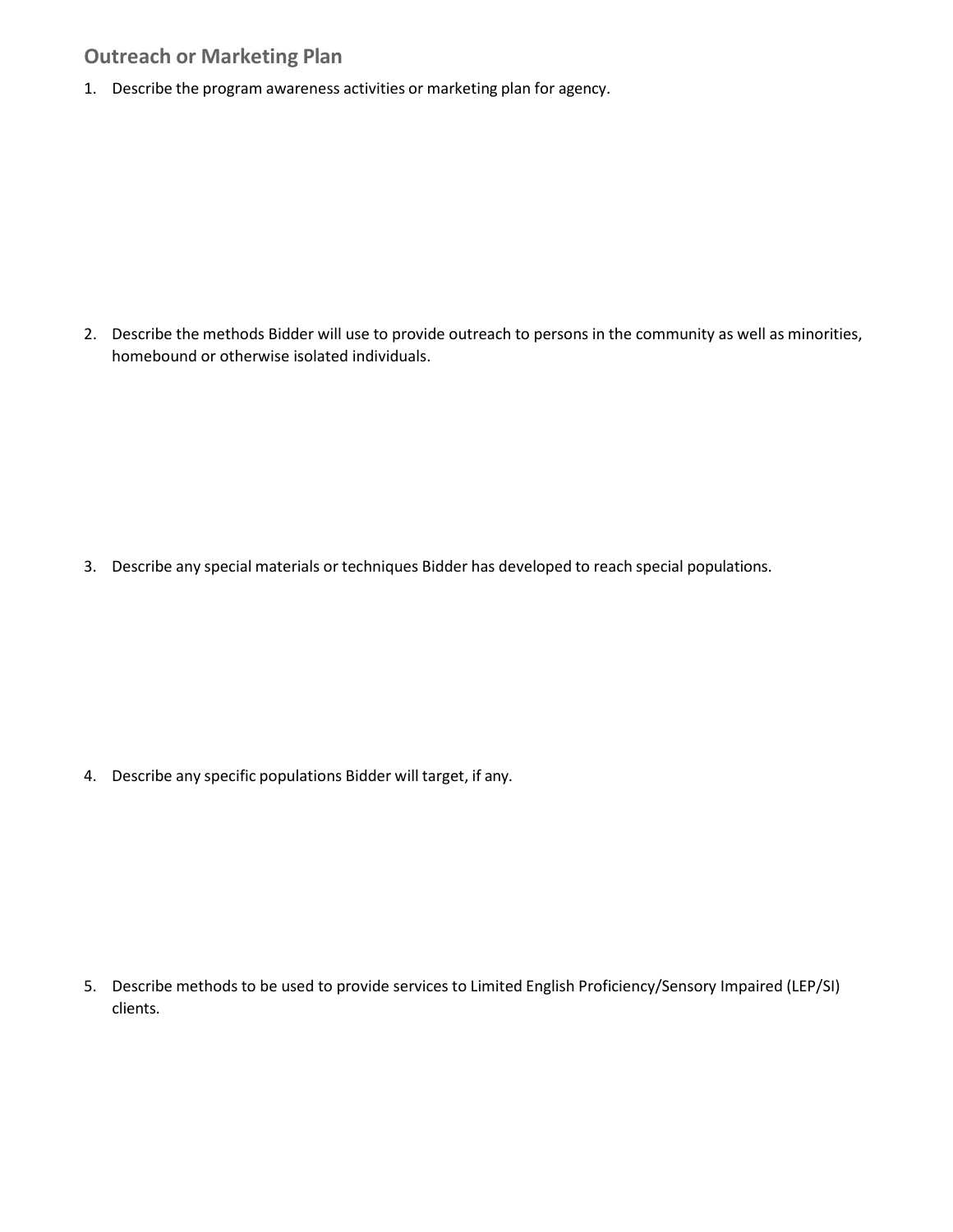### **Professional Staff Development**

1. Describe how Bidder will provide new staff orientation and training and provide an outline of the orientation schedule and topics.

2. Describe Bidder's plan for conducting on-going staff training including topics and number of training sessions to be held.

3. Describe method Bidder will use to determine the training needs of staff.

4. Describe the agency's staff recruiting practices and retention strategies. Indicate the annual staff turnover rate from the most recent fiscal year.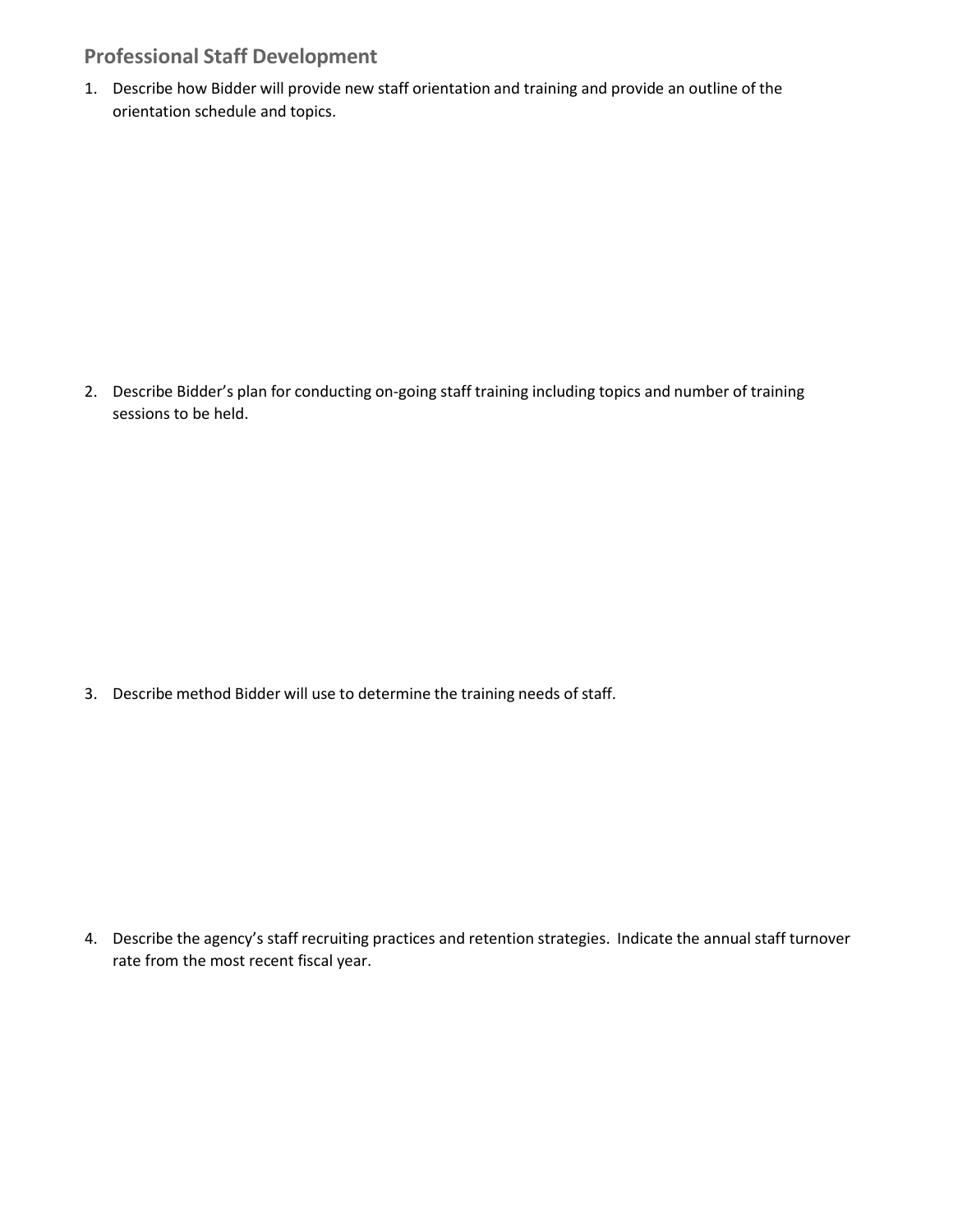### **Client Confidentiality**

1. Describe the annual Health Insurance Portability and Accountability Act (HIPAA) training for all staff and volunteers.

2. Describe policy or procedures concerning client confidentiality

### **Technology and Ability to Meet Reporting Requirements**

1. Describe agency's capacity for and use of technology, both in agency administration and delivering services.

- 2. Describe agency's strategic plan for maintaining adequate stock including hardware, software and voice/data services.
- 3. Indicate capacity or plan to interface with the Division of Aging Services Aging Information Management System (AIMS) for reporting.
- 4. Detail person(s) responsible for data validation, data entry and reporting.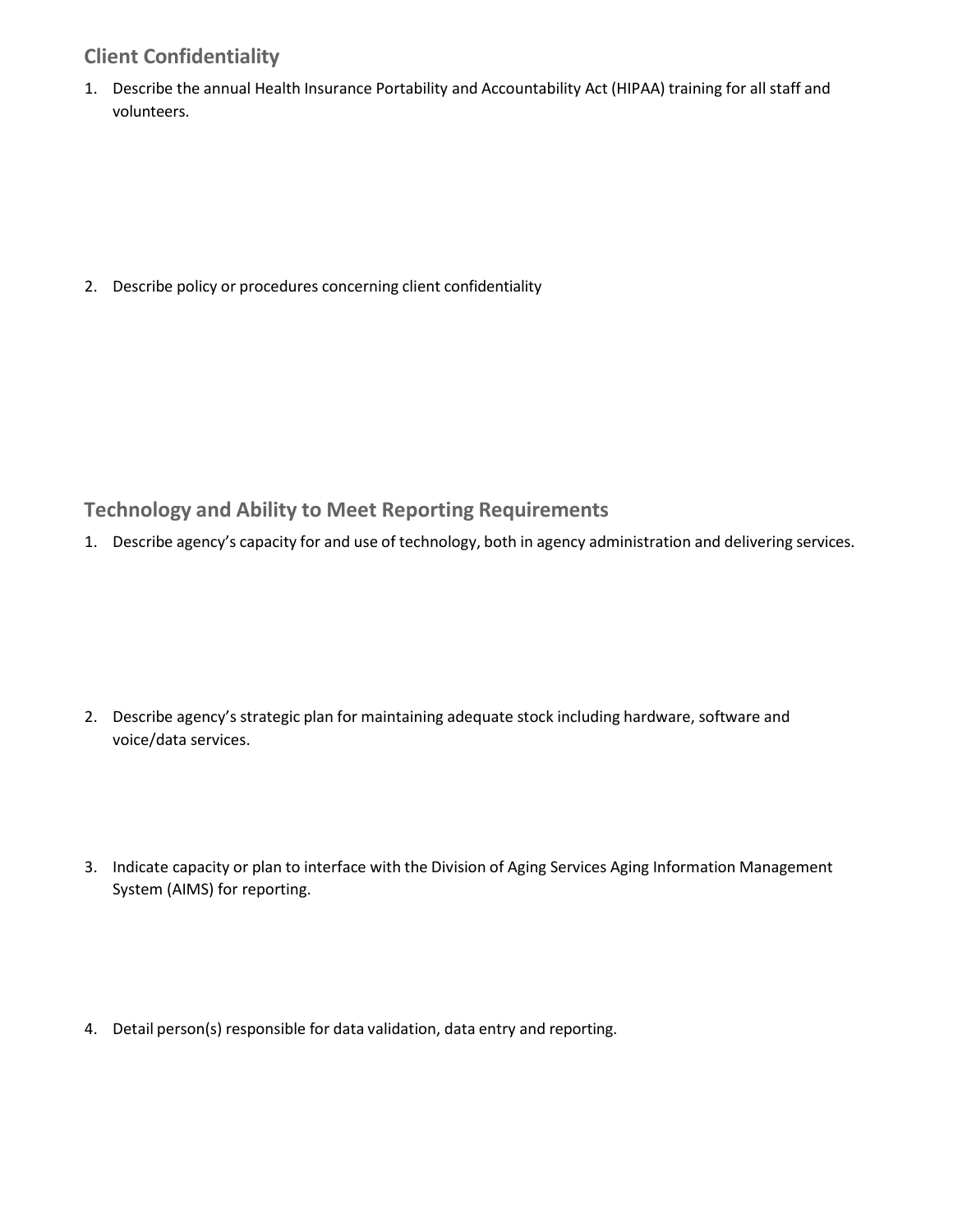### **Quality Assurance Program or Plan:**

1. Describe how Bidder will ensure the quality of the program or services to clients.

2. Describe how Bidder will measure the effectiveness of your program.

3. Describe how Bidder will determine if the program had an impact on the clients.

4. Describe how Bidder will determine the client's satisfaction with services.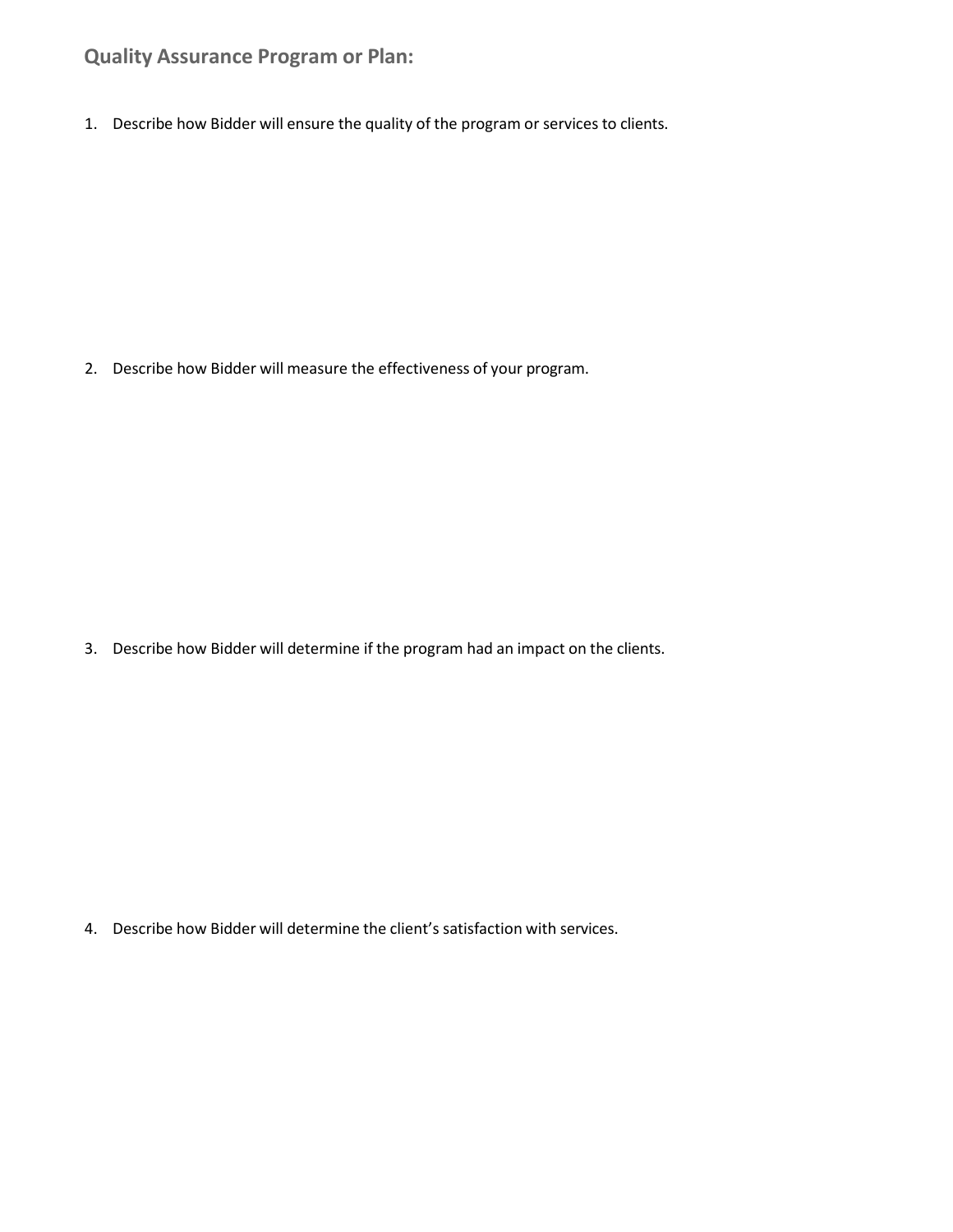### **FINANCIAL CAPACITY**

All organizations must demonstrate financial stability, fiscal control and compliance with Generally Accepted Accounting Principles. It is each Responder's responsibility to provide sufficient documentation in its response to enable the CSRA RC to adequately assess the Responder(s)'s ability to perform the scope of work outlined in this RFP.

**1.** Provide a brief financial history that proves the organization has financial capability and capacity to deliver the services for which the organization is applying.

**2.** List any other Federal/State grants the agency has administered during the past five years and provide contact information for each.

**3.** Provide sufficient documentation to enable the CSRA RC to evaluate the Responders fiscal ability to perform the scope of work outlined within this RFP. Such documentation includes, but is not necessarily limited to, in order of preference: 1) the most recent Comprehensive Annual Financial Report (CAFR); 2) financial statements (FS) that have been reviewed by an independent public accountant (IPA) with accompanying notes; 3) FS compiled by and IPA; 4) federal tax returns; and 5) last internally prepared FS's signed by the owner or an individual familiar with finances of the entity.) Attach documents using the "File Attachment List" at the end of this RFP.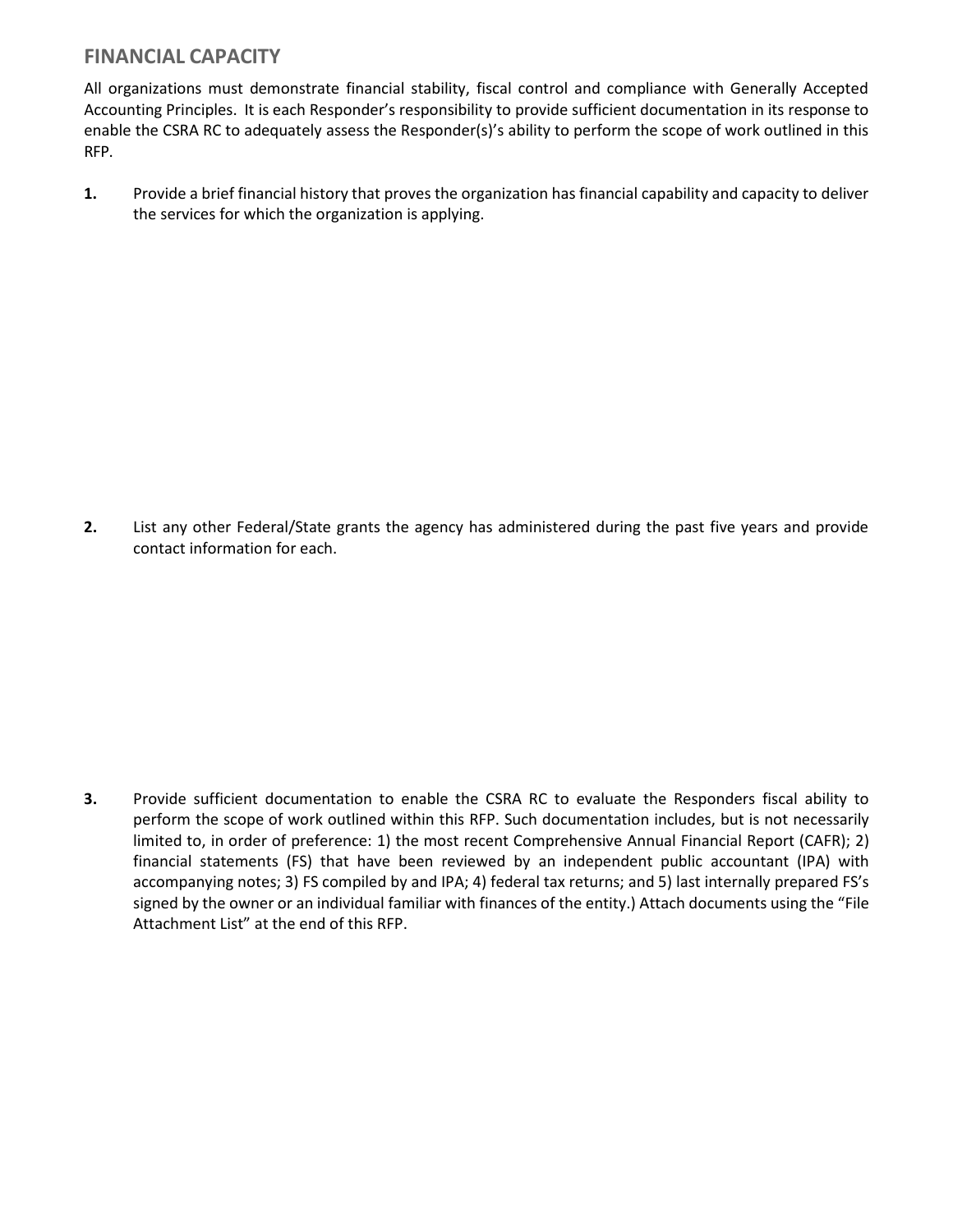### **Subcontracting**

Describe, for each service, any proposed subcontract agreements and clearly identify the general scope of work to be performed by the subcontractor. If subcontracting for a service, include documentation of the bidding process to secure such subcontractors. Describe subcontractor qualifications, subcontractor requirements and how the subcontractor will be monitored. Any required reporting forms, with due dates, for subcontractors should be included in the response.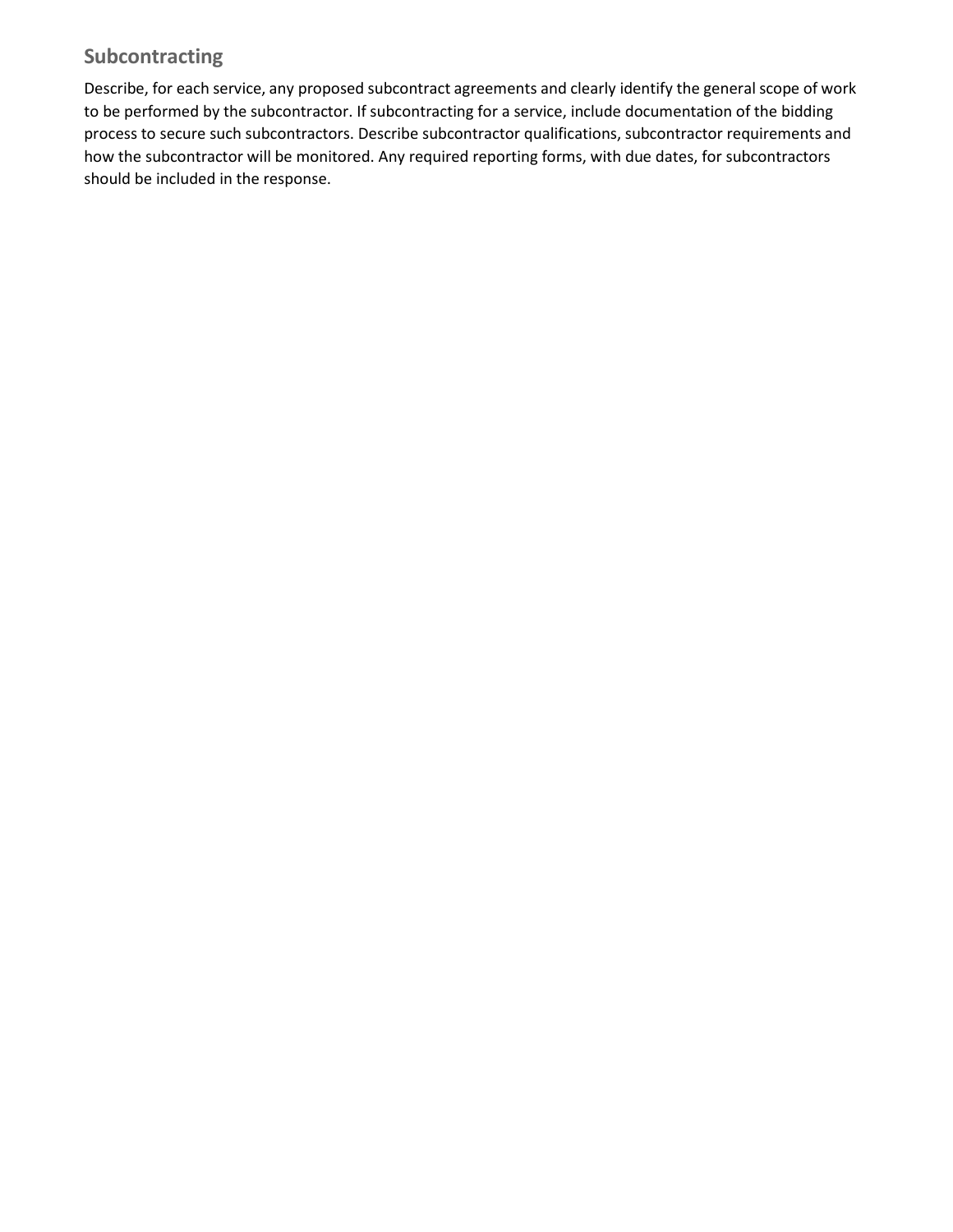### **OUTCOME MEASUREMENTS**

List the outcome(s) proposed to measure for this service and how you will measure them. Identify the specific staff position responsible for determining and measuring outcomes for this service. In identifying outcome measurements, develop the following:

- Objectives: What results are intended? Objectives should have a definite time frame and should always be measurable. List as many objectives as needed.
- Action Steps: State what tasks or activities must be completed to achieve the objective; who is responsible for them; and when they will be completed.
- List as many action steps as needed to accomplish the objective.
- Performance Measure: What results will indicate that the objective has been achieved? How will success be measured?

Example:

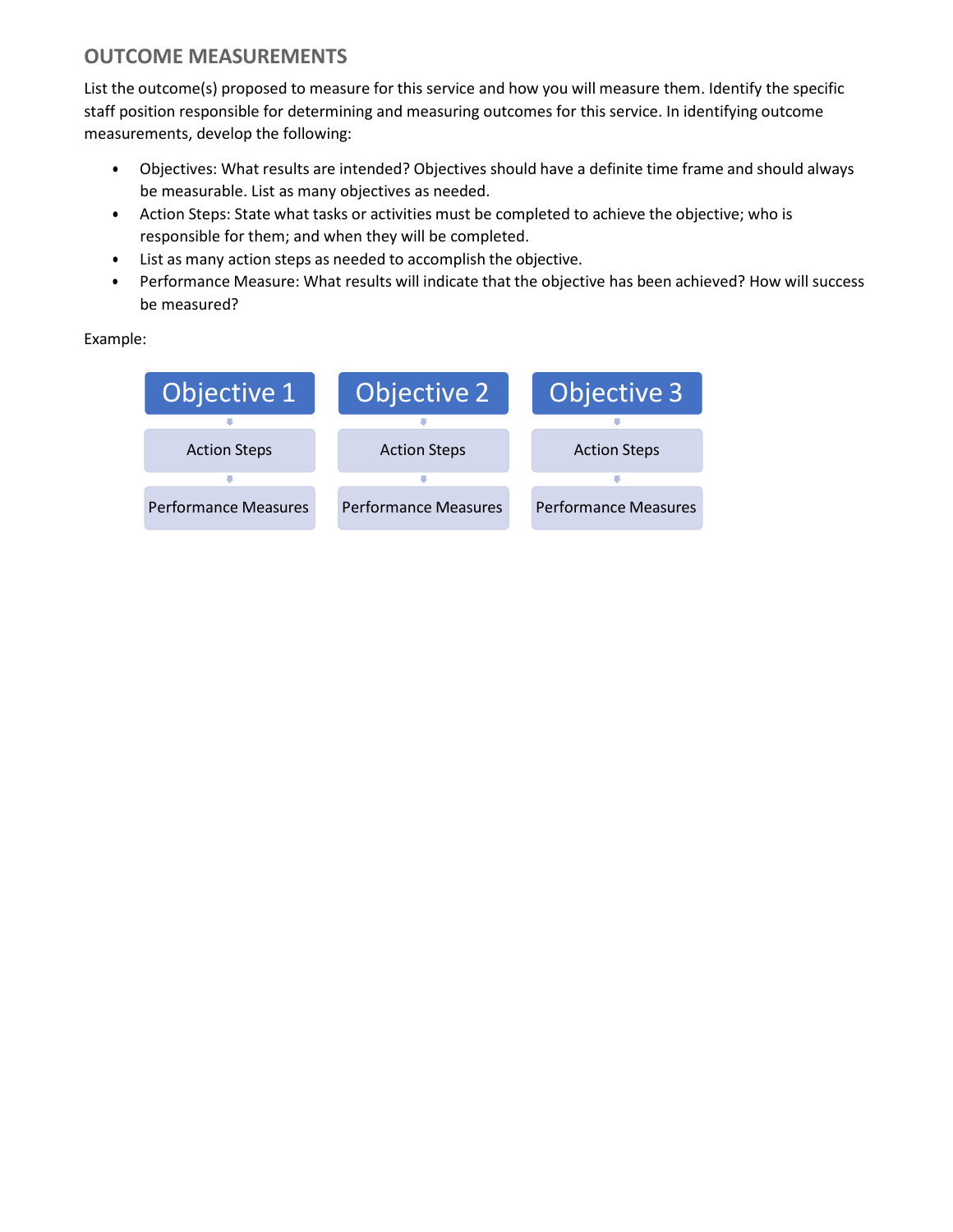### **Budget Narrative Sample**

In addition to the Uniform Cost Methodology (if required), please upload supporting financial documentation, in order of preference, 1) the most recent Comprehensive Annual Financial Report (CAFR); 2) financial statements (FS) that have been reviewed by an independent public accountant (IPA) with accompanying notes; 3) FS compiled by and IPA; 4) federal tax returns; and 5) last internally prepared FS's signed by the owner or an individual familiar with finances of the entity.)

#### The budget narrative must address the following elements

#### **1. EMPLOYEE COSTS:**

#### **A. Wages**

Identify the name, title, and FTE of each employee that will charge this program. For any employee with an FTE of <1, please provide a list other programs charged.

Example:

John Smith, Program Director (\$50,000)

| Cost Code                                | Full Time Equivalent (FTE) | Salary Per Cost Code |
|------------------------------------------|----------------------------|----------------------|
| <b>Meal Program</b>                      | .50                        | \$25,000             |
| Rec Program                              | .25                        | \$12,500             |
| <b>General Agency Programs</b>           | .25                        | \$12,500             |
| Amount budgeted for contract = $$25,000$ | 1.0                        | \$50,000             |

#### **B. Fringe Benefits**

Identify each payroll related expense included in the budget and the formula used.

Example:

Social Security – Total Wage Budget = \$100,000 x 7.65% = \$7,650

Any payroll related expenses over and above Social Security, Worker's Compensation, and Unemployment Insurance must have a company policy attached.

**B. Other Payroll Expenses**

Identify any payroll expenses not included in Wages or Fringe Benefits (i.e.. payroll administration costs, etc…)

**C. Employee Travel**

Employee travel must be supported through mileage logs or supervisor approved mileage reimbursement forms. We will not reimburse for gas purchases. In order to be reimbursed for employee travel, you must submit a copy of a travel reimbursement policy identifying the mileage reimbursement rate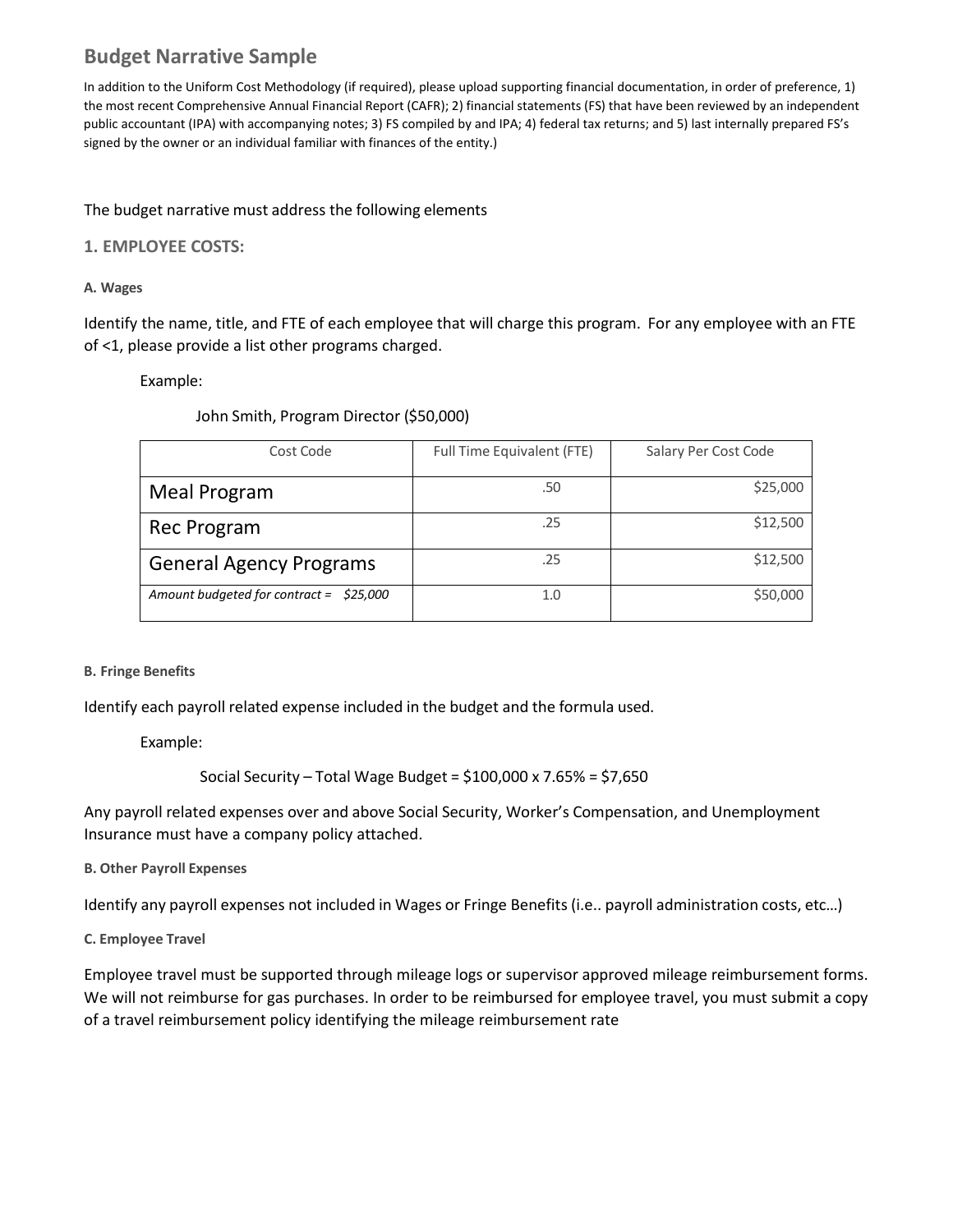#### **2. OPERATIONAL COSTS:**

#### **A. Consumable Supplies Expenses**

Consumable supplies include supplies and materials that relate to the program that cannot be used for future programs. Please identify the supplies and materials that you plan on buying in detail (i.e. do not just include a "per participant" cost).

**B. Insurance Costs**

You may only include insurance costs if they are specifically provided for this program. If you are including direct insurance costs, please provide support as to the premium amount that relates specifically to this program.

#### **3. OTHER EXPENSES**

Please list and give a detailed description of all other costs that need to be reimbursed by this program. Please keep in mind the federal allowable costs principals.

#### **A. Supportive Services Paid to Participants**

Some participants may require supportive services. If supportive services are planned, please provide a description and estimate of each cost. Case Management providers are required to provide supportive services, as needed, to participants. No participant may receive more than \$3,000 for supportive services per calendar year.

#### **B. Small Equipment**

Please provide the detail of planned purchases of equipment less than \$500.00. Equipment is any item that will be used for the program but has the potential of continuing use beyond the duration of this contract.

#### **C. Equipment**

Please provide the detail of planned purchases of equipment over \$500.00. Equipment is any item that will be used for the program but has the potential of continuing use beyond the duration of this contract.

#### **BUDGET NARRATIVE ATTACHMENT**

#### Attach Budget Narrative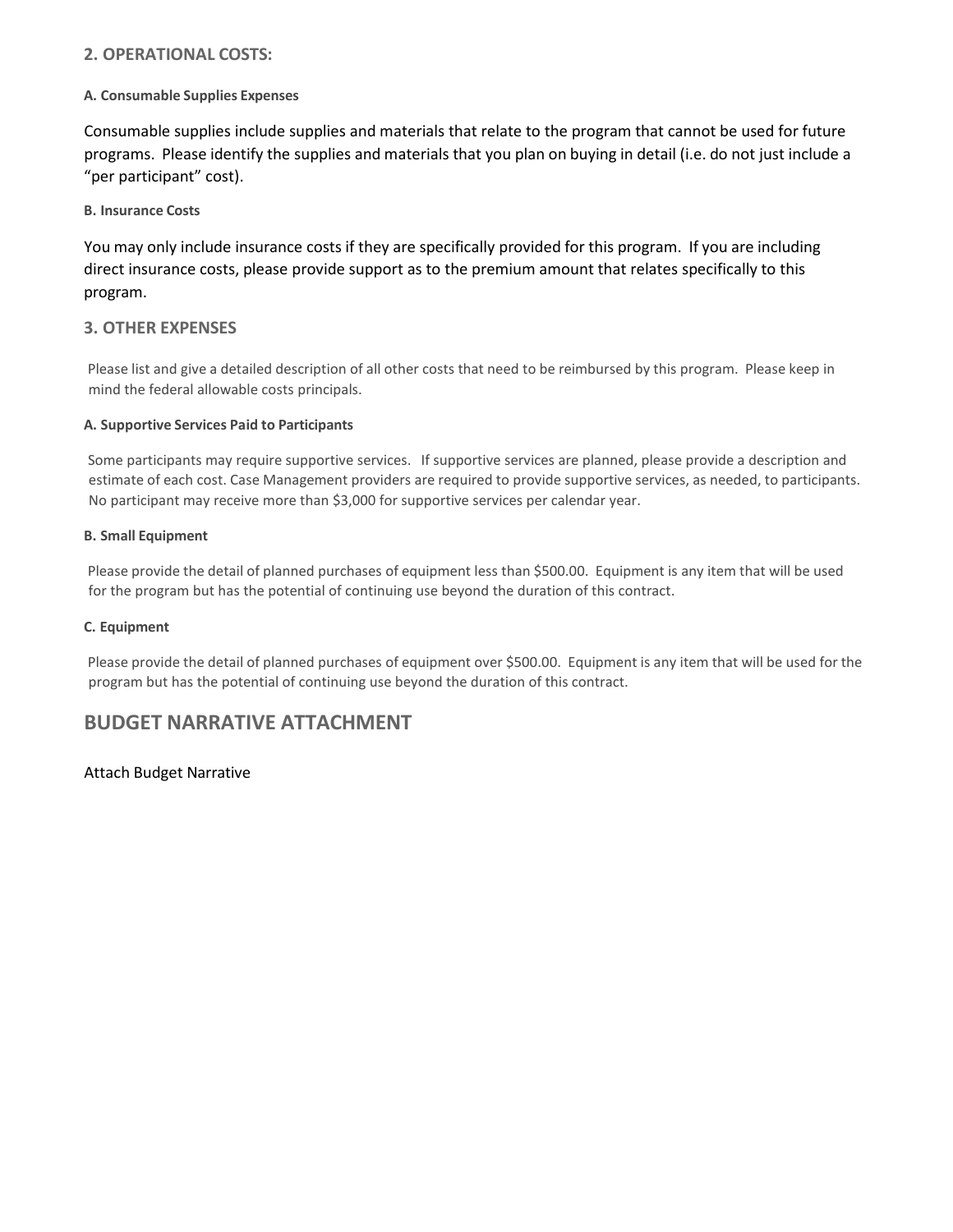# **Meal Price Tabulations**

| Meal Type <sup>2</sup> | <b>FY2023</b> | <b>FY2024</b> | <b>FY2025</b> | <b>FY2026</b> | 4-Year<br>Average |
|------------------------|---------------|---------------|---------------|---------------|-------------------|
| <b>Meal Price</b>      |               |               |               |               |                   |

Supporting Documentation/Text (be sure to discuss any formulas to be used to calculate meal prices in FY2024 *to FY 2026):*

<span id="page-25-0"></span><sup>&</sup>lt;sup>2</sup> All meals (whether congregate, home delivered, picnic, shelf stable, frozen, emergency, or pre-plated hot meals) should be the same price.

<span id="page-25-1"></span><sup>&</sup>lt;sup>3</sup> If FY2021 – FY2024 prices are tied to certain indices (i.e. Consumer Price Index), please note this and provide sufficient detail in the accompanying space regarding the way such calculations will be made/limited.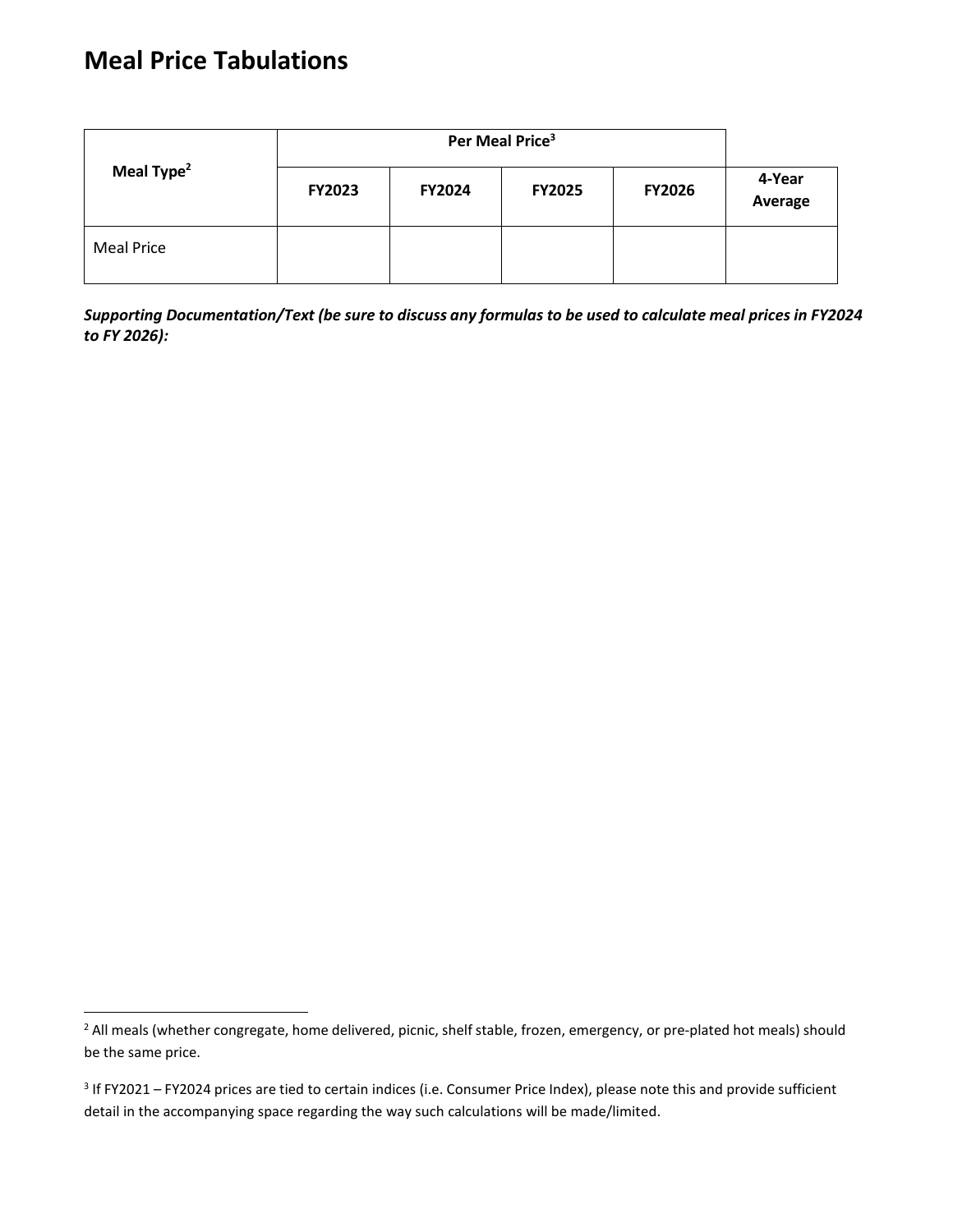### **EVALUATION CRITERIA AND REVIEW CONSIDERATIONS**

It is essential that the Responder address each requirement set forth in this Request for Proposals. The response must contain all requested information. If a response is materially incomplete, in the sole judgment of the CSRA RC, it may be declared technically unresponsive and may be eliminated from further consideration.

For all procurements that are expected to result in an award/contract greater than \$50,000 in aggregate<sup>4</sup>, a review committee assembled by the CSRA RC (at its sole discretion) may be used to objectively review responses received. The review committee may or may not include or be solely limited to staff members of the CSRA RC.

By responding to this RFP, you also explicitly acknowledge that your response may be reviewed by a review committee as noted above and that any notes and/or discussions generated during the review of this RFP by the review committee are private and will not be shared with any Responder. A compilation of each Responder's average score (generated by averaging the score assigned by each reviewer for that Responder) may be made available only at the end of the award of this RFP.

By responding to this RFP, you also acknowledge that the CSRA RC, in its sole discretion, may make any award(s) to the Responder whose Response is the most responsive Response for the particular contract, best addresses the work to be performed, taking into consideration factors such as price, potential ability to perform successfully under the terms and conditions of the contract, analysis of the applicable Unit Cost Methodology or other cost analysis, relevant past project experience/qualifications, organizational capacity, budget/financial capacity, and responses to the scope of work and performance overview sections of this response.

The review committee's recommendation scoring will be submitted to the CSRA RC's management for consideration. The CSRA RC's Council will make a final decision related to the award of responses taking into consideration the RC's management's recommendation and the criteria for responsiveness. The CSRA RC Board's decision may differ from the review committee's recommendations.

NOTE: The CSRA RC does not require the primary kitchen to be in the region but will give some scoring *preference to responders whose primary kitchen is located in one of the participating counties.*

#### *Acknowledgement of Appeals Process*

I understand that an electronic signature has the same legal effect and can be enforced in the same manner as *a written signature.*

| Signature             |        | Date  |
|-----------------------|--------|-------|
| Name (typed)          |        | Title |
| <b>Contact Phone:</b> | Email: |       |

<span id="page-26-0"></span><sup>4</sup> For procurements that are expected to result in an award/contract amount that is less than \$50,000, the CSRA RC may, at its sole discretion determine the best method to ascertain the responsible Responder who possess, at the Commission's sole discretion, the potential ability to perform successfully under the terms and conditions of a proposed procurement.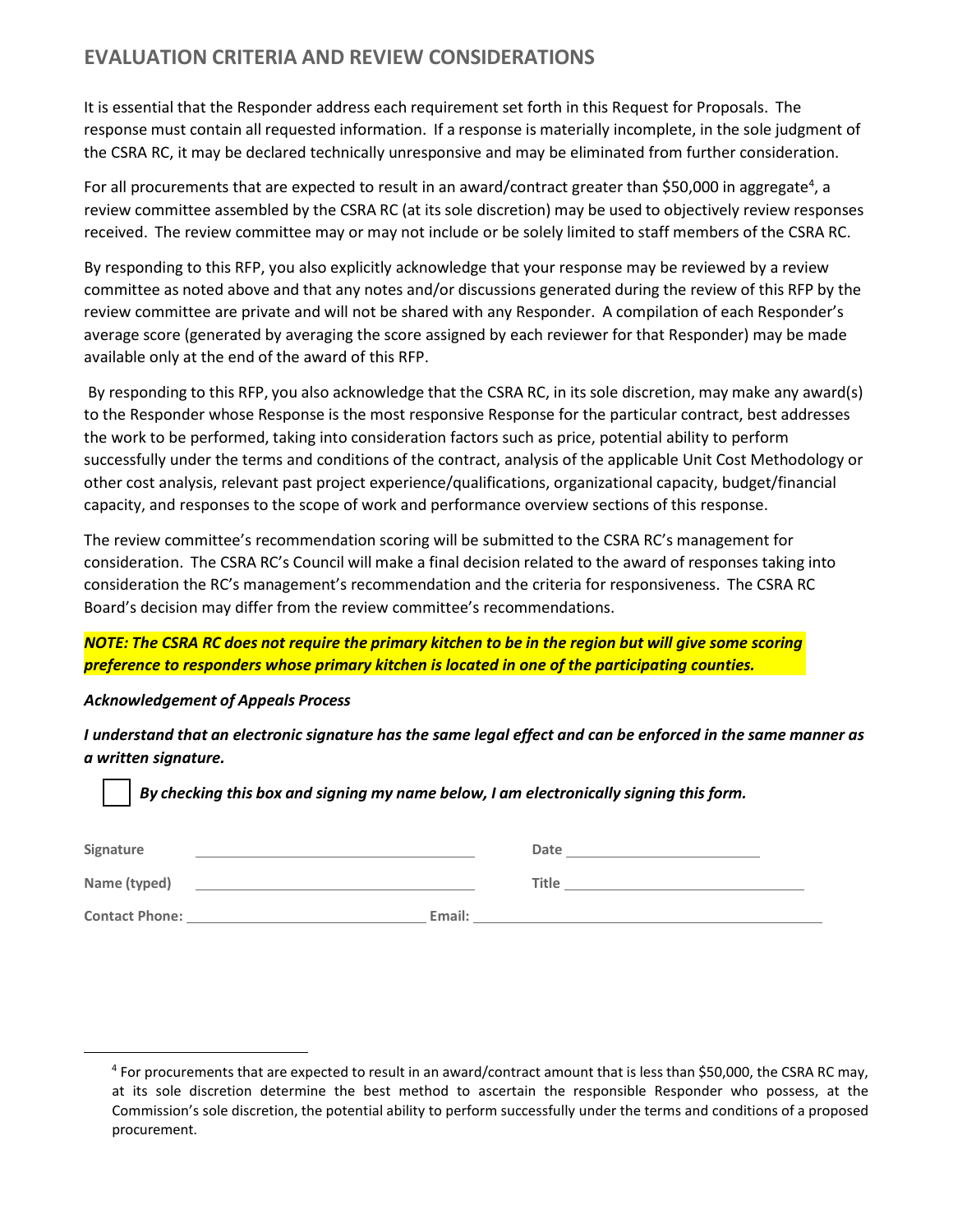### **Contractual and Administrative Assurances**

The following assurances must be signed and included with the response.

- General Financial Requirements and Assurances
- Contractual and Standard Program Assurances
- Assurance of Compliance with Title VI of the Civil Rights Act of 1964, As Amended
- Assurance of Compliance with Section 504 of the Rehabilitation Act of 1973, As Amended and the Americans' with Disabilities Act of 1990, As Amended
- Certification Regarding Debarment, Suspension, and Other Responsibility Matters
- Disclosure of Lobbying Activities
- Health Insurance Portability Protection Act (HIPPA) Business Associate Agreement
- Certification of Non-Collusion
- Conflict of Interest Disclosures
- E-Verify Certification
- Clean Air Act Certification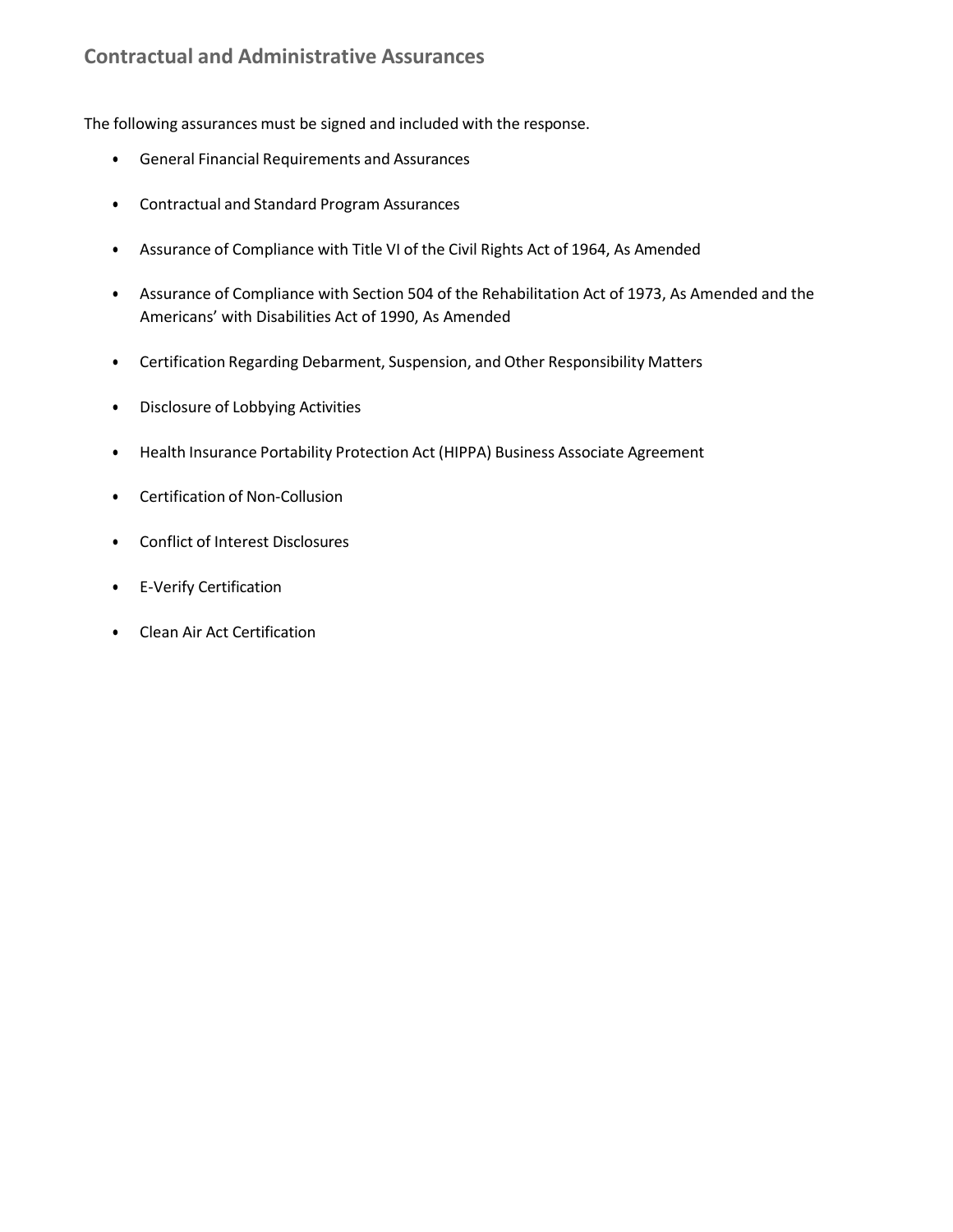### **RESPONDER CERTIFICATIONS**

All Responders are required to affirm the following statements.

| Yes | <b>No</b> | Certification - Affirm or Deny each of the following                                                                                                                                                                                                                                                                                                                                                                                                                                                                         |
|-----|-----------|------------------------------------------------------------------------------------------------------------------------------------------------------------------------------------------------------------------------------------------------------------------------------------------------------------------------------------------------------------------------------------------------------------------------------------------------------------------------------------------------------------------------------|
|     |           | The Responder is registered and in good standing with the Georgia Secretary of State to do<br>business in the State of Georgia.                                                                                                                                                                                                                                                                                                                                                                                              |
|     |           | The person signing the response is the person in the Responder's organization responsible for,<br>or authorized to make, decisions as to the prices quoted.                                                                                                                                                                                                                                                                                                                                                                  |
|     |           | The price(s) proposed has been arrived at independently without collusion, communication,<br>or agreement relating to such prices with any other Responder or competitor(s).                                                                                                                                                                                                                                                                                                                                                 |
|     |           | The response does not deviate from the detailed requirements of this RFP and I acknowledge<br>that the CSRA RC, at its sole discretion, reserves the right to reject any response containing<br>deviations and/or to require modifications before accepting any such deviations, and/or to<br>immediately terminate any subgrant agreement and/or contract entered into when<br>deviations that have not been duly noted are subsequently discovered.                                                                        |
|     |           | I am not using any subcontractor(s) to do work on this project. If "NO" is selected, the general<br>scope of work to be performed by the subcontractor/subgrantee, the<br>subcontractor's/subgrantee's willingness to perform the work indicated; and guarantees that<br>the subcontractor/subgrantee does not discriminate in its employment practices with regard<br>to race, religion, age (except as provided by law), sex, marital status, political affiliation,<br>national origin, or disability is attached. UPLOAD |
|     |           | The Responder and any applicable subcontractor(s) will comply with the Georgia Security and<br>Immigration Compliance Act, which requires the verification of the work eligibility for all<br>newly hired employees thorough an electronic federal work authorization program<br>(Employment Eligibility Verification (EEV)/Basic Pilot Program).                                                                                                                                                                            |
|     |           | (Note: For more information about the Georgia Security and Immigration Compliance Act,<br>visit the Georgia Department of Labor's website at: http://www.dol.state.ga.us) The<br>EEV/Basic Pilot Program can be accessed at https://e-verify.uscis.gov/enroll/).                                                                                                                                                                                                                                                             |
|     |           | The organization and its subcontractors/subgrantees, if any, will be compliant with the Health<br>Insurance Portability and Accountability Act (Public Law No.104-191,110 Stat. 1936), including<br>its Privacy, Security and Electronic Data Interchange standards and regulations, and any and<br>all signed business associate or other agreements for the CSRA RC's Area Agency on Aging and<br>the Department of Human Resources.                                                                                       |
|     |           | My agency has the solvency to meet performance requirements of this project and detailed<br>financial data that gives a clear indication of the Respondent(s)' fiscal ability to perform the<br>scope of services is attached.                                                                                                                                                                                                                                                                                               |
|     |           | (Note: Preferred documentation includes, in order of preference, 1) the most recent<br>Comprehensive Annual Financial Report (CAFR); 2) financial statements (FS) that have been<br>reviewed by an independent public accountant (IPA) with accompanying notes; 3) FS<br>compiled by and IPA; 4) federal tax returns; and 5) last internally prepared FS's signed by<br>the owner or an individual familiar with finances of the entity.)                                                                                    |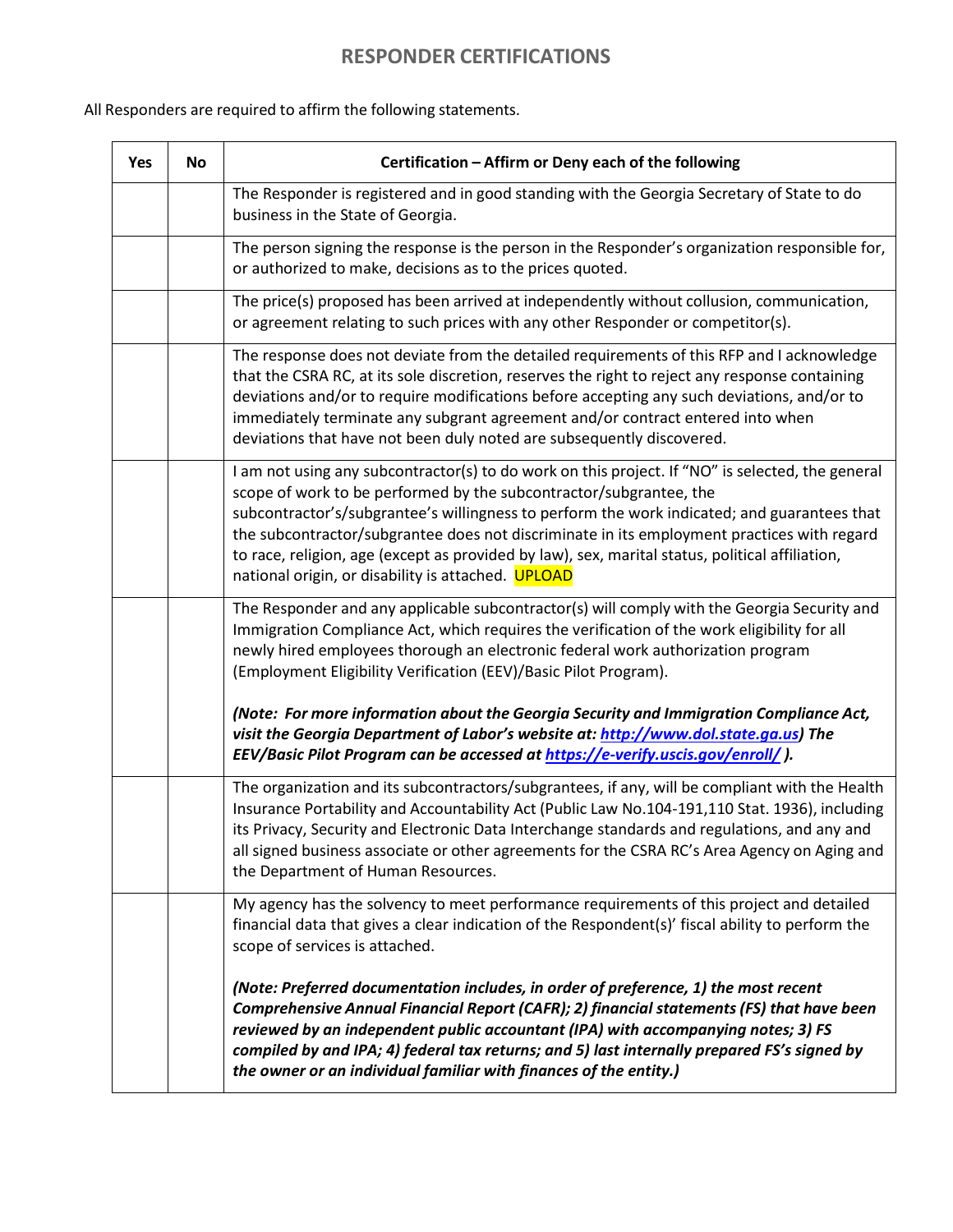| <b>Yes</b> | <b>No</b> | Certification - Affirm or Deny each of the following                                                                                                                                                                                                                                                                                                                                                                                                                                                                                                                                                                                   |
|------------|-----------|----------------------------------------------------------------------------------------------------------------------------------------------------------------------------------------------------------------------------------------------------------------------------------------------------------------------------------------------------------------------------------------------------------------------------------------------------------------------------------------------------------------------------------------------------------------------------------------------------------------------------------------|
|            |           | The name, address, and telephone number of the individual(s) who can be contacted from<br>8:00 am to 5:00 pm during business days for questions regarding this proposal is included in<br>this response.                                                                                                                                                                                                                                                                                                                                                                                                                               |
|            |           | I understand that all responses become the property of the CSRA RC and will not be returned<br>to the Responder and the CSRA RC will have the right to use all ideas or adaptations of ideas<br>contained in any response received and that selection or rejection of the Responder response<br>will not affect this right.                                                                                                                                                                                                                                                                                                            |
|            |           | There was no contact specifically related to this solicitation, direct or otherwise, with any<br>employee of the CSRA RC or any Georgia Department of Human Services (DHS) staff with<br>direct involvement with this RFP process, except as permitted by the RFP and that any<br>subcontractor(s)/subgrantee(s) listed in this response also complied with this restriction on<br>communications as well.                                                                                                                                                                                                                             |
|            |           | No undisclosed conflict of interest relationship exists nor will exist during the<br>contract/subgrant period should the Responder enter into a subgrant agreement and/or<br>contract with the CSRA RC that interferes with fair competition or is a conflict of interest.                                                                                                                                                                                                                                                                                                                                                             |
|            |           | (Note, disclosures of potential conflicts of interest are done on the Conflict of Interest<br>Disclosure form contained in this RFP and do not necessarily prevent the Responder from<br>successfully contracting with the CSRA RC.)                                                                                                                                                                                                                                                                                                                                                                                                   |
|            |           | No relationship exists between the Responder and another person or organization that<br>constitutes an undisclosed conflict of interest with respect to an existing subgrant agreement<br>and/or contract with the AAA.                                                                                                                                                                                                                                                                                                                                                                                                                |
|            |           | (Note, disclosures of potential conflicts of interest are done on the Conflict of Interest<br>Disclosure form contained in this RFP and do not necessarily prevent the Responder from<br>successfully contracting with the CSRA RC.)                                                                                                                                                                                                                                                                                                                                                                                                   |
|            |           | The Responder assume(s) all costs associated with the preparation and submission of all<br>documents related to this RFP and no claim will be made for payment to cover costs incurred<br>in the preparation or submission of this response or any other costs associated with<br>responding to any portion of this RFP.                                                                                                                                                                                                                                                                                                               |
|            |           | I understand that prior to award, the apparent winning Responder will enter into discussions<br>with the CSRA RC to resolve any subgrant agreement and/or contractual differences before an<br>award is made and that these discussions are to be finalized and all exceptions resolved<br>within two (2) weeks of notification, unless mutually agreed otherwise in writing, and if they<br>are not resolved in that time, this could lead to rejection of the Responder's response and<br>discussions initiated with the Responder deemed by the CSRA RC, in its sole discretion, to be<br>the next most responsive Responder.       |
|            |           | I understand the CSRA RC, in its sole discretion, may make any award(s) to the Responder<br>whose Response is the most responsive for the particular contract, best addresses the work<br>to be performed, taking into consideration factors such as price, potential ability to perform<br>successfully under the terms and conditions of the contract, analysis of the applicable Unit<br>Cost Methodology or other cost analysis, relevant past project experience/qualifications,<br>organizational capacity, budget/financial capacity, and responses to the scope of work and<br>performance overview sections of this response. |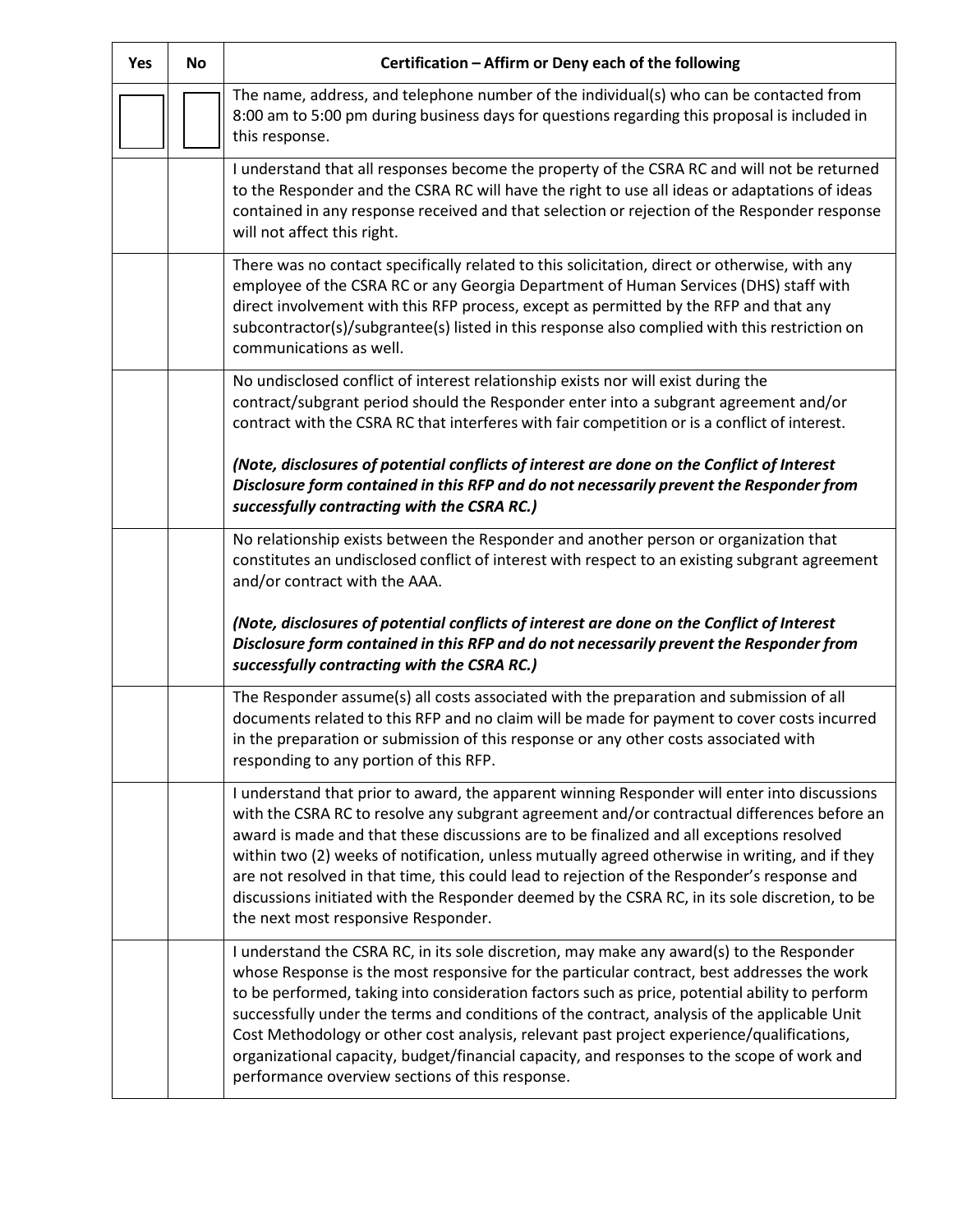| <b>Yes</b> | <b>No</b> | Certification - Affirm or Deny each of the following                                                                                                                                                                                                                                                                                                                                                                                                                                                                                                                                                                 |
|------------|-----------|----------------------------------------------------------------------------------------------------------------------------------------------------------------------------------------------------------------------------------------------------------------------------------------------------------------------------------------------------------------------------------------------------------------------------------------------------------------------------------------------------------------------------------------------------------------------------------------------------------------------|
|            |           | I understand that the CSRA RC reserves the right, in its sole discretion, to contact any and/or<br>all Responder after receiving the Responder's response to this RFP to seek clarification of any<br>portion thereof and that the CSRA RC reserves the right to request additional information<br>from any and/or all Responder if the CSRA RC deems, in its sole discretion, such information<br>necessary to further evaluate the Responder's qualifications and/or capacity to perform.                                                                                                                          |
|            |           | I understand that by responding to this RFP, that my response may be reviewed by a review<br>committee assembled by the CSRA RC, at its sole discretion, which may or may not include<br>staff of the CSRA RC and/or independent individual(s), and that any notes and/or discussions<br>generated during the review by the review committee are private and will not be shared with<br>any Responder and only a compilation of each Responder's average score (generated by<br>averaging the score assigned by each reviewer for that Responder) may be made available<br>only at the end of the award of this RFP. |
|            |           | I understand this RFP will result in a twelve (12) month contract/subgrant award for service(s)<br>and that the contract/subgrant award document will outline methods of termination of the<br>award.<br>This RFP covers the CSRA RC's fiscal year running from September 1, 2022 to June 30, 2023.                                                                                                                                                                                                                                                                                                                  |
|            |           | I understand that inclusion in the CSRA RC's Area Agency on Aging's Area Plan does not<br>guarantee or imply any grant award/contract for the immediate or any subsequent year.                                                                                                                                                                                                                                                                                                                                                                                                                                      |
|            |           | I acknowledge that any/all contract(s)/subgrant agreement(s) resulting from this Request for<br>Proposal process are contingent on the availability of funds from the Georgia Department of<br>Human Services (DHS) and that the terms and conditions of the CSRA RC's contract with DHS<br>and any subsequent policy decisions, laws or regulations shall be applied to the<br>contractor(s)/subgrantee(s) chosen through this process.                                                                                                                                                                             |
|            |           | I understand that subgrant agreements, contracts, and cooperative agreements issued as a<br>result of this RFP may be amended, by mutual agreement, from time-to-time whenever<br>adjustments are needed because of changes in the CSRA RC's funding sources, and that any<br>such agreement(s)/contract(s) may be immediately terminated by the CSRA RC if mutual<br>agreement cannot be reached.                                                                                                                                                                                                                   |
|            |           | I understand that, notwithstanding any other certifications to the contrary, the CSRA RC may<br>terminate any contract(s)/subgrant agreement(s) issued as a result of this RFP due to non-<br>availability of funds, due to default, or for cause, or for convenience, at any time by giving<br>thirty (30) days written notice.                                                                                                                                                                                                                                                                                     |
|            |           | I know that the CSRA Regional Commission reserves the right to reject any or all Responses, to<br>cancel the RFP, and/or to waive any technicalities or formalities at its sole discretion and that<br>awarding of any and/or all contracts and periodic payments during the grant period is<br>contingent upon receipt of local, state and federal funds during the contract period.                                                                                                                                                                                                                                |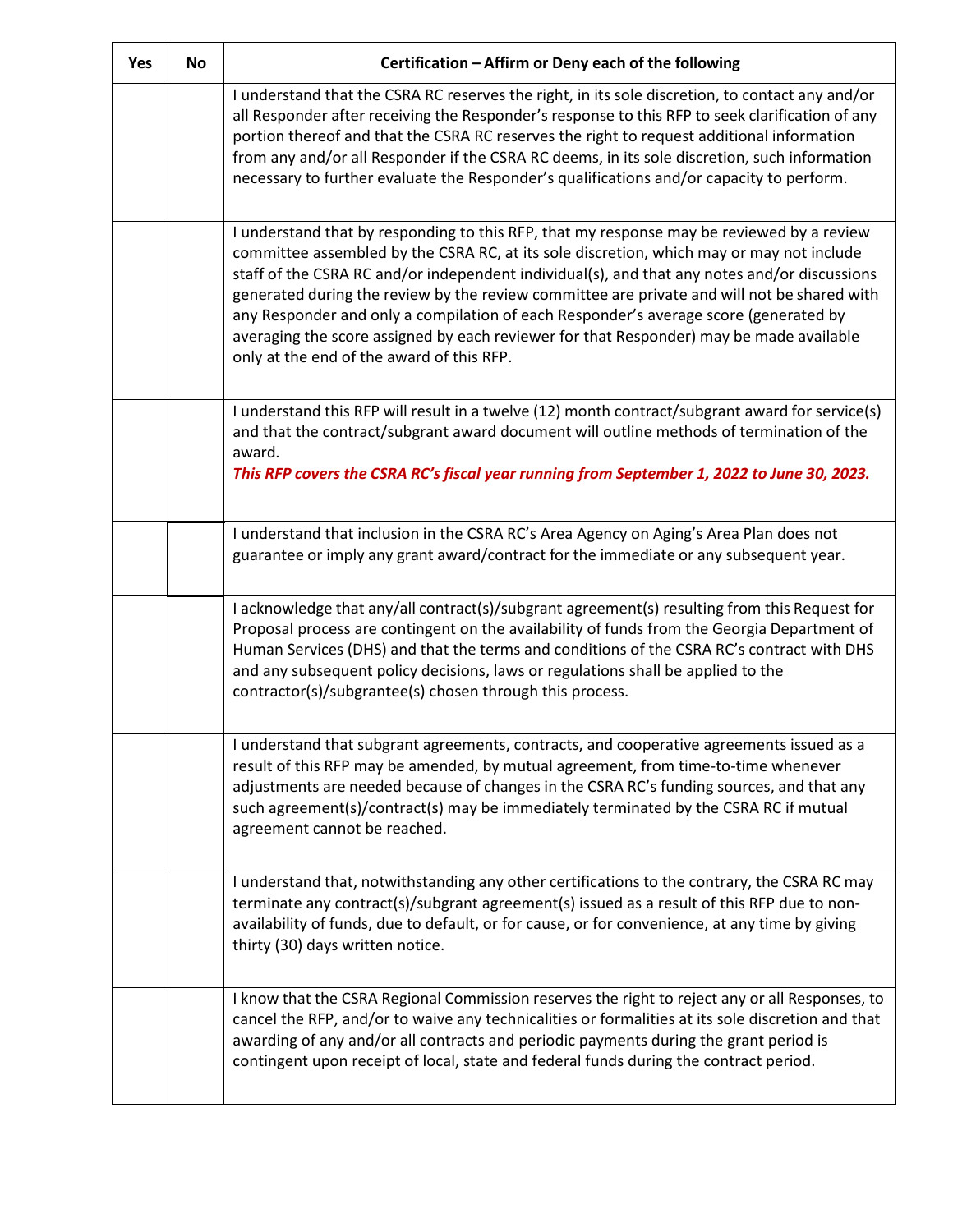| <b>Yes</b> | <b>No</b> | Certification - Affirm or Deny each of the following                                                                                                                                                                                                                                                                                                                                                                                                                                                                                                                                                                                                |
|------------|-----------|-----------------------------------------------------------------------------------------------------------------------------------------------------------------------------------------------------------------------------------------------------------------------------------------------------------------------------------------------------------------------------------------------------------------------------------------------------------------------------------------------------------------------------------------------------------------------------------------------------------------------------------------------------|
|            |           | I am aware of the appeal process of this RFP and that the appeal decision of the RC's Council<br>is final and binding.                                                                                                                                                                                                                                                                                                                                                                                                                                                                                                                              |
|            |           | I understand that after the RC's Executive Director or Council (as applicable) issues its appeal<br>decision, any dispute that shall arise as to the RFP process shall be referred to a(n)<br>arbitrator(s) selected in accordance with the rules of the American Arbitration Association,<br>and such dispute shall be settled by arbitration in accordance with the rules prescribed by the<br>CSRA RC, and judgment upon the award rendered by the arbitrator(s) may be entered in any<br>court of competent jurisdiction, and that the party requesting arbitration and the CSRA RC<br>shall share the cost of the arbitration process equally. |
|            |           | If the Responder has had prior subgrant agreements, contracts, or cooperative agreements<br>with the CSRA Regional Commission, I acknowledge that the obligations set forth under the<br>previous agreement(s)/contract(s) were successfully met.                                                                                                                                                                                                                                                                                                                                                                                                   |
|            |           | I acknowledge that the CSRA RC reserves the right, in its sole discretion, to cancel the RFP at<br>any time, to amend the RFP before the due date for responses, to alter the time tables for<br>procurement as set forth in the RFP prior to the due date, to reject any and all responses<br>submitted, and/or to waive any and/or all technicalities or formalities.                                                                                                                                                                                                                                                                             |
|            |           | I am aware that awarding of any contracts and any subsequent periodic payments during the<br>grant period is contingent upon receipt of local, state and federal funds during the contract<br>period.                                                                                                                                                                                                                                                                                                                                                                                                                                               |
|            |           | I certify that I have read, understand, and accept all other terms, conditions, criteria, and<br>requirements set forth in this RFP.                                                                                                                                                                                                                                                                                                                                                                                                                                                                                                                |

I understand that an electronic signature has the same legal effect and can be enforced in the same manner as *a written signature.*

| Signature             |        | Date  |  |
|-----------------------|--------|-------|--|
| Name (typed)          |        | Title |  |
| <b>Contact Phone:</b> | Email: |       |  |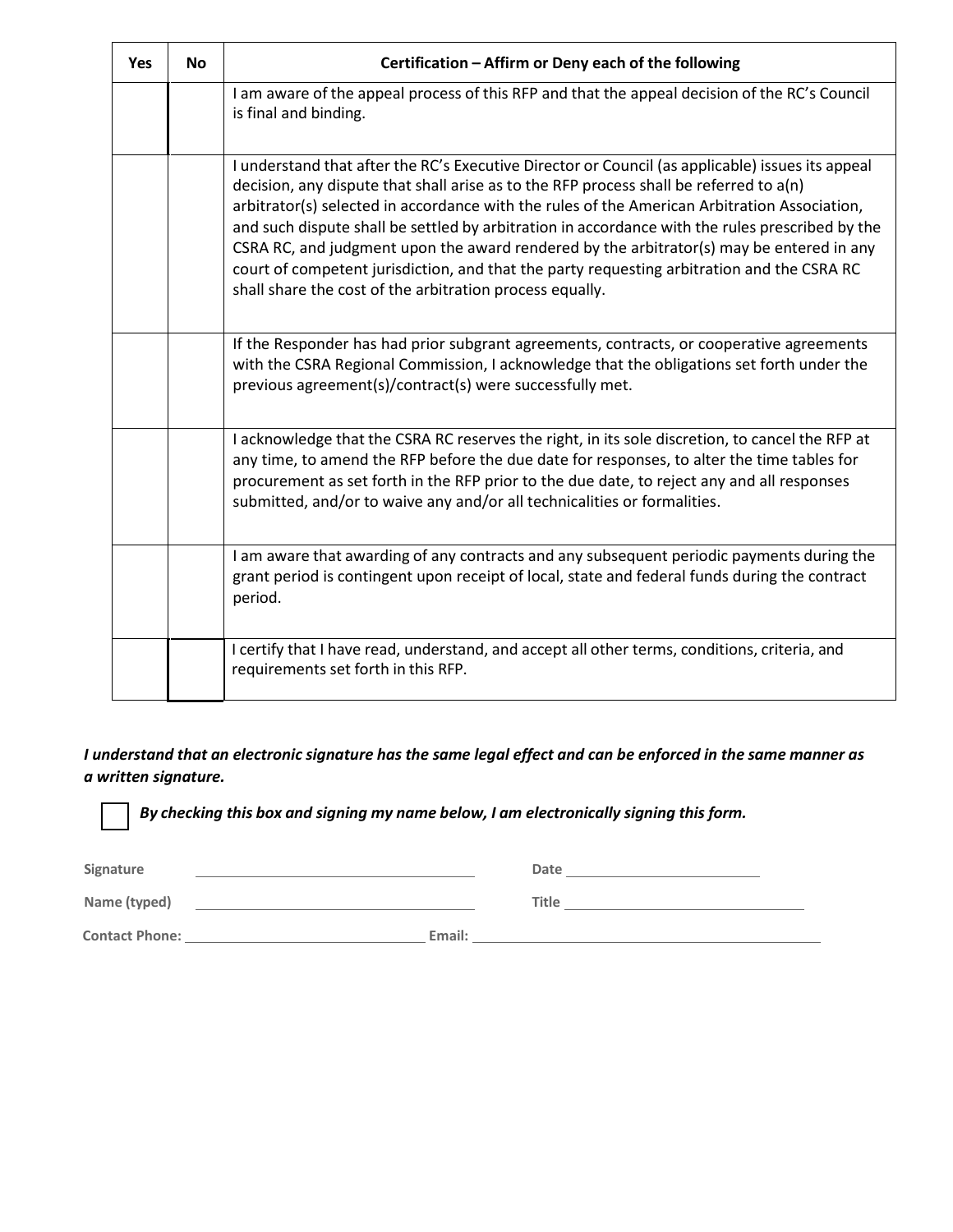### **GENERAL FINANCIAL REQUIREMENTS AND ASSURANCES**

The Responder/provider assures that the following general financial conditions are understood and will be met as a requirement for entering into a contract with the CSRA Regional Commission (CSRA RC) for Aging services:

- 1. I understand that the CSRA Regional Commission shall have the right to suspend/withhold payment if conditions of the contract are not met.
- 2. I understand that CSRA RC shall not be liable for non-payment or late payment for services rendered if funds are not available or have not been received from the Georgia Department of Community Health.
- 3. I understand that federal, state, and program income are restricted funds and must be spent during this fiscal year. Minimum required match is the minimum non-federal funds necessary to earn the federal and state funds for the program.
- 4. I understand that program income is funds voluntarily donated by the participants of the program to increase or maintain services. Included in the budget is an estimate of the funds to be collected during this next fiscal year and is based on past history of such collections of program income from participants of the program.
- 5. I understand this budget is for a period that runs from September 1, 2022, to June 30, 2023.

I understand that an electronic signature has the same legal effect and can be enforced in the same manner as *a written signature.*

| Signature             |        | Date         |  |
|-----------------------|--------|--------------|--|
| Name (typed)          |        | <b>Title</b> |  |
| <b>Contact Phone:</b> | Email: |              |  |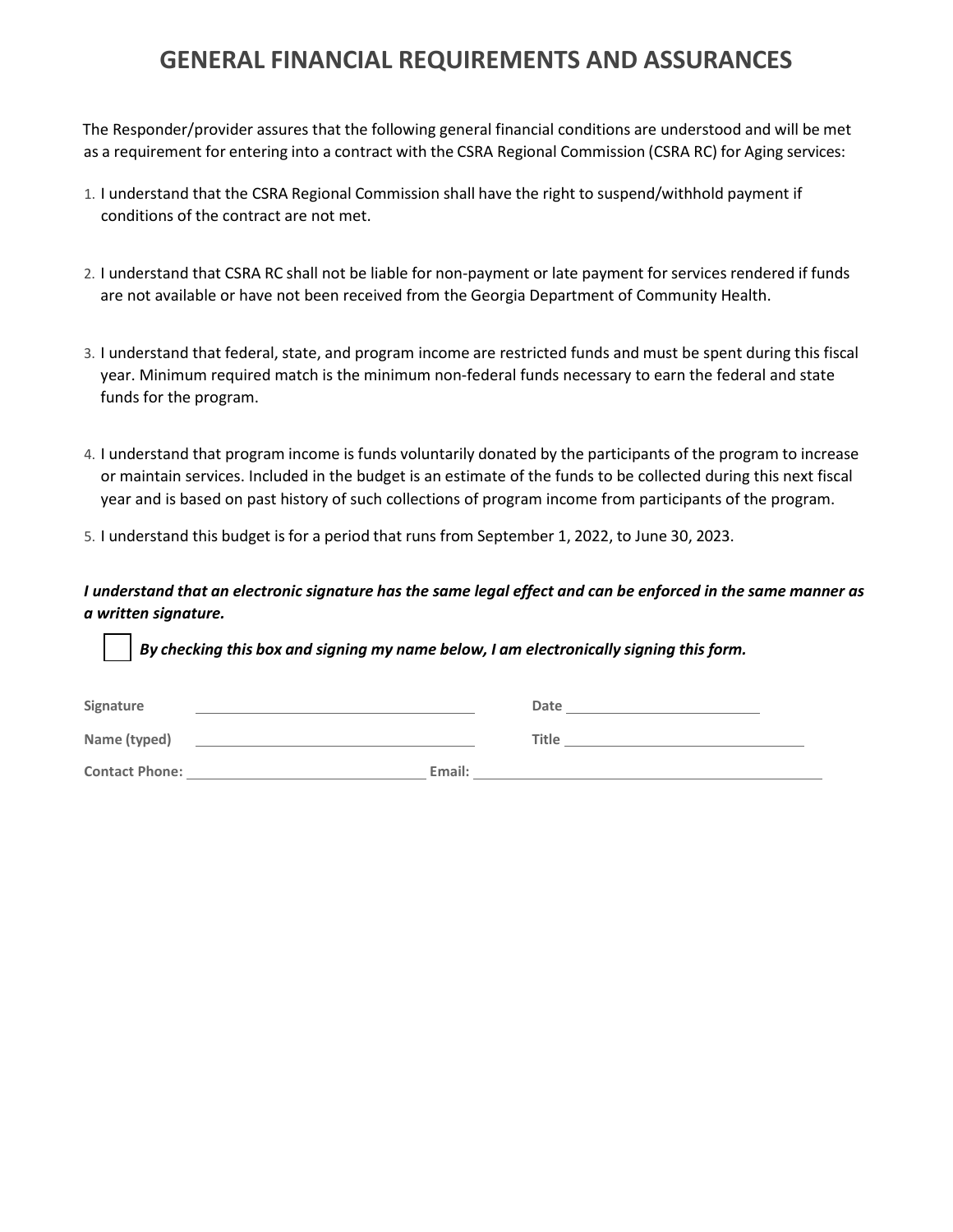# **CONTRACTUAL AND STANDARD PROGRAM ASSURANCES**

The Vendor assures the following general conditions will be met as a requirement for entering a contract with for aging services:

- 1. Assures compliance with the Older Americans Act (Public Law 89-73, Stat. 218) and any other funding sources as well as all federal, state laws, standards, policies and procedures.
- 2. Assures the provision of training to staff and volunteers as needed and/or required.
- 3. Assures that services will not be denied to any person because they cannot or will not contribute toward the cost of the service.
- 4. Assures that funds received through voluntary contributions from program participants will not be used to replace funds from other non-federal sources but will be used to maintain or expand aging services provided under this contract.
- 5. Assures that any required criminal record checks are performed for all employees.
- 6. Assures that it will supply an annual audit in accordance with the provisions of the 1359 Audit Law. Copies of all reports resulting from said audits shall be furnished to the CSRA Regional Commission no later than 180 days after the contract period has expired.
- 7. Assures records relating to the funded programs are kept on file at least six (6) years after the end of the contract.
- 8. Assures all services provided under this program will meet current state and local licensure safety and insurance requirements for the provision of those services.
- 9. Assures compliance with existing regulations and all relevant and current circulars from the Office of Planning and Budget for determination and allowableness of costs in connection with federal/state contracts and grants.
- 10. Assures the accurate and timely reporting of programmatic and financial information to the CSRA RC, state and federal government as required.
- 11. Assures access to all program and agency records by the CSRA RC, GADCH, and other federal or state officials or auditors as needed.
- 12. Assures cooperation in the transition of any service subsequently contracted to another vendor/contractor.

#### **I HAVE REVIEWED, UNDERSTAND, AND AGREE TO ABIDE BY ALL CONDITIONS AS STATED.**

#### I understand that an electronic signature has the same legal effect and can be enforced in the same manner as *a written signature.*

| Signature             |        | Date         |
|-----------------------|--------|--------------|
| Name (typed)          |        | <b>Title</b> |
| <b>Contact Phone:</b> | Email: |              |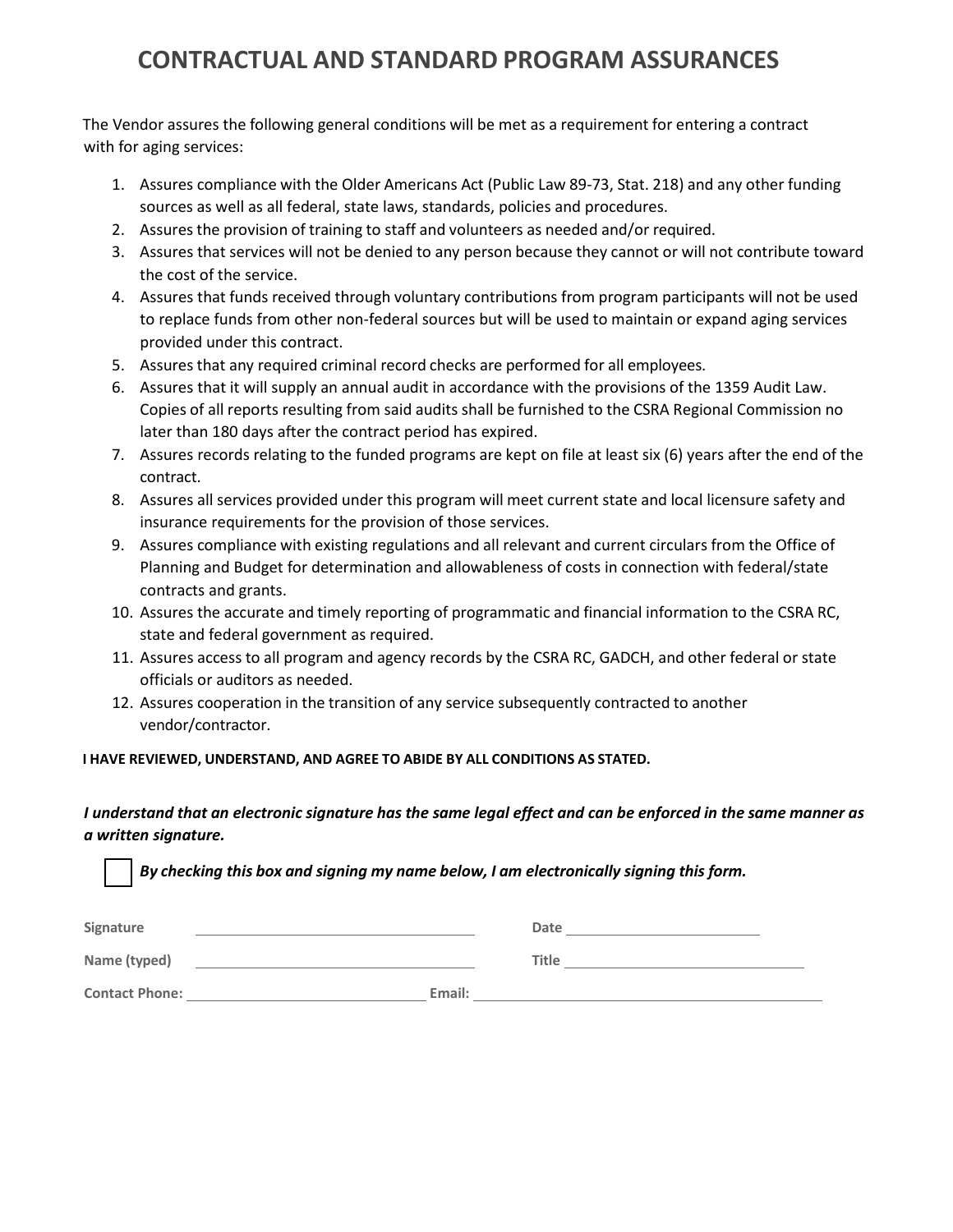# **CONTRACTUAL AND STANDARD PROGRAM ASSURANCES OF COMPLIANCE WITH TITLE VI OF THE CIVIL RIGHTS ACT OF 1964, AS AMENDED**

The responder hereby agrees that it will comply with Title VI of the Civil Rights Act of 1964, as amended, and all requirements imposed by or pursuant to the Regulation of the Department of Health and Human Services (45 CFR Part 80) issued pursuant to that title, to the end that, in accordance with Title VI and the Act and the Regulation, no person in the United States shall, on the ground of political affiliation, religion, race, color, sex, handicap, age, or national origin, be excluded from participation in, be denied the benefits of or be otherwise subjected to discrimination under any program or activity financed in whole or in part by federal funds, which the RESPONDER provides or participates directly through a contractual or other arrangement.

The RESPONDER agrees to make no distinction on the ground of political affiliation, religion, race, color, sex, handicap, age, or national origin with respect to admission policy or procedure or in the provision of any aid, care, service or other benefits to individuals admitted or seeking admission to the RESPONDER.

This assurance is given in consideration of and for the purpose of receiving any and all payments from state agencies receiving federal grants. The RESPONDER recognizes and agrees that state agency financial payments will be extended in reliance on the presentations and agreements made in this assurance, and that the United States shall have the right to seek judicial enforcement of this assurance.

The assurance is binding on the RESPONDER, its successors, transferees, and assignees, and the persons whose signatures appear below are authorized to sign this assurance on behalf of the RESPONDER.

#### I understand that an electronic signature has the same legal effect and can be enforced in the same manner as *a written signature.*

*By checking this box and signing my name below, I am electronically signing this form.* Signature **Construction Construction Construction** Date **Date Date Date Date Date Date Date Date Date Date Date Date Date Date Date Date Date Date Date Date Date D Name (typed) Title Contact Phone: Email: Email: Email: Email: Email: Email: Email: Email: Email: Email: Email: Email: Email: Email: Email: Email: Email: Email: Email: Email: Email: Email: Email:**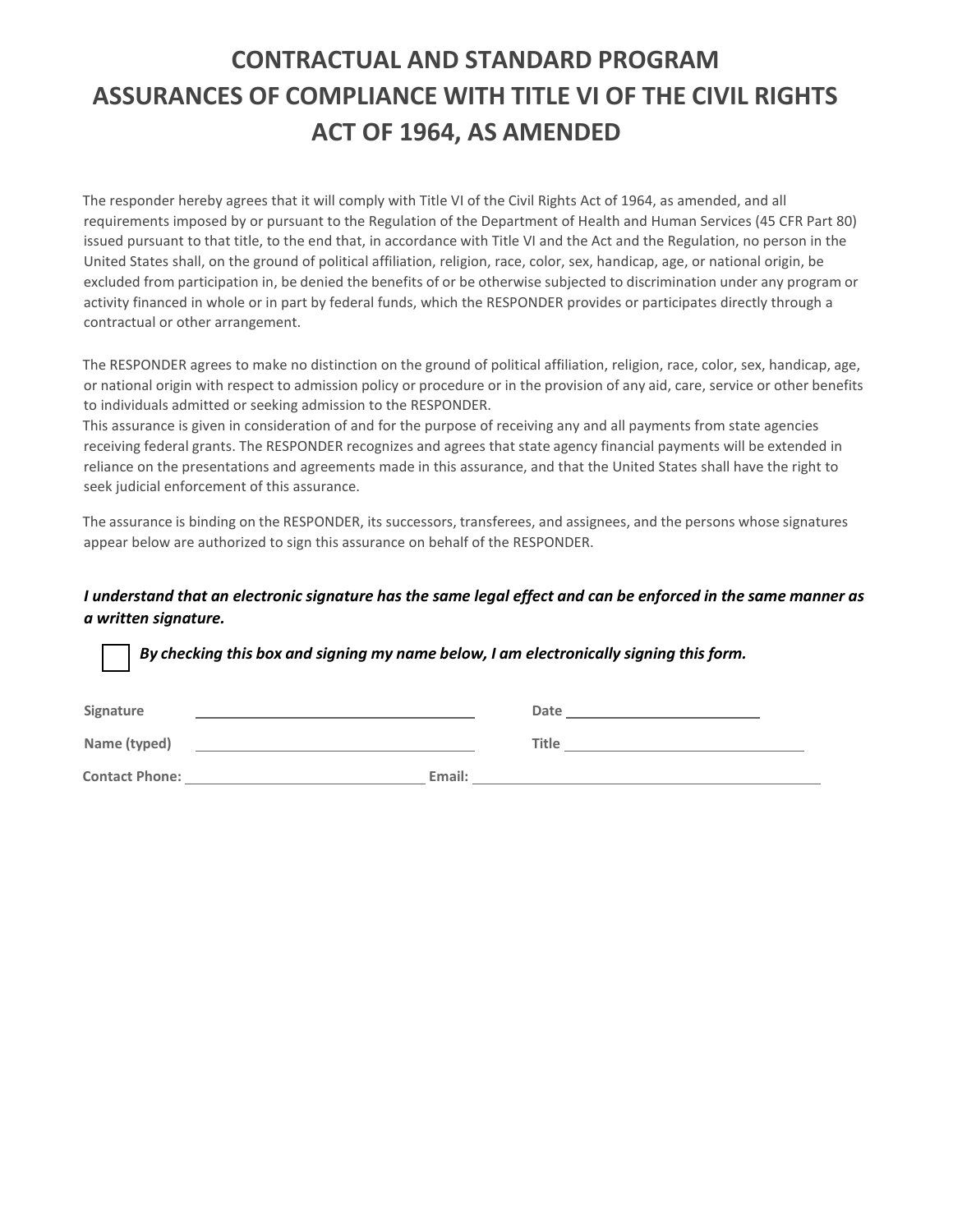# **ASSURANCE OF COMPLIANCE WITH SECTION 504 OF THE REHABILITATION ACT OF 1973, AS AMENDED, AND THE AMERICANS WITH DISABILITIES ACT OF 1990, AS AMENDED**

The RESPONDER HEREBY AGREES THAT it will comply with Section 504 of the Rehabilitation Act of 1973, as amended, and the Americans with Disabilities Act of 1990, as amended, and all requirements imposed by the applicable DHHS regulation (45 CFR Part 84) and all guidelines and interpretations issued pursuant thereto.

Pursuant to sub-section 84.5(a) of the regulation (45 CFR 84.5(a)), the RESPONDER gives this Assurance in consideration of and for the purpose of obtaining any and all federal grants, loans, contracts (except procurement contracts and contracts of insurance or guaranty), property, discounts, or other federal financial assistance extended by the Department of Health and Human Services after the date of this Assurance, including payments or other assistance made after such date on Responses for federal financial assistance that were approved before such date.

The RESPONDER recognizes and agrees that such federal financial assistance will be extended in reliance on the representations and agreements made in this Assurance and that the United States will have the right to enforce this Assurance through lawful means. This Assurance is binding on the RESPONDER, its successors, transferees, and assignees, and the person or persons whose signatures appear below are authorized to sign this Assurance on behalf of the recipient.

This Assurance obligates the recipient for the period during which federal assistance is extended by it to the Department of Health and Human Services or, where the assistance is in the form of real property, for the period provided for in subsection 84.5(b) of the regulation (45 CFR 84.5(b)).

**The responder** Employs fifteen (15) or more persons and, pursuant to sub-section 84.7(a) of the regulation (45 CFR 84.7(a)), has designated the following person(s) to coordinate its efforts to comply with the DHHS regulation.

**Name of Compliance Person** 

**Employer Identification # (IRS#)** 

I certify that this information is complete and correct to the best of my knowledge.

#### I understand that an electronic signature has the same legal effect and can be enforced in the same manner as *a written signature.*

| Signature             |        | Date  |
|-----------------------|--------|-------|
| Name (typed)          |        | Title |
| <b>Contact Phone:</b> | Email: |       |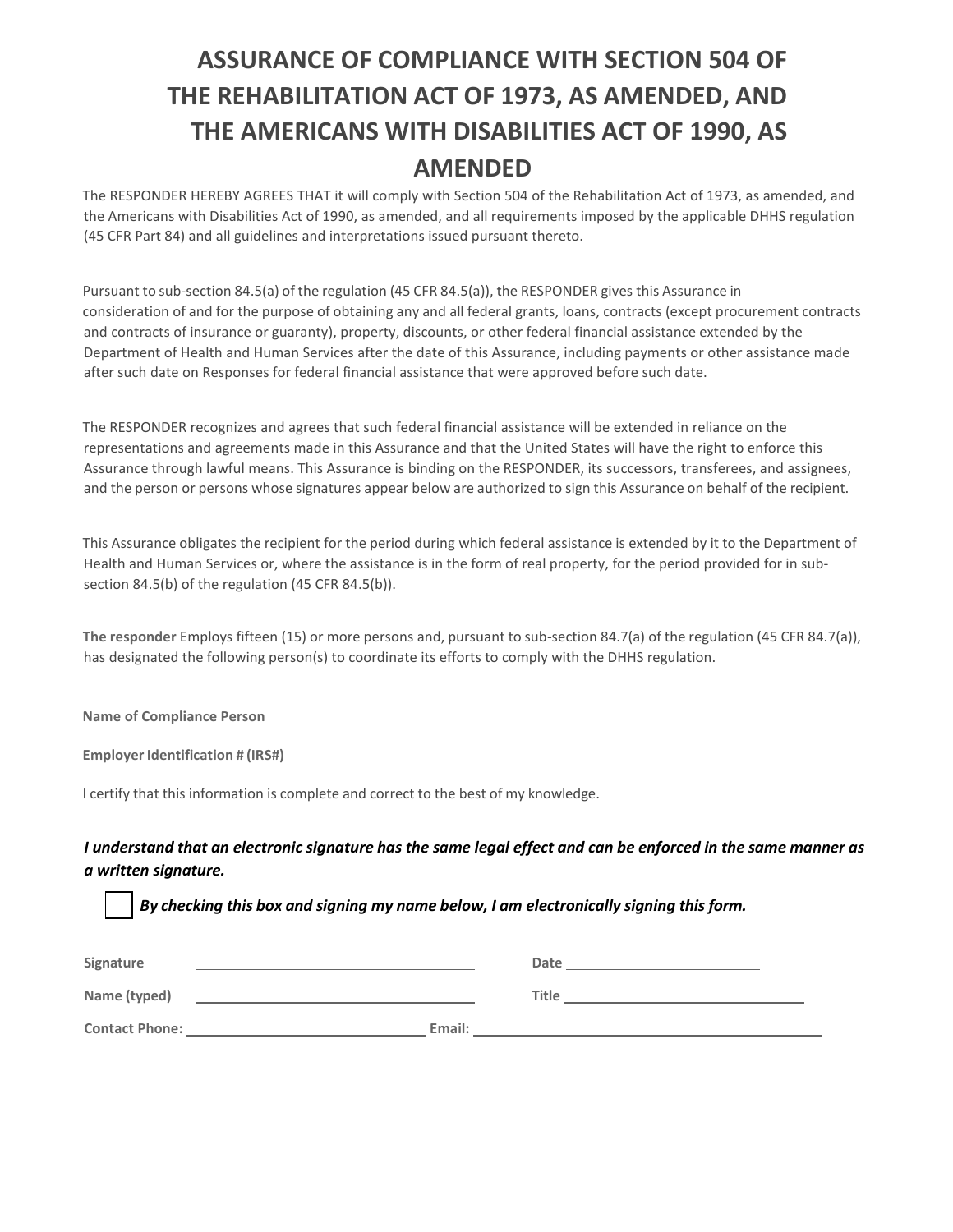# **COMPLIANCE WITH CLEAN AIR AND WATER ACTS**

#### **The grantee certifies that:**

This contract is subject to the requirements of the Clean Air Act, as amended, 42 USC 1857 et. seq., and the regulations of the Environmental Protection Agency with respect thereto, at 40 CFR Part 15, as amended from time to time.

In compliance with said regulations:

- 1. The Contractor shall require of subcontractors that any facility to be utilized in the performance of any nonexempt contract or subcontract is not listed on the List of Violating Facilities issued by the Environmental Protection Agency (EPA) pursuant to 4C CFR 15.20.
- 2. The Contractor will comply with all the requirements of Section 114 of the Clean Air Act, as amended, (42 USC 1857c-8) and section 308 of the Federal Water Pollution Control Act as amended, (330 USC 1318) relating to inspection, monitoring, entry, reports, and information, as well as all other requirements specified in said section 114 and section 308, and all regulations and guidelines issued thereunder.
- 3. The Contractor will provide prompt notice of any notification received from the Director, Office of Federal Activities, EPA, indicating that a facility utilized or to be utilized for the contract is under consideration to be listed on the EPA List of Violating Facilities.
- 4. The Contract will include or cause to be included the criteria and requirements to paragraph (1) through (4) of this section in every nonexempt subcontract and take such action as the Government will direct as a means of enforcing such provisions.

#### **Signature of Legally Authorized Person**

#### I understand that an electronic signature has the same legal effect and can be enforced in the same manner as *a written signature.*

| Signature             |        | Date         |
|-----------------------|--------|--------------|
| Name (typed)          |        | <b>Title</b> |
| <b>Contact Phone:</b> | Email: |              |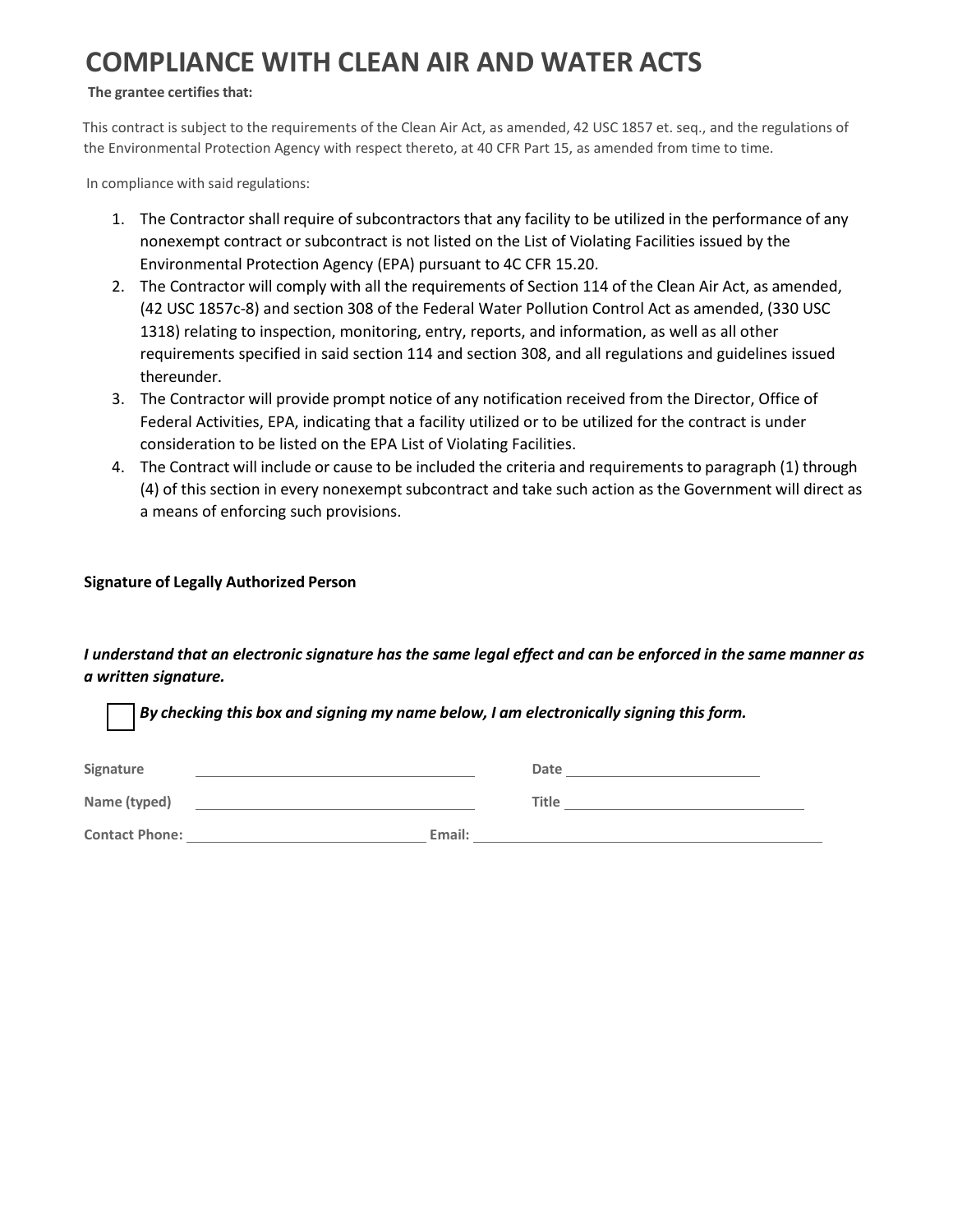# **CERTIFICATION REGARDING DEBARMENT, SUSPENSION, INELIGIBILITY AND VOLUNTARY EXCLUSION FOR COVERED CONTRACTS AND GRANTS**

Federal Executive Order 12549 requires the CSRA RC to screen each covered potential contractor/grantee to determine whether each has a right to obtain a contract/grant in accordance with federal regulations on debarment, suspension, ineligibility, and voluntary exclusion. Each covered contractor/grantee must also screen each of its covered subcontractors/providers.

In this certification "contractor/grantee" refers to both contractor/grantee and subcontractor/sub-grantee: "contract/grant" refers to both contract/grant and subcontract/subgrant. By signing and submitting this certification the potential contractor/grantee accepts the following terms:

- 1. The certification herein below is a material representation of fact upon which reliance was placed when this contract/grant was entered into. If it is later determined that the potential contractor/grantee knowingly rendered an erroneous certification, in addition to other remedies available to the federal government, the Department of Health and Human Services, United States Department of Agriculture or other federal department or agency, the Technical College System of Georgia, or the CSRA Regional Commission may pursue available remedies, including suspension and/or debarment.
- 2. The potential contractor/grantee shall provide immediate written notice to the person to which this certification is submitted if at any time the potential contractor/grantee learns that the certification was erroneous when submitted or has become erroneous by reason of changed circumstances.
- 3. The words "covered contract," "debarred," "suspended," "ineligible," "participant," "person," "principal", "response," and "voluntarily excluded," as used in this certification have meanings based upon materials in the Definitions and Coverage sections of federal rules implementing Executive Order 12549. Usage is as defined in the attachment.
- 4. The potential contractor/grantee agrees by submitting this certification that, should the proposed covered contract/grant be entered into, it shall not knowingly enter into any subcontract with a person who is debarred, suspended, declared ineligible, or voluntarily excluded from participation in this covered transaction, unless authorized by the Department of Health and Human Services, United States Department of Agriculture or other federal department or agency, the Technical College System of Georgia and/or the CSRA Regional Commission as applicable.
- 5. The potential contractor/grantee further agrees by submitting this certification that it will include this certification titled "Certification Regarding Debarment, Suspension, Ineligibility, and Voluntary Exclusion for Covered Contracts and Grants" without modification, in all covered subcontracts and in solicitations for all covered subcontracts.
- 6. A contractor/grantee may rely upon a certification of a potential subcontractor/subgrantee that it is not debarred, suspended, ineligible, or voluntarily excluded from the covered contract/grant, unless it knows that the certification is erroneous. A contractor/grantee must, at a minimum, obtain certifications from its covered subcontractors/subgrantees upon each subcontract's/subgrant's initiation and upon each renewal.
- 7. Nothing contained in all the foregoing shall be construed to require establishment of a system of records in order to render in good faith the certification required by this certification document. The knowledge and information of a contractor/grantee is not required to exceed that which is normally possessed by a prudent person in the ordinary course of business dealings.
- 8. Except for contracts/grants authorized under paragraph 4 of these terms, if a contractor/grantee in a covered contract/grant knowingly enters into a covered subcontract/subgrant with a person who is suspended, debarred, ineligible, or voluntarily excluded from participation in the transaction, in addition to other remedies available to the federal government, Department of Health and Human Services,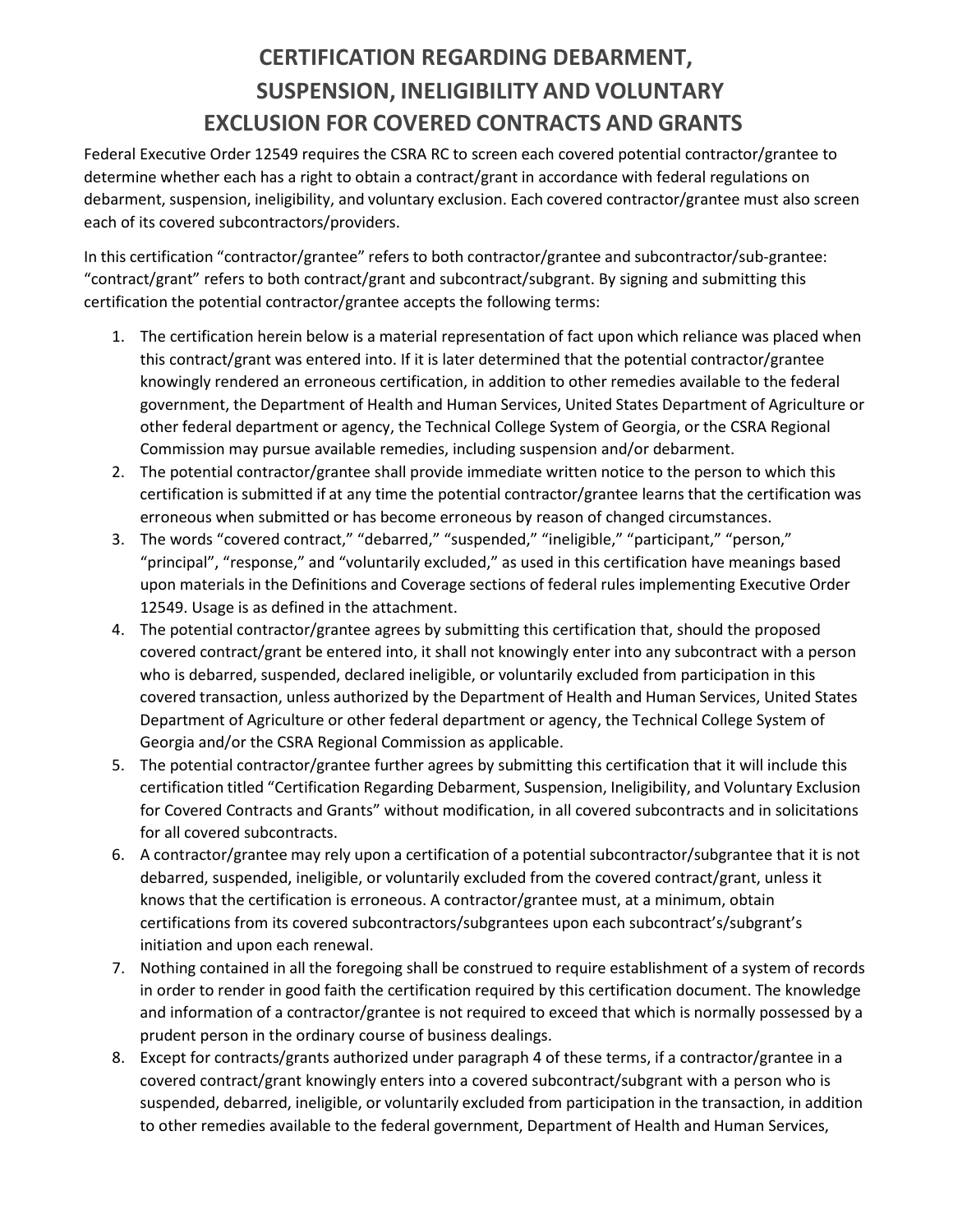United States Department of Agriculture, or other federal department or agency, as applicable, the Technical College System of Georgia, or other state department or agency, as applicable, and/or the CSRA Regional Commission may pursue available remedies, including suspension and or debarment.

### **Debarment Certification Statement**

CERTIFICATION REGARDING DEBARMENT, SUSPENSION, AND OTHER RESPONSIBILITY MATTERS (Executive Order 12549, Debarment and Suspension,34 CFR Part 85)

Organization/Individual certifies to the best of its knowledge and belief, that it and its principals:

(a) [ ] Are [ ] are not presently debarred, suspended, proposed for debarment, declared ineligible, or voluntarily excluded from covered transactions by any Federal department or agency;

(b) [ ] Have [ ] have not within a three-year period preceding award of this consulting agreement been convicted of or had a civil judgment rendered against them for commission of fraud or a criminal offense in connection with obtaining, attempting to obtain, or performing a public (Federal, State or Local) transaction or contract under a public transaction; violation of Federal or State antitrust statutes or commission of embezzlement, theft, forgery, bribery, falsification or destruction of records, making false statements, or receiving stolen property;

(c ) [ ] Are [ ] are not presently indicted for or otherwise criminally charged by a governmental entity (Federal, State or Local) with commission of any of the offenses enumerated in Paragraph (b) above; and

(d) [ ] Have [ ] have not within a three-year period preceding award of this consulting agreement had one or more public transactions (Federal, State or Local) terminated for cause or default.

#### **Signature of Legally Authorized Person**

I understand that an electronic signature has the same legal effect and can be enforced in the same manner as *a written signature.*

| Signature             |        | Date         |
|-----------------------|--------|--------------|
| Name (typed)          |        | <b>Title</b> |
| <b>Contact Phone:</b> | Email: |              |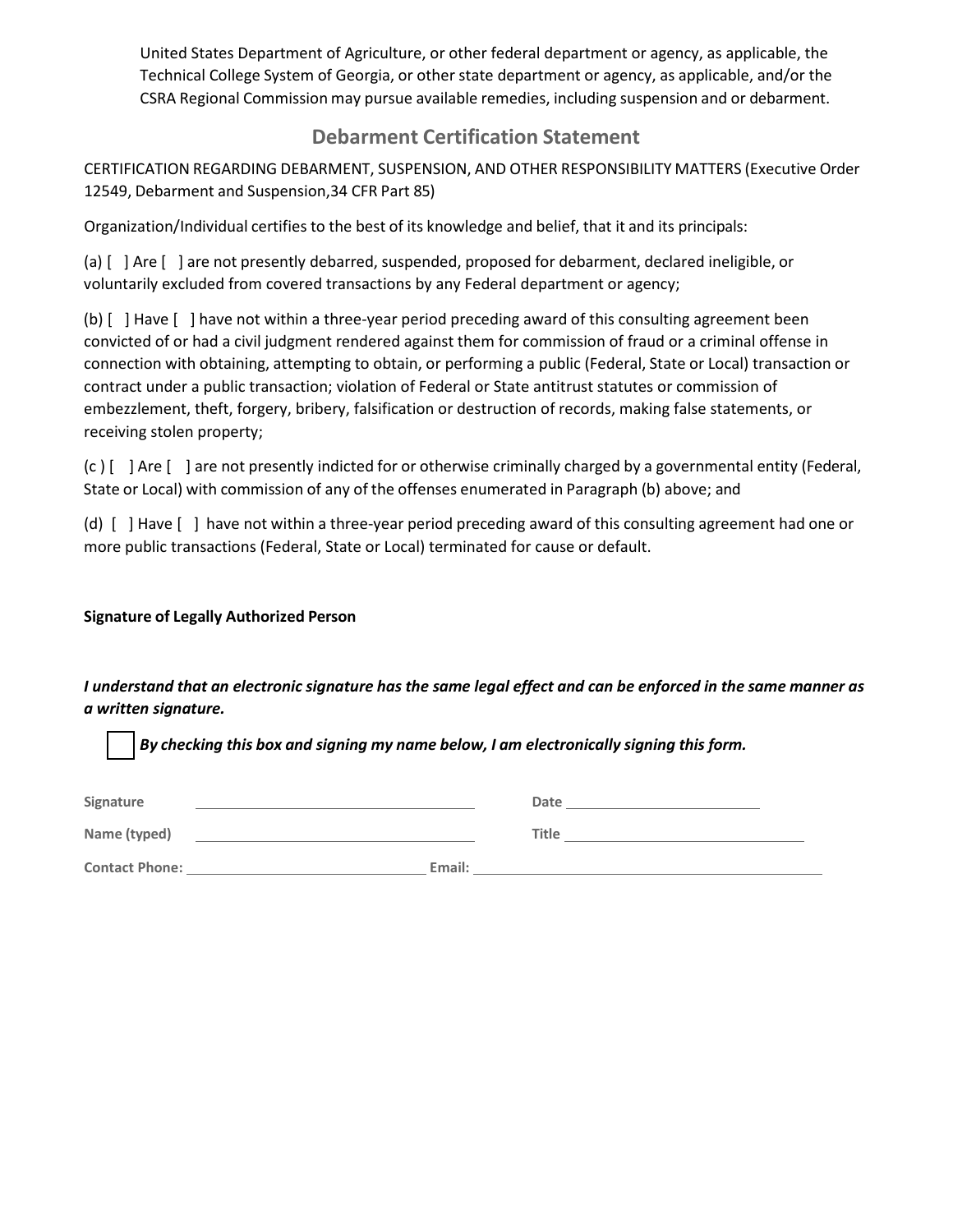# **Disclosure of Lobbying Activity Form**

| 1. Type of Federal Action:                                                                                                                                                                                                                      | 2. Status of Federal Action: |                         |                                       | 3. Report Type:                                                           |
|-------------------------------------------------------------------------------------------------------------------------------------------------------------------------------------------------------------------------------------------------|------------------------------|-------------------------|---------------------------------------|---------------------------------------------------------------------------|
|                                                                                                                                                                                                                                                 |                              |                         |                                       |                                                                           |
|                                                                                                                                                                                                                                                 | a. bid/offer/response        |                         |                                       | a. initial filing                                                         |
| a. contract<br>b. grant                                                                                                                                                                                                                         | b. Initial award             |                         |                                       | b. material change                                                        |
|                                                                                                                                                                                                                                                 | c. post-award                |                         |                                       |                                                                           |
| c. cooperative agreement<br>d. loan                                                                                                                                                                                                             |                              |                         |                                       | For Material Change Only:                                                 |
|                                                                                                                                                                                                                                                 |                              |                         |                                       | year quarter                                                              |
| e. Ioan guarantee<br>f. Ioan insurance                                                                                                                                                                                                          |                              |                         |                                       |                                                                           |
|                                                                                                                                                                                                                                                 |                              |                         |                                       |                                                                           |
| 4. Name and Address of Reporting Entity:<br>____ Prime ____ Subawardee Tier ______, if known:                                                                                                                                                   |                              | of Prime                |                                       | 5. If Reporting Entity in No. 4 is Subawardee, Enter Name<br>and Address  |
| Congressional District, if known:                                                                                                                                                                                                               |                              |                         | Congressional District, if known:     |                                                                           |
|                                                                                                                                                                                                                                                 |                              |                         |                                       |                                                                           |
| 6. Federal Department/Agency:                                                                                                                                                                                                                   |                              |                         | 7. Federal Program Name/Description   |                                                                           |
|                                                                                                                                                                                                                                                 |                              |                         | CFDA Number, if applicable: _________ |                                                                           |
|                                                                                                                                                                                                                                                 |                              |                         |                                       |                                                                           |
| 8. Federal Action Number, if known:                                                                                                                                                                                                             |                              |                         | 9. Award Amount, if known:\$          |                                                                           |
|                                                                                                                                                                                                                                                 |                              |                         |                                       |                                                                           |
| 10. a. Name and Address of Lobbying Entity                                                                                                                                                                                                      |                              |                         |                                       | b. Individual Performing Services (including address if<br>different from |
| (if individual, last name, first name, MI):                                                                                                                                                                                                     |                              | No. 10a)                |                                       |                                                                           |
| (attach Continuation Sheet(s)                                                                                                                                                                                                                   |                              |                         | (last name, first name, MI)           |                                                                           |
|                                                                                                                                                                                                                                                 |                              | SF-LLL-A, if necessary) |                                       |                                                                           |
|                                                                                                                                                                                                                                                 |                              |                         |                                       |                                                                           |
| 11. Amount of Payment (check all that apply):                                                                                                                                                                                                   |                              |                         |                                       | 13. Type of Payment (check all that apply):                               |
| actual<br>planned                                                                                                                                                                                                                               |                              |                         |                                       |                                                                           |
|                                                                                                                                                                                                                                                 |                              |                         | a. retainer                           |                                                                           |
| 12. Form of Payment (check all that apply):                                                                                                                                                                                                     |                              |                         | b. one-time fee                       |                                                                           |
| a. cash                                                                                                                                                                                                                                         |                              |                         | c. commission                         |                                                                           |
|                                                                                                                                                                                                                                                 |                              | d. contingent fee       |                                       |                                                                           |
| b. in-kind; specify:                                                                                                                                                                                                                            |                              |                         |                                       |                                                                           |
| nature                                                                                                                                                                                                                                          |                              |                         | e. deferred                           |                                                                           |
|                                                                                                                                                                                                                                                 |                              |                         |                                       |                                                                           |
| value                                                                                                                                                                                                                                           |                              |                         |                                       |                                                                           |
| 14. Brief Description of Services Performed or to be Performed and Date(s) of Service, including officer(s), employee(s), or Member(s) contacted, for<br>payment indicated in Item 11:<br>(attach Continuation Sheet(s) SF-LLL-A, if necessary) |                              |                         |                                       |                                                                           |
| 15. Continuation Sheet(s) SF-LLL-A attached:                                                                                                                                                                                                    |                              |                         |                                       |                                                                           |
|                                                                                                                                                                                                                                                 | Yes                          | No                      |                                       |                                                                           |
|                                                                                                                                                                                                                                                 |                              |                         |                                       |                                                                           |
| 16. Information requested through this form is authorized by title 31 U.S.C. section 1352.                                                                                                                                                      |                              |                         |                                       |                                                                           |
| This disclosure of lobbying activities is a material representation of fact upon which<br>reliance was placed by the tier above when this transaction was made or entered into.                                                                 |                              |                         |                                       |                                                                           |
| This disclosure is required pursuant to 31 U.S.C. 1352. This information will be                                                                                                                                                                |                              |                         |                                       |                                                                           |
| reported to the Congress semi-annually and will be available for public inspection. Any                                                                                                                                                         |                              |                         |                                       |                                                                           |
| person who fails to file the required disclosure shall be subject to a civil penalty of not                                                                                                                                                     |                              |                         |                                       |                                                                           |
| less than \$10,000 and not more than \$100,000 for each failure.                                                                                                                                                                                |                              |                         |                                       |                                                                           |
|                                                                                                                                                                                                                                                 |                              |                         |                                       |                                                                           |
| <b>Federal Use Only</b>                                                                                                                                                                                                                         |                              |                         |                                       | Authorized for Local Reproduction                                         |
|                                                                                                                                                                                                                                                 |                              |                         | <b>Standard Form--LLL</b>             |                                                                           |

### **INSTRUCTIONS FOR COMPLETION OF SF-LLL, DISCLOSURE OF LOBBYING ACTIVITIES**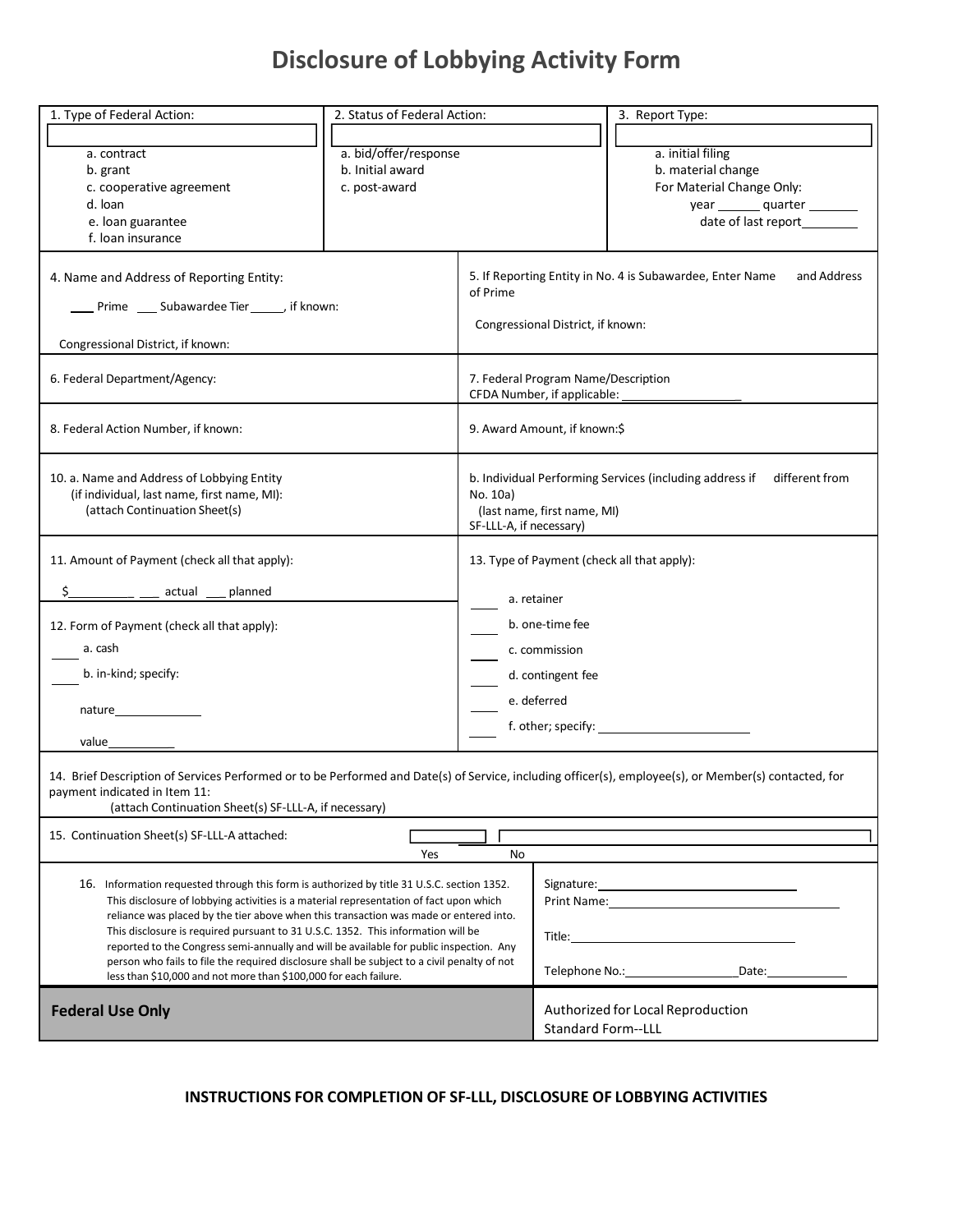This disclosure form shall be completed by the reporting entity, whether subawardee of prime Federal recipient, at the initiation or receipt of a covered Federal action, or a material change to a previous filing, pursuant to title 31 U.S.C. section 1352. The filing of a form is required for each payment or agreement to make payment to any lobbying entity for influencing of attempting to influence an officer or employee of any agency, a Member of Congress, an officer or employee of Congress, or an employee of a Member of Congress in connection with a covered Federal action. Use the SF-LLL-A Continuation Sheet for additional information if the space on the form is inadequate. Complete all items that apply for both the initial filing and material change report. Refer to the implementing guidance published by the Office of Management and Budget for additional information.

- 1. Identify the type of covered Federal action for which lobbying activity is and/or has been secured to influence the outcome of a covered Federal action.
- 2. Identify the status of the covered Federal action.
- 3. Identify the appropriate classification of this report. If this is a follow-up report caused by a material change to the information previously reported, enter the year and quarter in which the change occurred. Enter the date of the last previously submitted report by this reporting entity for this covered Federal action.
- 4. Enter the full name, address, city, state and zip code of the reporting entity. Include Congressional District, if known. Check the appropriate classification of the reporting entity that designates if it is, or expects to be, a prime or subaward recipient. Identify the tier of the subawardee, e.g., the first subawardee of the prime is the 1st tier. Subawards include but are not limited to subcontracts, subgrants and contract awards under grants.
- 5. If the organization filing the report in item 4 checks "Subawardee," then enter the full name, address, city, state and zip code of the prime Federal recipient. Include Congressional District, if known.
- 6. Enter the name of the Federal agency making the award or loan commitment. Include at least one organizational level below agency name, if known. For example, Department of Transportation, United States Coast Guard.
- 7. Enter the Federal program name or description for the covered Federal action (item 1). If known, enter the full Catalog of Federal Domestic Assistance (CFDA) number for grants, cooperative agreements, loans, and loan commitments.
- 8. Enter the most appropriate Federal identifying number available for the Federal action identified in item 1 (e.g., Request for Proposal (RFP) number, Invitation for Bid (IFB) number, grant announcement number, the contract, grant, or loan award number, the response/response control number assigned by the Federal agency). Include prefixes, e.g., "RFP-DE-90-001."
- 9. For a covered Federal action where there has been an award or loan commitment by the Federal agency, enter the Federal amount of the award/loan commitment for the prime entity identified in item 4 or 5.
- 10. (a) Enter the full name, address, city, state and zip code of the lobbying entity engaged by the reporting entity identified in item 4 to influence the covered Federal action.
	- (b) Enter the full names of the individual(s) performing services and include full address if different from 10(a); Enter Last Name, First Name, and Middle Initial (MI).
- 11. Enter the amount of compensation paid or reasonably expected to be paid by the reporting entity (item 4) to the lobbying entity (item 10). Indicate whether the payment has been made (actual) or will be made (planned). Check all boxes that apply. If this is a material charge report, enter the cumulative amount of payment made or planned to be made.
- 12. Check the appropriate box(es). Check all boxes that apply. If payment is made through an in-kind contribution, specify the nature and value of the in-kind payment.
- 13. Check the appropriate box(es). Check all boxes that apply. If other, specify nature.
- 14. Provide a specific and detailed description of the services that the lobbyist has performed, or will be expected to perform, and the date(s) of any services rendered. Include all preparatory and related activity, not just time spent in actual contact with Federal officials. Identify the Federal official(s) or employee(s) contacted or the officer(s), employee(s), or Member(s) of Congress that were contacted.
- 15. Check whether or not a SF-LLL-A Continuation Sheet(s) is attached.
- 16. The certifying official shallsign and date the form, print his/her name, title and telephone number.

Public reporting burden for this collection of information is estimated to average 30 minutes per response, including time for reviewing instructions, searching existing data sources, gathering and maintaining the data needed, and completing and reviewing the collection of information. Send comments regarding the burden estimate or any other aspect of this collection of information, including suggestions for reducing this burden, to the Office of Management and Budget, Paperwork Reduction Project (0348-0046), Washington, D.C. 20503.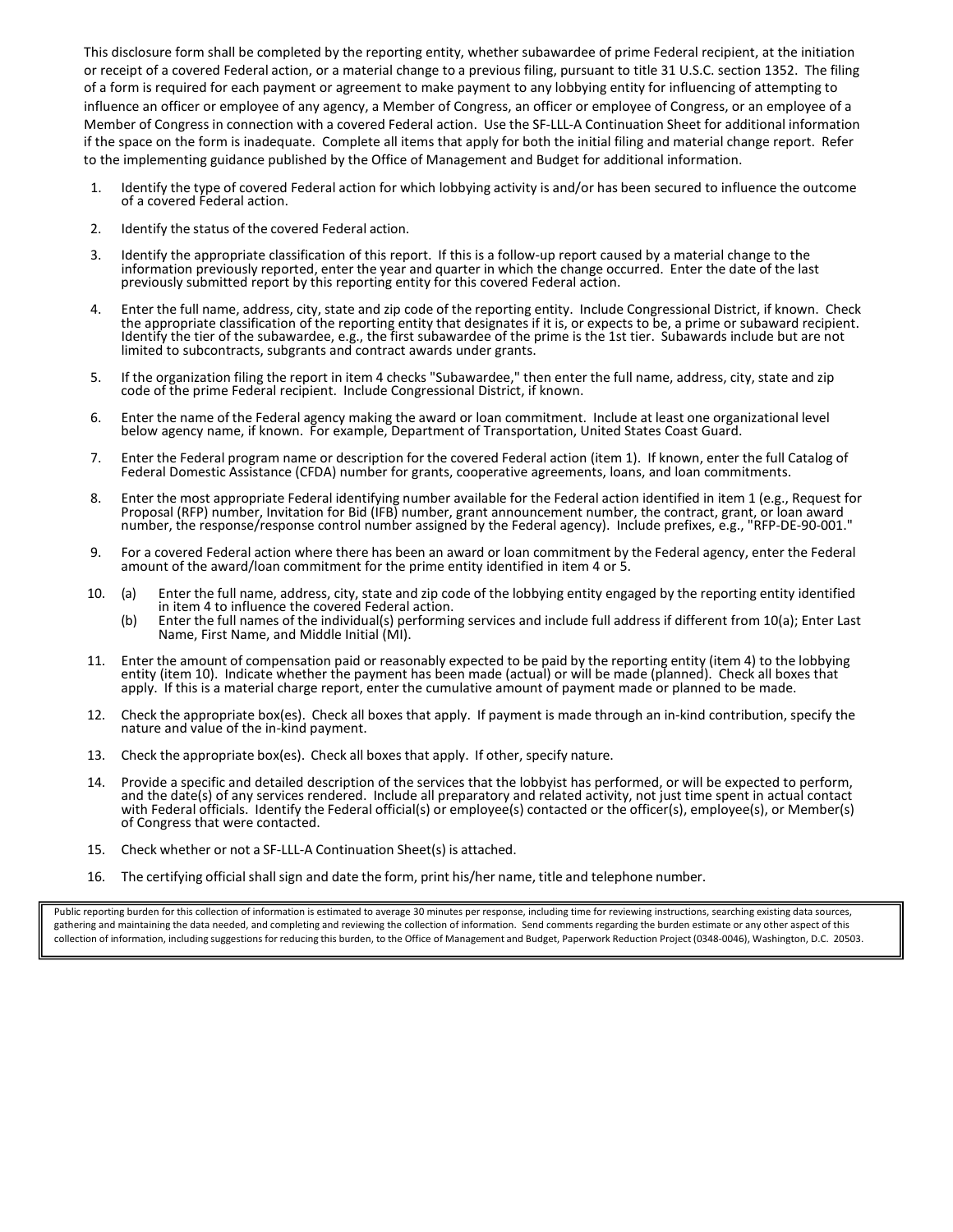# **Health Insurance Portability Protection Act (HIPPA) Business Associate Agreement**

The contractor, , satisfactorily assures the Central Savannah River Area Regional Commission Area Agency on Aging (CSRA RC AAA) that it is in compliance with Health Insurance Portability and Accountability Act (HIPAA), Public Law No. 104-19 1, 110 Stat. 1936. (Kassenbaum, Kennedy), 45 CFR 160, et seq. (HIPAA Privacy Regulations) and its regulations, including but not limited to the Privacy rule promulgated in 45 CFR 160 and Part 164 subparts A and E, that pursuant to HIPAA became effective April 14, 2003. The contractor (provider) understands and acknowledges that the Georgia Department of Human Services is a covered entity as defined by HIPAA and is required to adopt and implement standards and procedures for the handling of protected health information by April 14, 2003. Further, as the CSRA RC Area Agency on Aging is for purposes of HIPAA, a business associate of the Georgia Department of Human Services and Georgia Department of Community Health (collectively "DEPARTMENTS"); its contractors that provide aging related services and handle protected health information are business associates of both the CSRA RC AAA and the DEPARTMENTS. The contractor (provider) further understands and acknowledges that upon entering a contract with the CSRA RC AAA, it is a business associate of the Georgia Department of Human Services and the Georgia Department of Community Health and the CSRA RC Area Agency on Aging as defined by HIPAA and is required to agree to comply with and abide by the Department's and the CSRA RC Area Agency on Aging's privacy standards and procedures. The contractor (provider) therefore agrees that any use of protected health information pursuant to this contract will comply with all HIPAA and DEPARTMENTS and CSRA RC AAA requirements and privacy standards and procedures.

Further, the contractor agrees to provide training for its employees as required by HIPAA. It shall provide the privacy, security, and electronic data interchange safeguards as outlined by federal law and regulations. It shall provide clients' rights, notice of privacy policies, maintain minimum necessary and de-identified information as required by HIPAA and will comply with any policies of the DEPARTMENTS or the CSRA RC Area Agency on Aging. The contractor further acknowledges and agrees that the Georgia Department of Human Services Division of Aging Services, including the Long-Term Care Ombudsman, the Georgia Department of Community Health, and the CSRA RC Area Agency on Aging provide functions that are considered health oversight agencies in their funding, quality improvement and regulatory functions. As health oversight agencies, protected health information **must be shared with them and authorization is not required**, according to HIPAA.

#### **I HAVE REVIEWED, UNDERSTAND AND AGREE TO ABIDE BY ALL CONDITIONS AS STATED HEREIN.**

Name of Responder

Date:

(typed)

Title:

Signature of Legally Authorized Person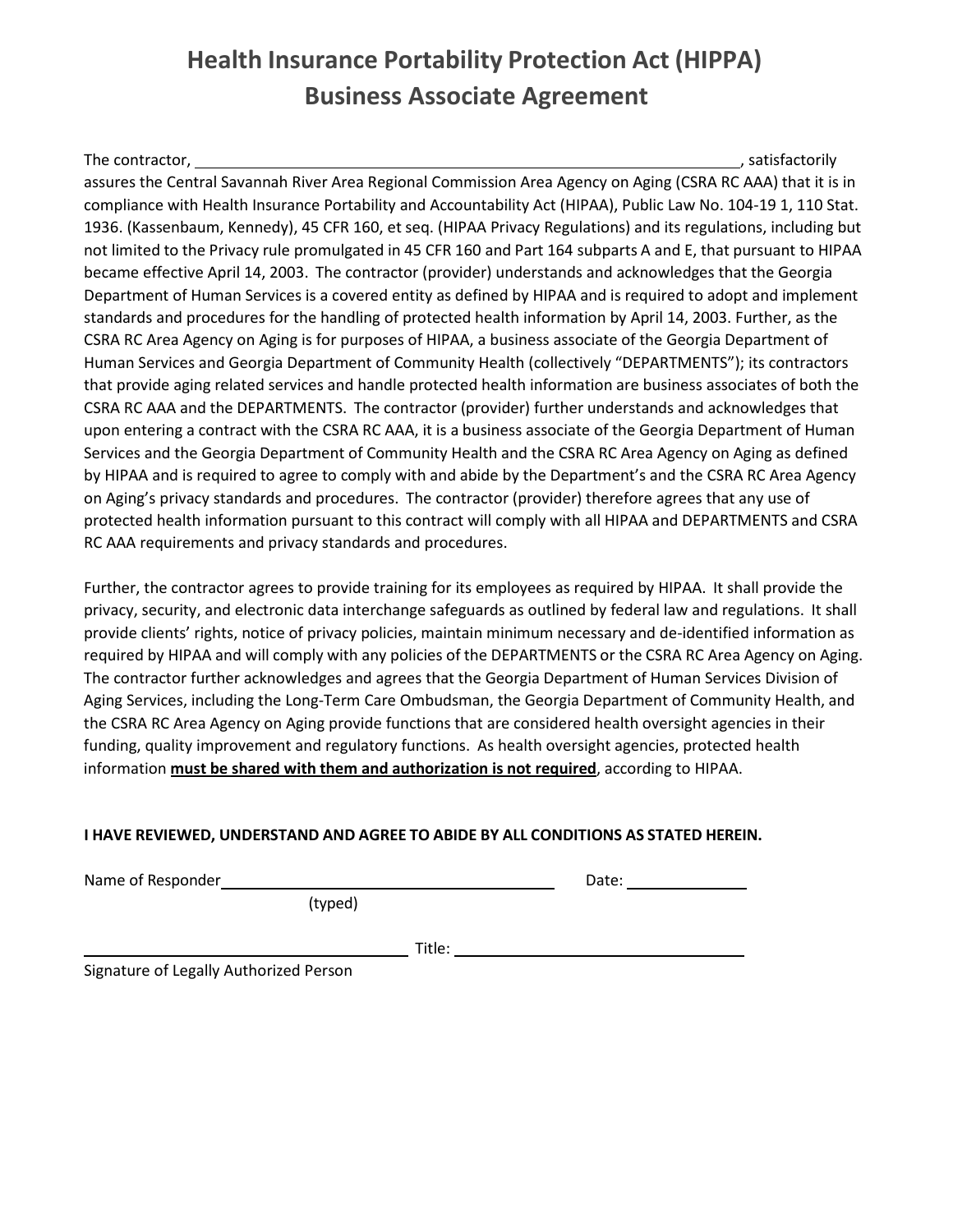# **CERTIFICATE OF NON-COLLUSION**

#### **FAILURE TO EXECUTE THIS CERTIFICATE WILL AUTOMATICALLY RESULT IN REJECTION OF RESPONSE**

I certify that this bid and/or response is made without prior understanding, agreement, or connection with any corporation, firm, or person submitting a response for the same materials, supplies, equipment, and/or services and is in all respects fair and without collusion or fraud. I understand that collusive bidding and/or applying is a violation of State and Federal Law and can result in fines, prison sentences, and civil damage awards. I agree to abide by all conditions of this response and certify that I am authorized to sign this response for the Responder.

#### **I HAVE REVIEWED, UNDERSTAND AND AGREE THAT THIS RESPONSE HAS BEEN DEVELOPED AND SUBMITTED WITHOUT ANY COLLUSION BETWEEN THE RESPONDER AND ANY OTHER RESPONDER.**

**Signature of legally Authorized Person**

#### I understand that an electronic signature has the same legal effect and can be enforced in the same manner as *a written signature.*

| Signature             |        | Date         |
|-----------------------|--------|--------------|
| Name (typed)          |        | <b>Title</b> |
| <b>Contact Phone:</b> | Email: |              |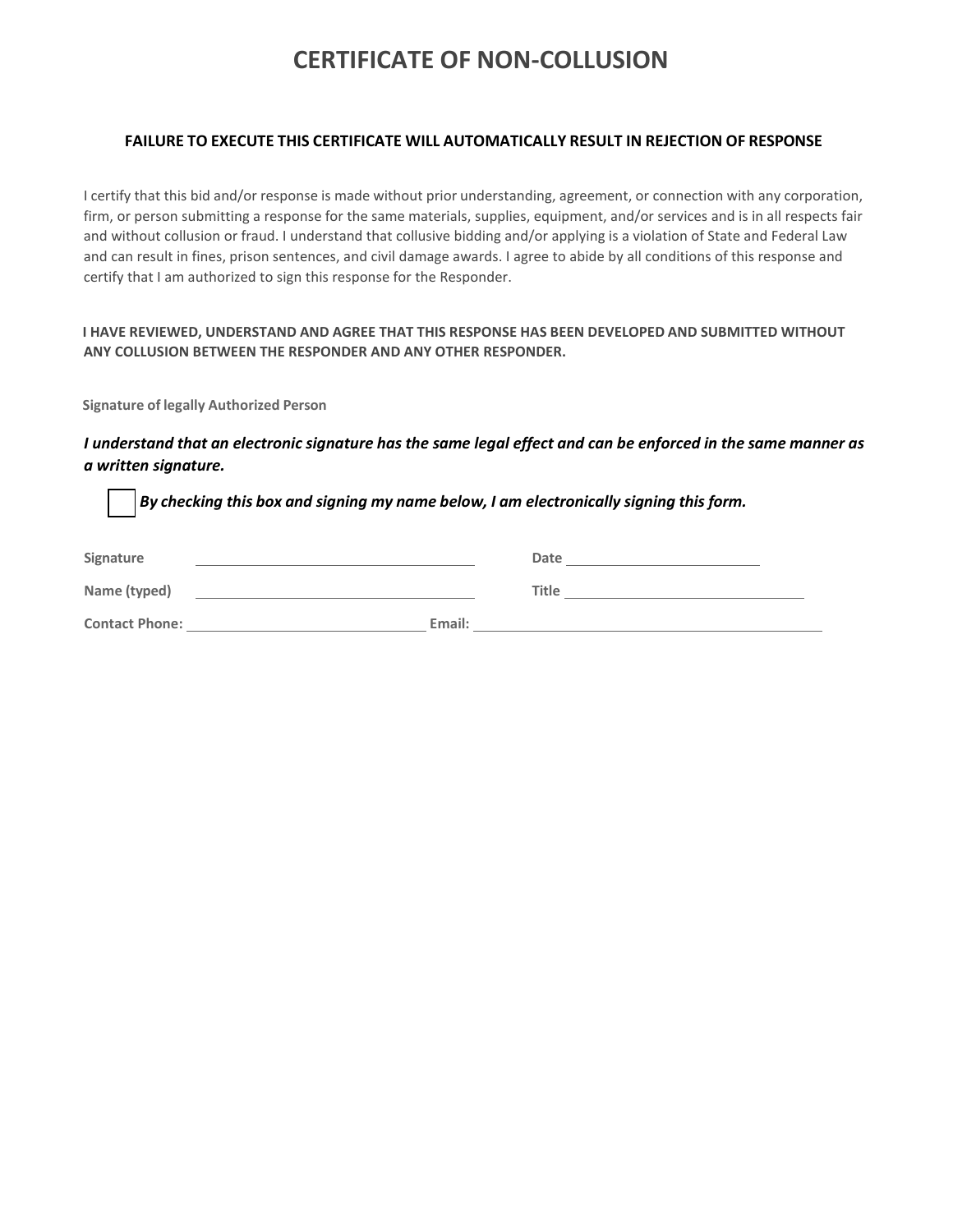### **CONFLICT OF INTEREST DISCLOSURES**

The Central Savannah River Area Regional Commission is recognized as an Organization of Ethics under the Georgia Municipal Association's ethics designation program. Additionally, the RC has established ethics policies that dictate that potential conflicts of interest be clearly delineated by respondents seeking to do business with the RC or its component units. Such disclosures do not necessarily prevent the Responder/respondent/Responder from being awarded contracts by the RC so long as the disclosures take place in the Request for Proposal/Response/Bid process. This form must be submitted with all responses to Central Savannah River Area Regional Commission Requests for Responses/Responses/Bids.

| Address:<br><u> 1989 - Johann Stein, mars an deutscher Stein († 1958)</u>                |
|------------------------------------------------------------------------------------------|
|                                                                                          |
| Name and Title of Respondent: Name of the state of the state of the state of Respondent: |

#### *Disclosure Certification:*

If the owner(s) and/or any key personnel or immediate family members of all such personnel identified in this response have been employed by the RC or served on any of the following Boards/Authorities/Councils currently or within the past five (5) years, please check the appropriate box(es) below and attach supporting documentation<sup>5</sup> you feel is necessary to address potential conflict of interest questions which may be raised:

| A former employee of the Central Savannah River Area RC                                                     | $\sqrt{ann}$                          |
|-------------------------------------------------------------------------------------------------------------|---------------------------------------|
| Central Savannah River Area Regional Commission's Council                                                   | $\frac{50}{\text{Years}}$<br>19<br>62 |
| <b>CSRA RC Historic Preservation Advisory Council</b>                                                       |                                       |
| CSRA RC Area Agency on Aging Advisory Council                                                               |                                       |
| CSRA Business Lending (to include the following companies):                                                 | AREA                                  |
| <b>CSRA Local Development Corporation</b>                                                                   |                                       |
| <b>CSRA Rural Lending Authority</b>                                                                         |                                       |
| <b>CSRA Resource Development Agency</b>                                                                     | $C$ S R A<br><b>BUSINESS</b>          |
| No owner, key personnel, or immediate family members<br>serve in any capacity on the entities listed above. | G                                     |

**By signing below, I acknowledge that the above disclosure is true and accurate as of the date signed.**

Signature of Certifying Official and Signature of Certifying Official Andrew Signature of Certifying Official

<span id="page-43-0"></span><sup>&</sup>lt;sup>5</sup> All Responders applying for funds through the Area Agency on Aging must a) identify the person or persons for whom a potential conflict of interest exists, b) the relationship to any current or former board member, current of former advisory council member, or current of former employee; and c) the nature of the potential conflict. The person or persons for whom the potential conflict of interest exists shall certify that he/she will abide by all rules established by Subsection 102.12 (Conflicts of Interest) of the Georgia Department of Human Services Division of Aging Services Administrative Guidelines.